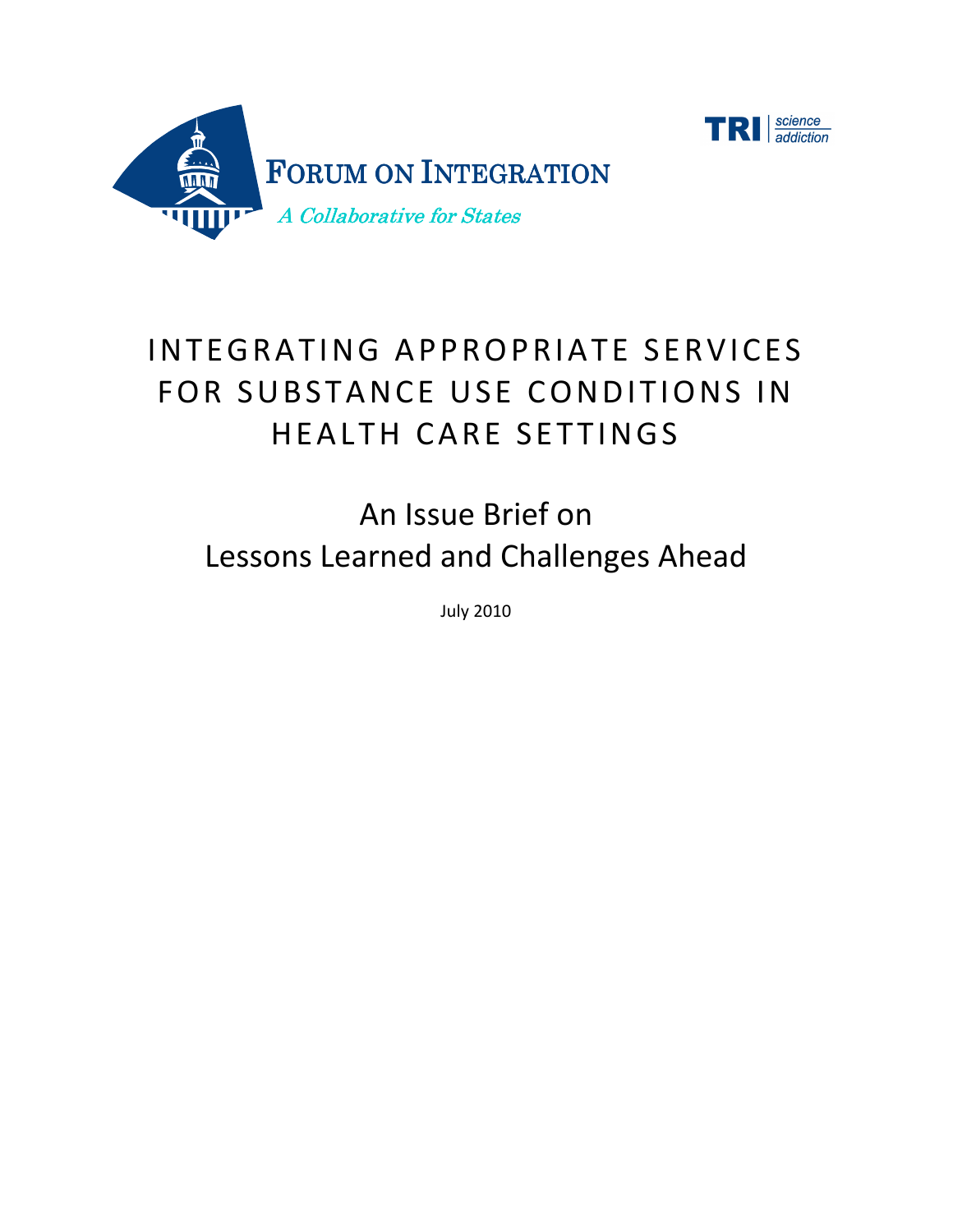# Acknowledgments

# Mady Chalk, M.S.W., Ph.D.

Director Center for Policy Research and Analysis Treatment Research Institute

# Joan Dilonardo, Ph.D.

Consultant

# Suzanne Gelber Rinaldo, M.S.W., Ph.D.

President The Avisa Group (Consultant)

# Peggy Oehlmann

Project Coordinator Treatment Research Institute

With Funding From Substance Abuse and Mental Health Services Administration (SAMHSA)/ Center for Substance Abuse Treatment (CSAT)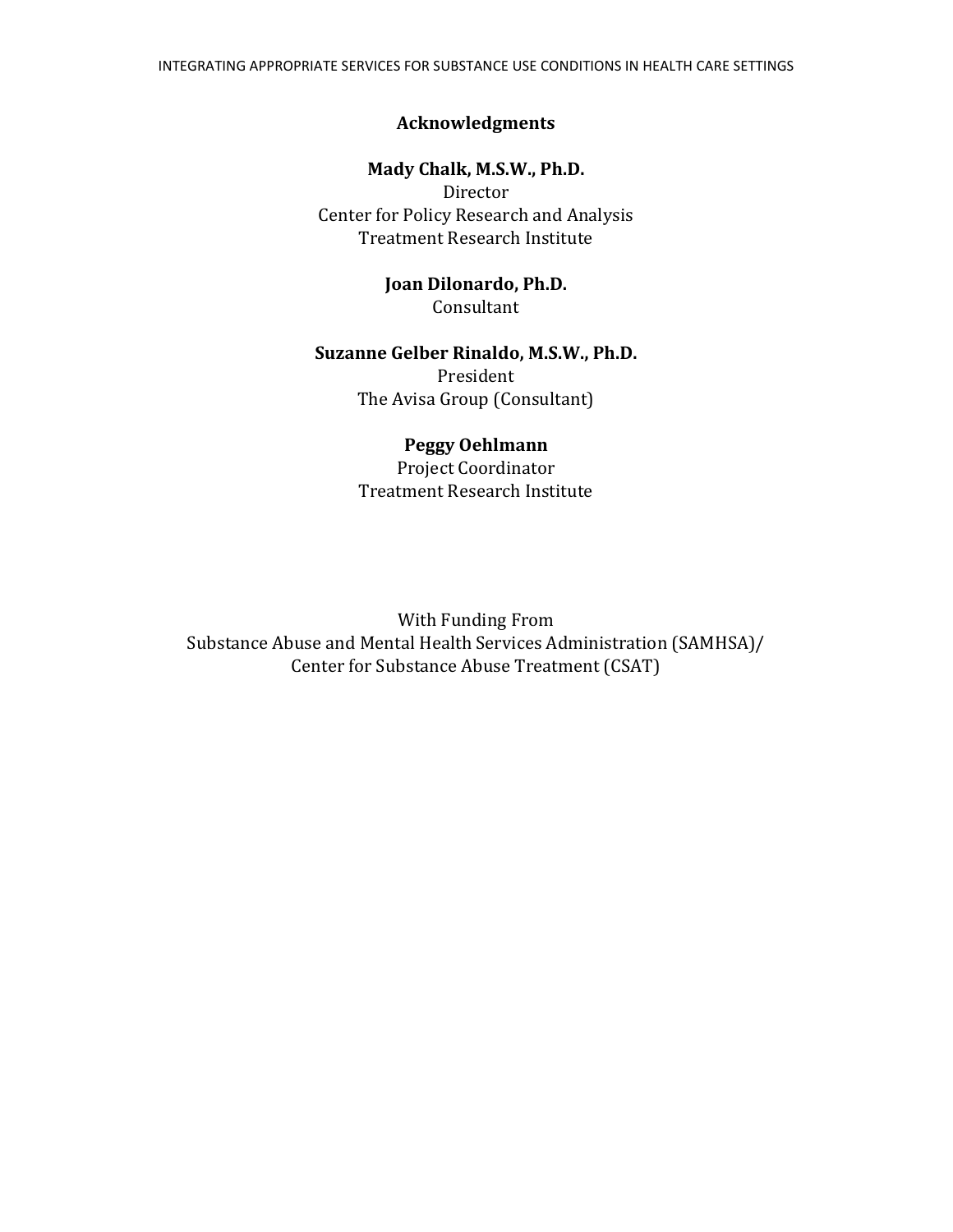# **Contents**

| Theme I: It is critically important that there be greater integration of substance use                                                                                                   |
|------------------------------------------------------------------------------------------------------------------------------------------------------------------------------------------|
|                                                                                                                                                                                          |
| Theme II. Many different models of integration and enhanced coordination of physical<br>health and substance abuse treatment services can be successfully implemented with a             |
|                                                                                                                                                                                          |
| Theme III: Retooling and creative use of the existing workforce and creation of new roles<br>facilitate the integration of substance use conditions within medical care and other health |
| Theme IV: It is possible for these programs to be successfully financed, but barriers also<br>exist that can threaten the initiation and/or sustainability of integrated programs 22     |
|                                                                                                                                                                                          |
|                                                                                                                                                                                          |
|                                                                                                                                                                                          |
|                                                                                                                                                                                          |
|                                                                                                                                                                                          |
| This page is intentionally blank.Appendix 1. Sample Position Description 32                                                                                                              |
|                                                                                                                                                                                          |
|                                                                                                                                                                                          |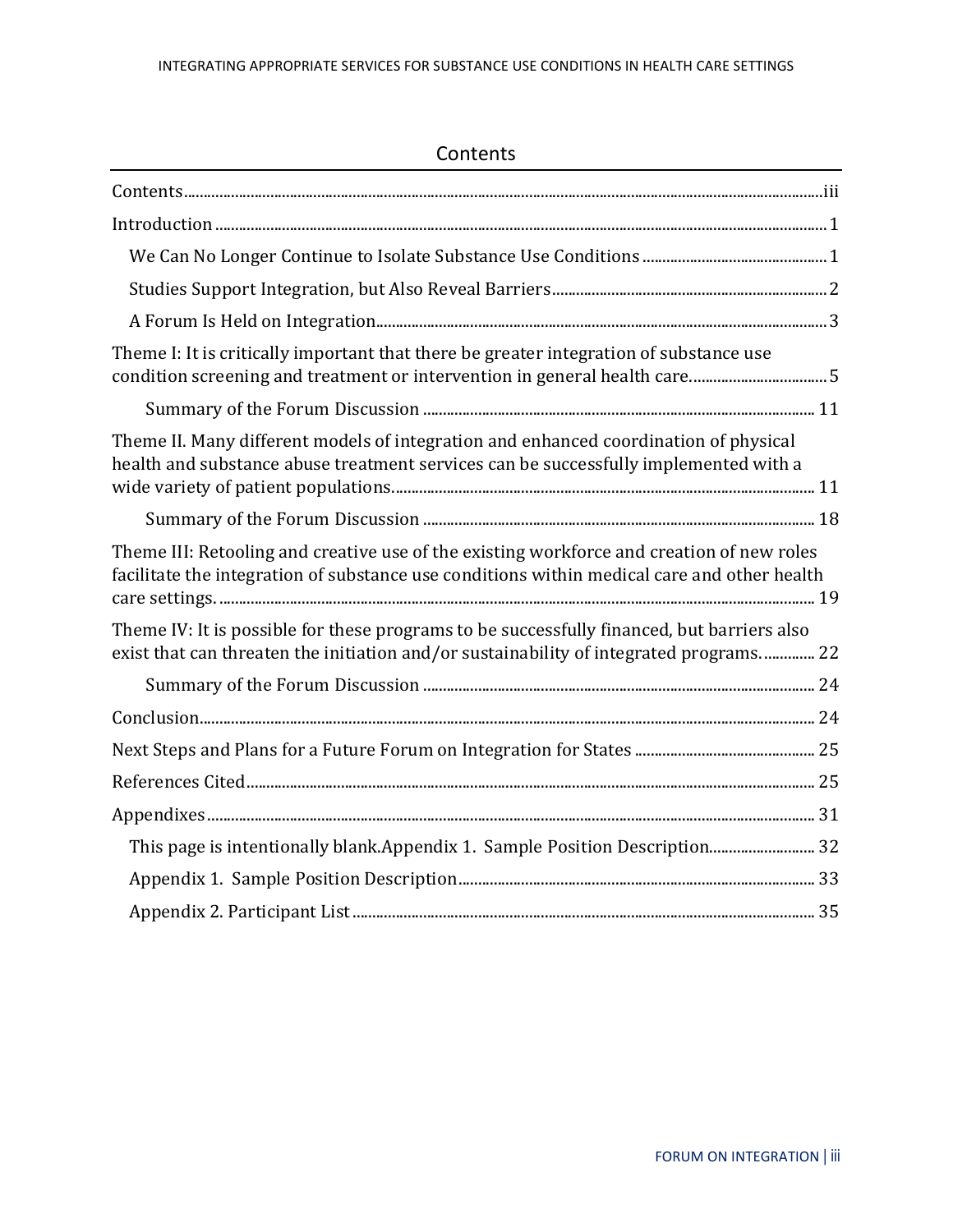This page is intentionally blank.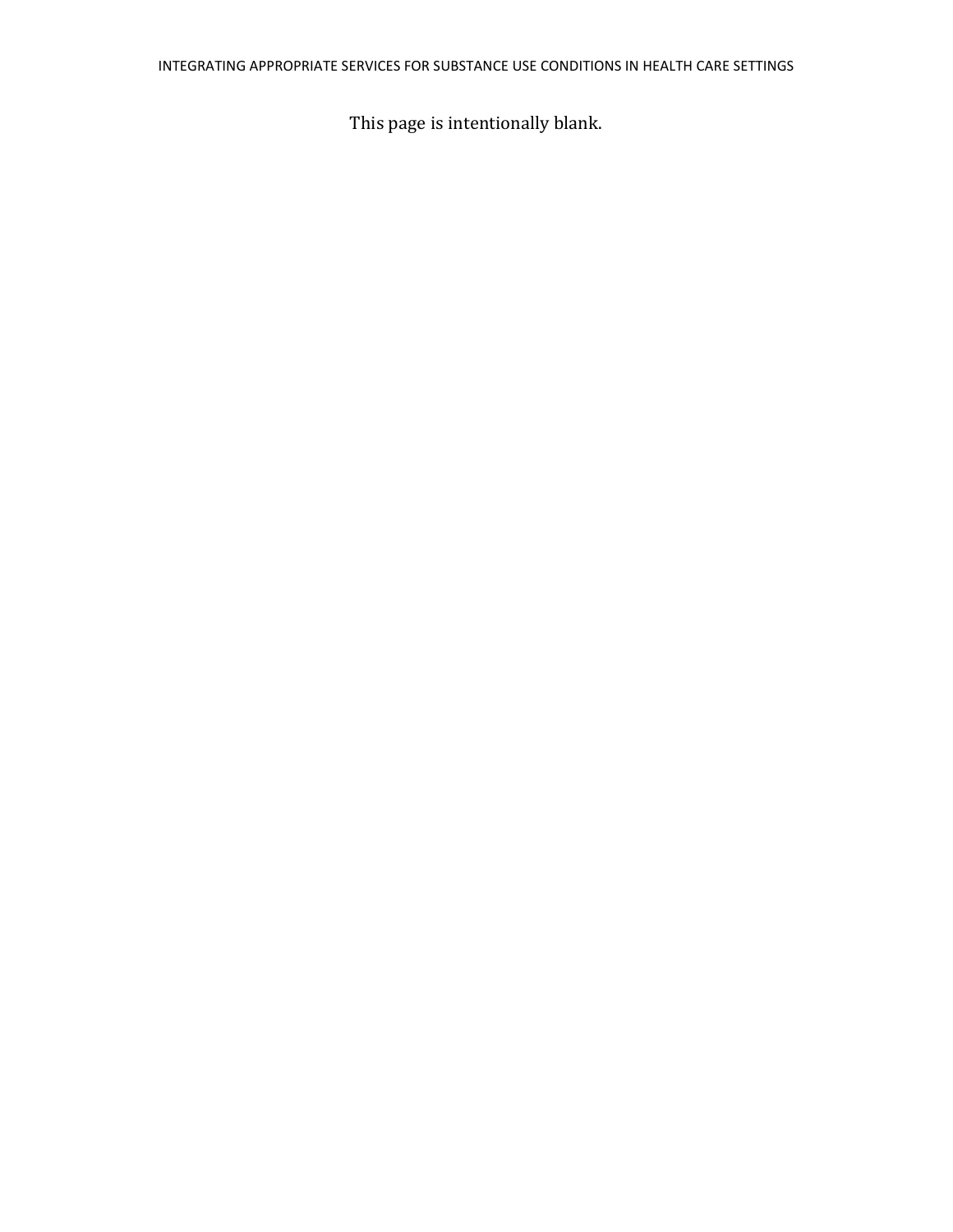# Introduction

With funding from the Substance Abuse and Mental Health Services Administration's (SAMHSA) Center for Substance Abuse Treatment (CSAT), the Center for Policy Research and Analysis at the Treatment Research Institute (TRI) is exploring the challenges, opportunities, and promising practices associated with financing appropriate treatment for substance use conditions inside primary and other health care settings. TRI is an independent, nonprofit research organization dedicated to science-driven reform of policy interventions for treating substance use conditions.

Historically, substance use conditions have been treated primarily in settings that are separate from traditional general medical practice. Often there is little, if any, ongoing communication about risks or progress between specialty substance use treatment and general health care providers who treat the same patients. Routine screening for substance use also is atypical in traditional health care settings, despite its established efficacy for identifying alcohol misuse. And, even when risky or dependent substance use is identified by a patient or the practitioner, the condition is too often ignored or patients are referred outside primary care for treatment and follow-up with little coordination with the rest of their health care providers.

This lack of connection and communication between specialty and general health care professionals who treat patients with substance use conditions unnecessarily impairs the health of individuals, populations, and whole communities, and contributes to income, ethnic, and gender disparities in health care, as well. In the last 10 years, neuroscientific and other research has laid the foundation to understand addiction as a chronic disease with characteristics and implications for treatment and recovery that are similar to other chronic diseases (McLellan, Lewis, O'Brien, & Kleber, 2000; Stout et al., 1999). This is not to imply that everyone who uses or abuses addictive substances develops a chronic disease. Indeed, studies have also shown that screening and early intervention can arrest use problems before they develop into a more serious chronic condition. For those who do develop a chronic condition, treatment typically should include an *acute* phase of patientcentered, adaptive care, followed by a continuing care phase that assists the patient to manage his or her disease and supports the patient in ongoing recovery in the community (McLellan et al., 2000).

## We Can No Longer Continue to Isolate Substance Use Conditions

According to SAMHSA's National Survey on Drug Use and Health (NSDUH) report (2005), substance use conditions are chronic diseases, which have been identified in about 9.5 percent of the general population (about 24 million Americans over the age of 12). Yet only about 10 percent of those identified are ever treated in the specialty treatment system and over 40 percent who try to get help say they are denied treatment because of cost or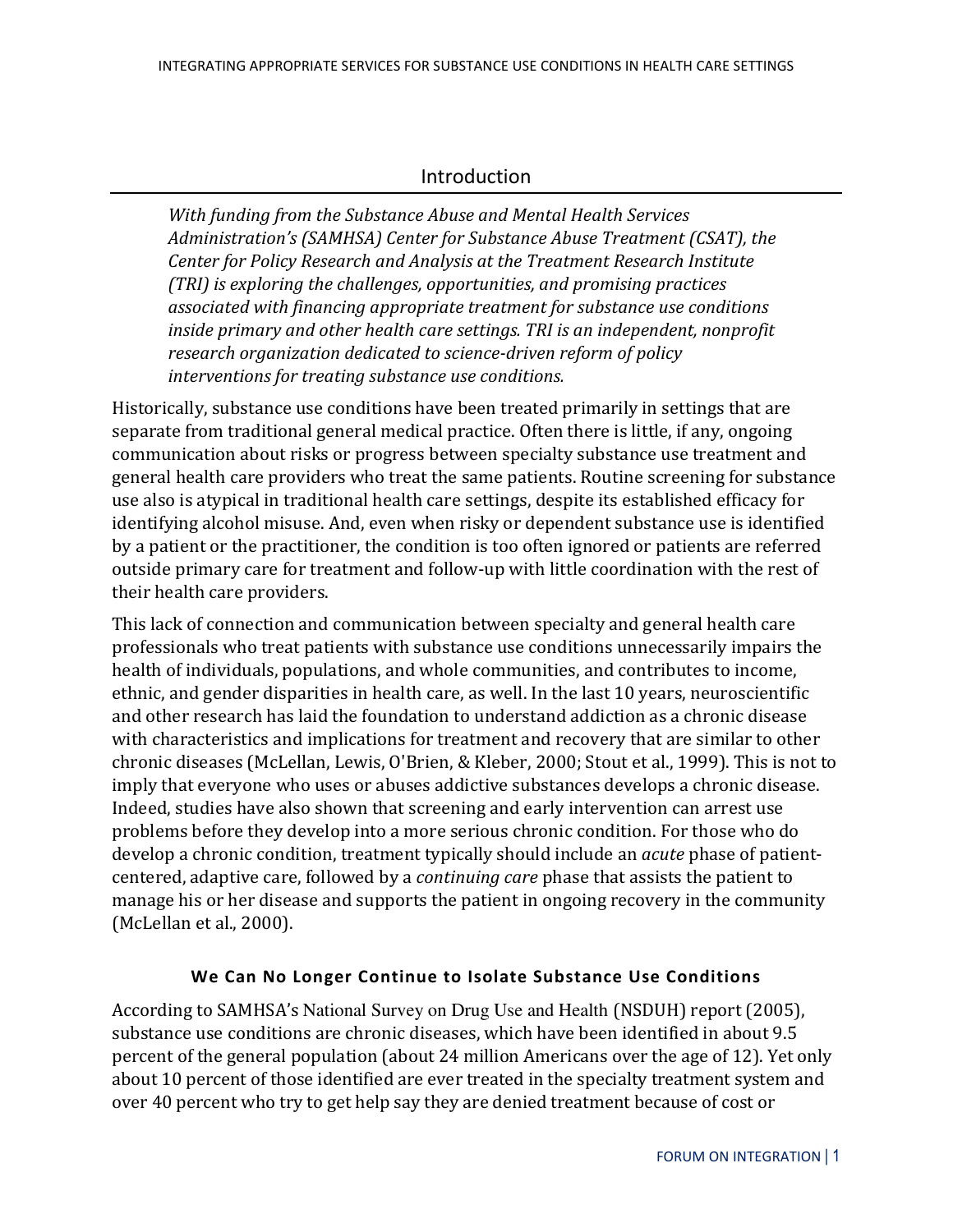insurance barriers. Patients with substance use conditions, therefore, are more reliant on public funding sources for treatment than patients with other diseases. In fact, public funding constitutes the vast majority of addiction treatment expenditures—over 75 percent of all expenditures for treatment in 2003 and predicted to rise to 83 percent by 2014 (Levit et al., 2008).

About 22 percent of general health care patients report they have a comorbid substance use condition of some level of severity (SAMHSA, 2005). This large percentage of patients is likely related to the pervasiveness of a myriad of physical sequelae that result from untreated substance misuse and dependency. Additionally, the presence of substance use conditions often complicates the treatment of a variety of common medical disorders, such as diabetes. The data are clear that health care costs, particularly the costs of chronic disease, substantially increase annually and over the lifetime of individuals with untreated substance use, alcohol, and other drug disorders. Despite this finding, screening for substance use disorders historically has not been common practice in medical settings, even in emergency rooms, and treatment beyond emergency care has been provided separately from general medical care (Fleming, 2004/2005). The problem of separation has been compounded by the lack of communication between the specialty treatment system for substance use disorders and the general health care system, even when, as noted above, the systems are providing care for the same patient at the same time.

While treatment has generally occurred outside of primary and other health care settings, creative models for integrated care are being developed across the country. In the main, these models—some of which will be described in this briefing paper—do not rely on formal mergers between specialty and general health care organizations. Instead, to varying degrees they rely on service agreements among organizations, new and emerging staffing models, and patient care teams that are more reflective of the work that has been done in chronic disease management than acute episodic treatment.

# Studies Support Integration, but Also Reveal Barriers

Two major Federally sponsored reports are relevant to this issue and support the case for increased integration of clinical services. The first, Integration of Mental Health/Substance Abuse and Primary Care, was sponsored by the Agency for Health Care Research and Quality as part of its Evidence Report/Technology Assessment Series. In general, integrated care led to positive outcomes for those with alcohol use disorders (other substance use disorders were excluded from the study), although those clinical outcomes themselves were not actually demonstrated to be linked to specific measures of integration. The report documented that the varying payment schemes across multiple health care plans were a barrier to adoption of this innovation (Butler et al., 2008).

The second report, Reimbursement of Mental Health Services in Primary Care Settings (Kautz, Mauch, & Smith, 2008), was sponsored by SAMHSA to respond to the goal of better integrating physical and mental health, as delineated in the 2003 President's New Freedom Commission on Mental Health, Transforming Mental Health Care in America. The report was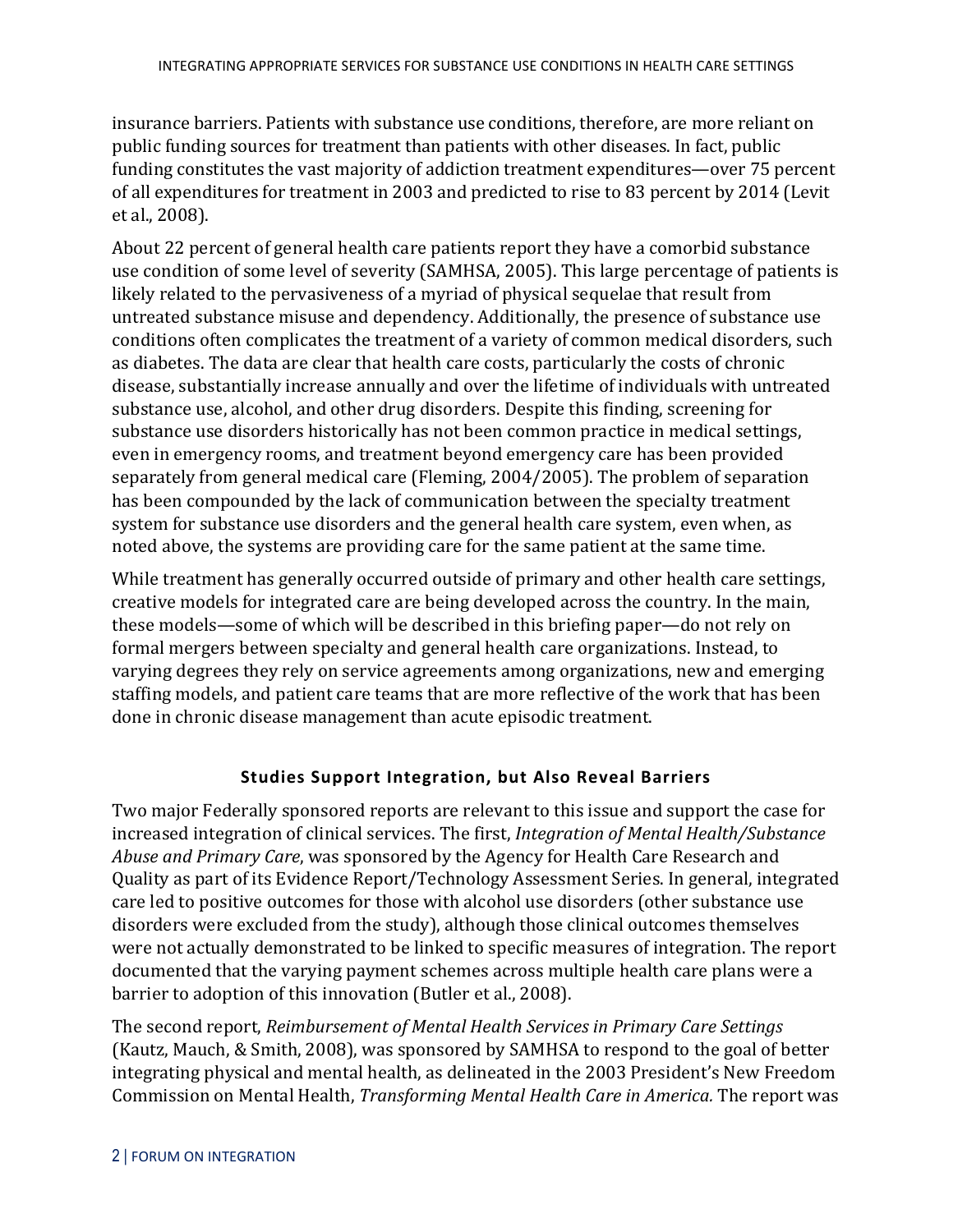an outcome of the collaboration of SAMHSA, the Health Resources and Services Administration, and the Centers for Medicare & Medicaid Services (CMS). This report documents barriers in Medicaid and Medicare that inhibit the reimbursement of mental health services within primary care, and outlines actions that should be taken to minimize such barriers. While the report focused solely on mental health, similar barriers hinder reimbursement for integrated treatment for substance use disorders.

In 2006, CMS approved billing codes to allow Medicaid providers to bill for screening and brief intervention services. Current Procedural Terminology (CPT ®) codes were also approved by the American Medical Association in 2008 (Anderson, Aromaa, Rosenbloom, & Enos, 2008, p. 10). These two procedural changes theoretically made it easier for health care providers to receive payment for time spent identifying and counseling patients with substance use conditions. However, findings to date from our environmental scanning (described below) indicate that there is little use of these codes by health care providers (Fussell, et al., in press).<sup>1</sup> State agencies have to approve the adoption of codes after they are approved by Medicaid. Some State Medicaid agencies have not considered or activated the new screening codes, or have made them permissible only with very limited populations, such as pregnant women. Others have approved turning on the codes but have not actually acted to fund the services. Furthermore, health care providers may be unaware that the codes exist, or are unwilling to change their practice patterns to address substance use routinely and uniformly, whether in the public sector under Medicaid and Medicare or in the private sector.

# A Forum Is Held on Integration

In 2009, the Center for Policy Research and Analysis at TRI was asked by SAMHSA/CSAT to create a Forum on Integration for State and county agency leaders to discuss and promote more integrated treatment of substance use conditions in a variety of health care settings. We began with an environmental scan to identify integrated programs that do exist in a wide variety of settings, including community health centers, primary care clinics, HIV clinics, health plans, and other medical settings. Specifically, we evaluated the extent to which care is said to be integrated and in what settings, and how substance use screening and treatment are financed in these settings.

Our first objective was to identify promising State and provider initiatives that have implemented appropriate identification, assessment, and treatment interventions for substance use conditions in a diverse array of health care settings. We found several program models that are currently operating across a broad range of State, local, and county governments, as well as within community-based organizations. We also found health plans that integrate substance use identification, assessment, and brief treatment within a broader framework of health care services and locations. In addition, we found a

 $\overline{a}$ 

<sup>1</sup> Rita 'Vandivort, CSAT, Division of Services Improvement, personal communication.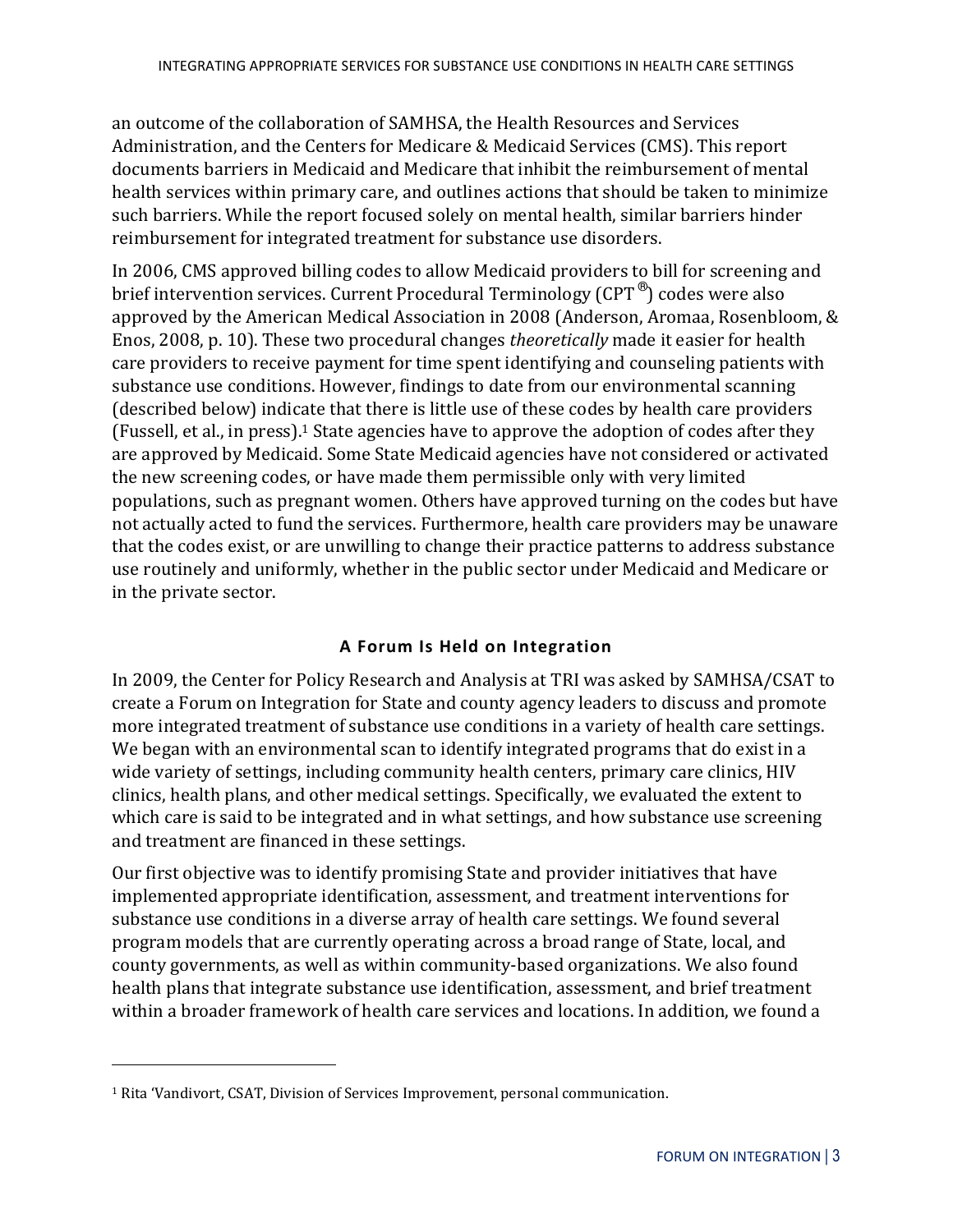significant number of interventions occurring across diverse settings—perhaps more examples than most substance use treatment experts realize. The interventions are targeted at diverse populations, and sponsored by a wide variety of entities. For example, the Integrated Behavioral Health Project in California involved health care workers who were interested in integrating all of behavioral health care with physical health care.2 Yet, while it may appear that many programs focus on integrated care for mental health and substance abuse, a substantial portion are focused primarily on mental health issues and have little, if anything, to do with substance use disorders. Moreover, when treatment for substance use conditions is included in such programs, the focus may be limited to alcohol use, excluding other forms of substance use, even alcohol use combined with other drug use.

Based on a search of the literature and expert contacts, however, the team also found programs using diverse models and sources of financing that show promise and appear to have the potential to serve as models of integration nationally. Financial practices supporting such programmatic innovations proved to be as varied in scope as the initiatives themselves. The most innovative programs were not necessarily created or developed by State agencies, but often were private programs launched in community organizations such as community health plans, community health centers (CHCs), or Federally qualified health centers (FQHCs). Some of the new integrative programs, however, were in States that have a strong single State agency presence, but these programs and the State agency leaders did not necessarily know of each other nor did they interact regularly; therefore, there was no mutual support.

Representatives from the most promising and geographically diverse initiatives were invited to the Forum on Integration (held in late April 2010) to discuss the challenges and opportunities they have faced in planning, implementing, and sustaining effective substance use screening and treatment programs in general health care settings. For their brief presentations at the Forum, participants were asked to focus in detail on their funding arrangements as well as to discuss organizational and service aspects of their programs. The remainder of this briefing paper identifies and briefly summarizes the themes that arose from these discussions at the TRI SAMHSA/CSAT Forum on Integration.

 $\overline{a}$ 

<sup>2</sup> Launched in 2006, the Integrated Behavioral Health Project was a 4-year initiative to accelerate the integration of behavioral health services into primary care settings in California (www.ibhp.org).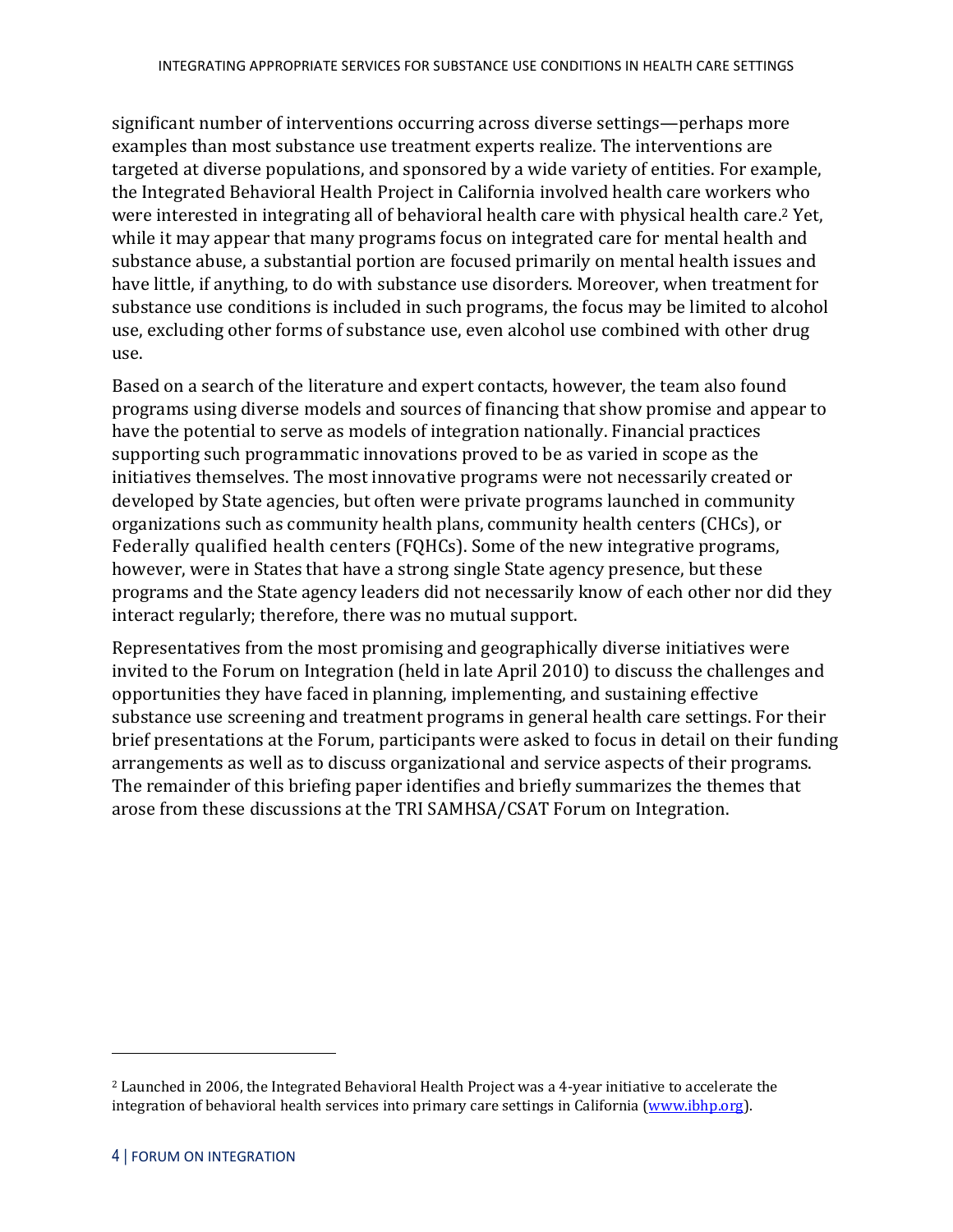# Theme I: It is critically important that there be greater integration of substance use condition screening and treatment or intervention in general health care.

Better integration of treatment for behavioral health conditions with general medical care and other medical specialties is important for a variety of clinical reasons. For example, Robinson and Reiter in their book, *Behavioral Consultation and Primary Care: A Guide to Integrating Services* (2006)*,* have estimated that more than two thirds of primary care visits are related to psychosocial issues. Evidence also points to the sizeable presence in various mainstream general health care settings of persons with substance use conditions—both unidentified and identified. More than 1.5 million visits for treatment at hospital emergency departments in 2008 were found to be associated with some form of substance misuse or abuse (Drug Abuse Warning Network, 2008). Drug or alcohol disorders in 2006 were associated with about 3 percent of hospital stays in the United States, accounting for an estimated \$12 billion in costs (Russo & Elixhauser, 2006; Kassed, Levit, & Hambrick, 2007). Significant increases have also been noted recently in the number of mental health and substance abuse visits to FQHCs—increasing almost 45 percent between 2001 and 2007 (Bureau of Primary Care, n.d.). FQHC staff deal with important health issues with their patients, sometimes including discussions related to the use of alcohol and tobacco (Carlson et al., 2001).

Yet, more than 90 percent of patients who meet the criteria for a substance use disorder may not independently perceive a need for specialty treatment and therefore do not seek it (SAMHSA, Office of Applied Studies, 2008). Sometimes patients recognize that they need some assistance but are not comfortable entering a specialty mental health or substance abuse treatment facility. Further complicating the ability of patients to obtain treatment is the limited capacity of the current substance abuse treatment system, which is often characterized by waiting lists, especially for some lower cost or publicly sponsored types of treatment. Even insured individuals may not seek specialty or general health care for substance use conditions, despite State and Federal parity laws.

An established evidence base has led the United States Public Health Service's Preventive Services Task Force to recognize screening and brief intervention (SBI) for alcohol use conditions as one of the most cost effective preventive interventions for adults (Maciosek et al., 2006). Studies show that routine screening in primary care and other medical care settings can be an essential public health approach to preventing or limiting the progression of patients' misuse to chronic substance use conditions. For example, one randomized trial in family physician health clinics that compared "problem drinkers" who received SBI to those who received usual care estimated that the intervention cost of \$205 resulted in a total average benefit per patient of \$1,151, including savings in emergency room and hospital use and costs due to alcohol-related crimes and auto accidents (Fleming et al., 2000). Still, SBI has not been universally adopted.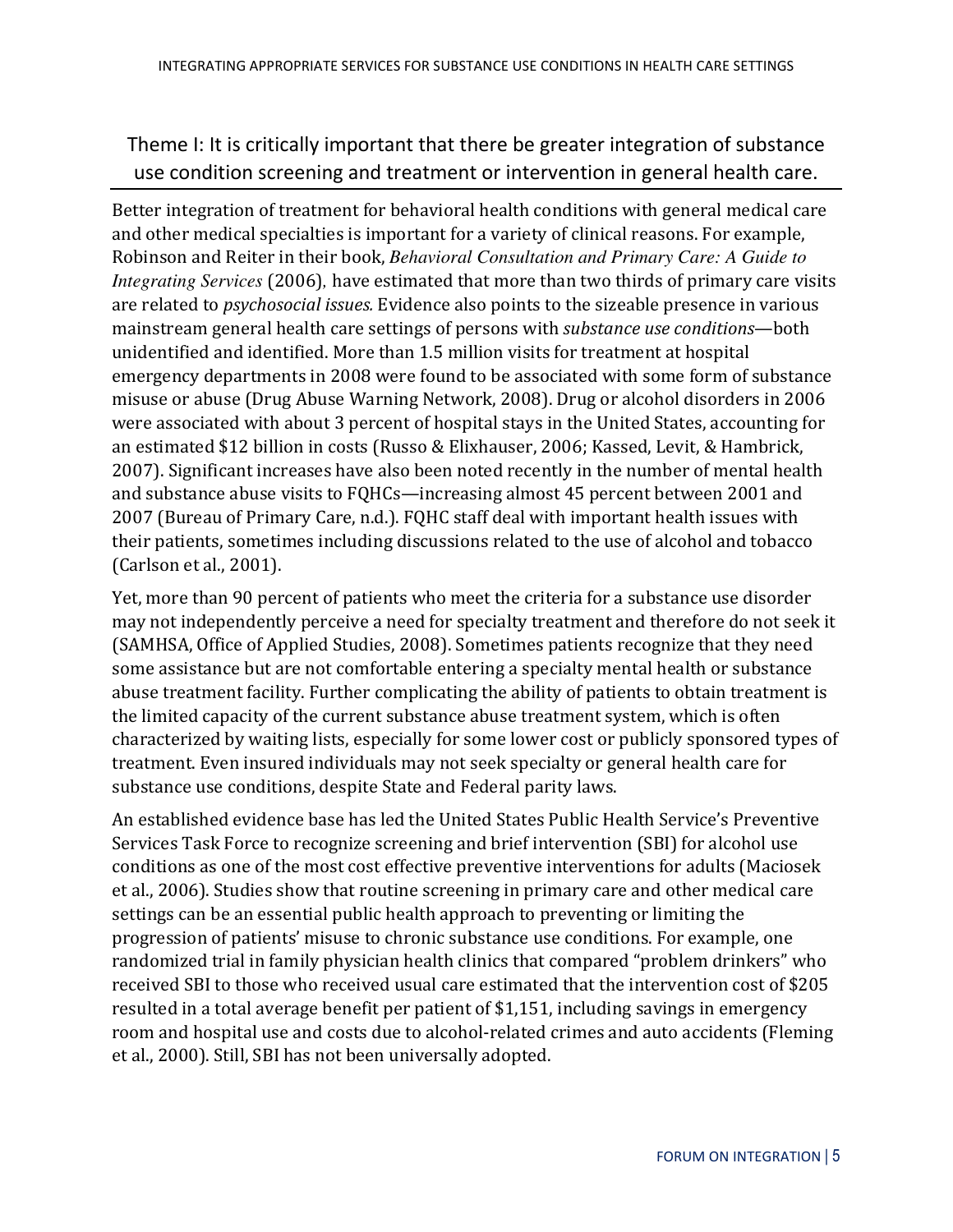The SAMHSA screening, brief intervention, and referral to treatment (SBIRT) program<sup>3</sup> provides an opportunity for a wide variety of health care practitioners to proactively assist patients who may be at risk for a substance use disorder. It includes identifying those in need of specialty treatment and referring them for that treatment. Delay in early identification and provision of services appropriate for each patient with a substance use condition adds to the stigmatizing belief that all of these patients develop end-stage disorders from which they are unlikely to recover. The integration of substance abuse treatment services into general health care may be essential to the reduction of the stigma associated with these conditions. And reducing stigma encourages prompt and appropriate intervention and treatment.

Another rationale for integrating substance abuse treatment with other medical care is that persons with substance use conditions are quite likely to have a wide variety of other concurrent medical side effects and consequences such as kidney disease; diabetes; lung conditions such as emphysema, chronic obstructive pulmonary disease (COPD), and pneumonia; and gynecological/obstetric conditions. These persons also are likely to experience both routine and major depression, heightened anxiety, and even major psychoses. Patients who were hazardous drinkers and/or used illicit drugs were estimated to be about 10 percent of patients seen in a health maintenance organization (HMO) primary care practice (Mertens et al., 2005). In other research, adult substance use treatment patients compared to matched controls were more likely to have disorders such as injury, low back pain, hypertension, and headache, and were at increased risk for having other physical disorders. Higher health care costs were also documented among those with substance use disorders (Mertens et al., 2003; 2005).

As drug use patterns change, addiction specialty treatment programs in the United States are also seeing an increase in patients with serious medical problems, including HIV and Hepatitis B and C related to intravenous drug use (CDC, 2008; 2009), as well as patients with cardiovascular problems and lead poisoning associated with methamphetamine use (Burton, 1991). A study of adolescents entering chemical dependency treatment also reflected a similar increase among their group in health problems and health care costs (Mertens et al., 2007). In addition to the health problems associated with persons with substance use conditions and associated higher costs, recent research has demonstrated that family members of individuals with alcohol and/or drug use conditions are also more likely to have medical conditions and to have higher medical costs as a result of living with addicted persons (Ray, Mertens, & Weisner, 2007).

Researchers have documented the relationship between substance use and trauma, especially motor vehicle accidents that end in serious injury. Both emergency departments and trauma centers treat a high proportion of patients whose condition is related to alcohol

 $\overline{a}$ 

<sup>&</sup>lt;sup>3</sup> SBIRT is a comprehensive, integrated, public health approach to the delivery of early intervention and treatment services for persons with substance use disorders, as well as those who are at risk of developing these disorders.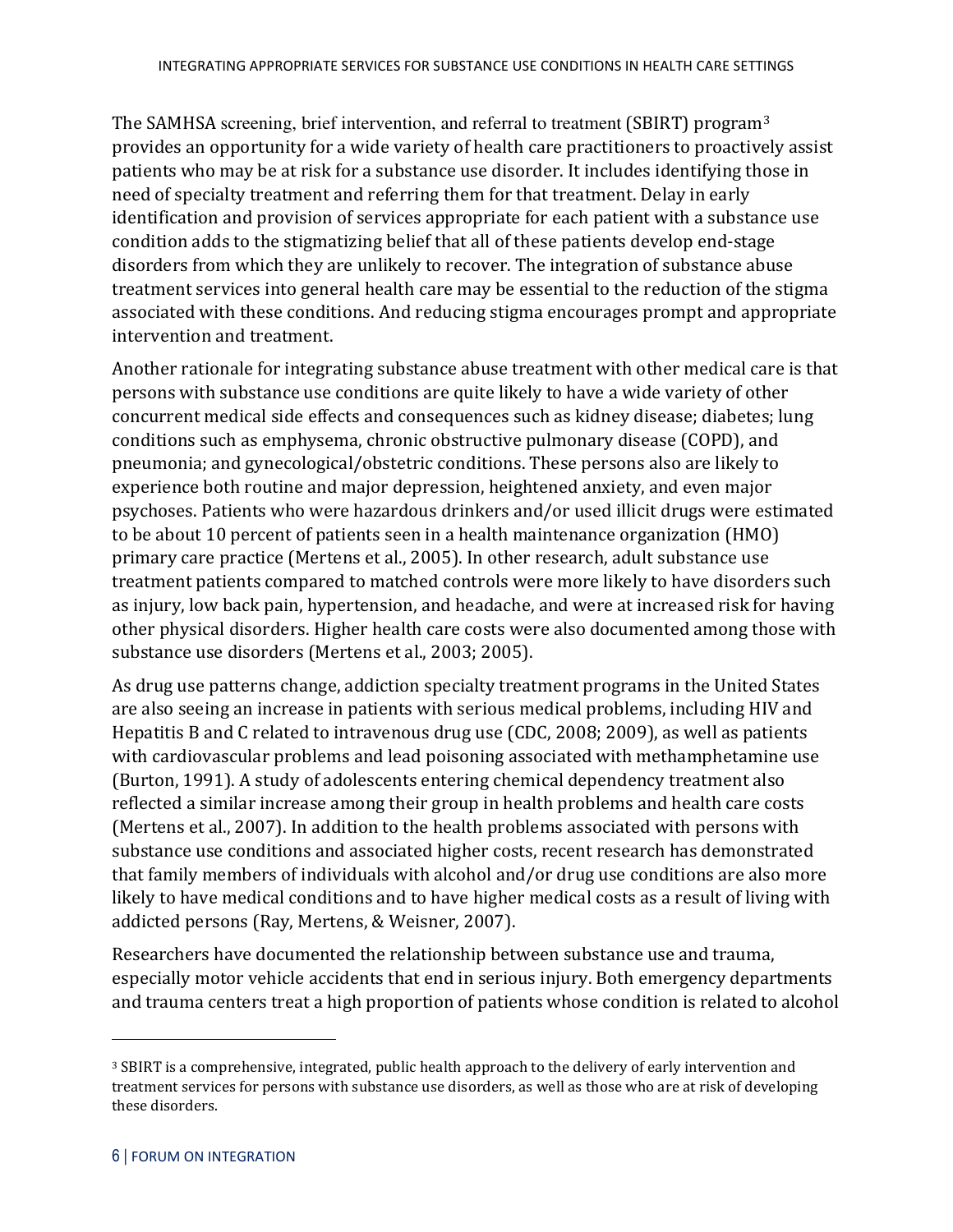misuse (Gentilello, Donovan, Dunn, & Rivara, 1995; Maio, Waller, Flow, Hill, & Singer, 1997). About 30 percent of those admitted to a trauma center have a positive heightened blood alcohol level (Soderstrom et al., 2001). Pivotal studies by Gentilello and colleagues (1995; 1999) showed significant reductions in drinking and reinjury following a brief intervention that are consistent with findings from other emergency department research. In this research, the intervention group was also found to have fewer motor vehicle violations and arrests. Gentilello subsequently estimated that "The brief intervention resulted in \$3.81 in health care costs saved for every \$1.00 spent on screening and intervention" (Gentilello, Ebel, Wickizer, Salkever, & Rivara, 2005). Based upon such research, the Committee on Trauma of the American College of Surgeons, which accredits trauma centers, adopted the following requirement in 2006:

Trauma centers can use the teachable moment generated by the injury to implement an effective prevention strategy, for example, alcohol counseling for problem drinking. Alcohol is such a significant associated factor and contributor to injury that it is vital that trauma centers have a mechanism to identify patients who are problem drinkers. Such mechanisms are essential in Level I and II trauma centers. In addition, Level I centers must have the capability to provide an intervention for patients identified as problem drinkers. These have been shown to reduce trauma recidivism by 50 percent. (Committee on Trauma, 2006)

Persons living with HIV/AIDS are another special population with an especially significant link—injection drug use—between substance use and a medical disorder. In 2005, it was estimated that approximately one third of persons in the United States living with HIV/AIDS are indirectly (sexual partners) or directly linked to injection drug use (Kaiser Family Foundation, 2006). Federal funding provided by the Ryan White Care Act supports core medical care for uninsured and low income persons living with HIV/AIDS and support services necessary to achieve desirable medical outcomes. During the reauthorization of the Ryan White Care Act in 2006, core medical services were defined and included substance abuse treatment services, among others. Such services therefore should be available to patients being treated for HIV within Ryan White-supported clinics.

Additional research has shown that the quality of health care received varies significantly across conditions and that patients with alcohol dependence received only about 10 percent of the care recommended for them, while patients with hypertension, stroke, depression, coronary artery disease, and asthma all received at least one half of the recommended care (McGlynn et al., 2003). In recognition of this, and the linkage between substance use conditions and a variety of other health care problems, a number of other accrediting or care-sponsoring organizations have published or are considering creating expectations regarding the integration of substance use services in various health care settings. The Joint Commission, formerly known as the Joint Commission on Accreditation of Healthcare Organizations (JCAHO), is working with others, including SAMHSA, on the development and pilot testing of performance measures related to the identification and management of persons with substance use conditions. While it is unknown if and when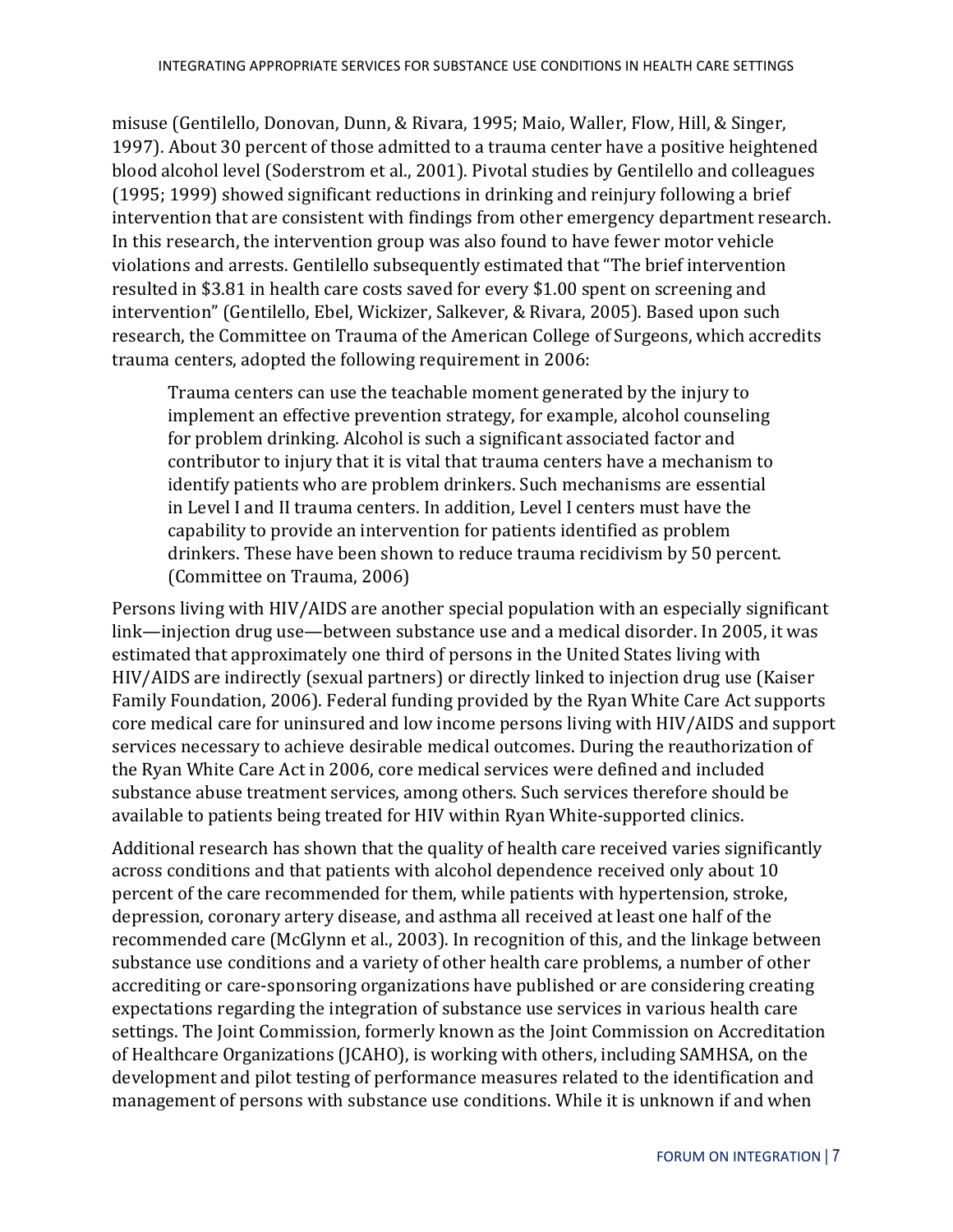the Joint Commission and the National Quality Forum4 will include such standards in their requirements for hospital accreditation, at a minimum, the performance standards and definitions as finalized will be available to hospitals to use as performance measures in their own quality improvement efforts and conform with the Joint Commission's accreditation requirements (Curley, 2009).

Substance abuse treatment has also been found to be associated with individuals' decreased subsequent health care costs, compared to the time before treatment. One study found a decline of more than one third in both per capita inpatient and emergency room costs following the receipt of treatment (Parthsarathy, Weisner, Hu, & Moore, 2001), while another reported more than a 50 percent drop in total per patient per month medical costs (Parthasarathy, Mertens, Moore, & Weisner, 2003). Other similar studies have focused on cost savings for Medicaid patients with substance use conditions. A study of Medicaid patients in Washington State found a decrease in overall Medicaid costs of 5 percent for patients who received indicated substance abuse treatment, compared with those who did not receive it (Luchansky & Longhi, 1997). Another study of Medicaid patients in a comprehensive HMO found substance abuse treatment was associated with a reduction of just under one third of medical costs per treatment member (Walter, Acerson, & Allen, 2005). Even more important, for patients who achieve abstinence after treatment, family members' health care utilization and costs are similar to that of control families, 5 years after treatment (Weisner, Parthasarathy, Moore, & Mertens, 2010).

There is growing evidence to support the cost benefit of integrated care as a way to achieve more treatment of substance use conditions and to improve access. One study showed that integrated care (in comparison to independent care) led to significantly lower total medical costs, while others have demonstrated that integrated care leads to improved outcomes and cost effectiveness (Humphreys & Moos, 2001; Smith, Meyers, & Miller, 2001). For example, receipt of integrated care during and after substance abuse treatment has also been shown to improve the outcomes of substance abuse treatment, most specifically the likelihood of abstinence following treatment. Weisner and colleagues found that in comparison to "usual care," patients with substance abuse medical conditions who received integrated services during treatment had almost twice the odds of abstinence (Weisner, Mertens, Parthasarathy, & Moore, 2001). Moreover, receipt of primary care (defined as having received 2 to10 visits) by chemical dependency patients with associated medical conditions was predictive of chemical dependency remission at 5 years (Mertens, Risher, Satre, & Weisner, 2008).

Compared to receipt of primary care, detoxification shows a less impressive pattern. In one study, less than 20 percent of patients who received detoxification services in inpatient settings later received related primary care (Saitz et al., 2004). Researchers have reported improvement in the rate at which public substance abuse patients are linked to primary

 $\overline{a}$ 

<sup>4</sup> The National Quality Forum (NQF) is a Federally-chartered organization responsible for endorsing standards of care and performance measures for all health care; it is the organization that published the NQF Standards of Care for Substance Use Problems.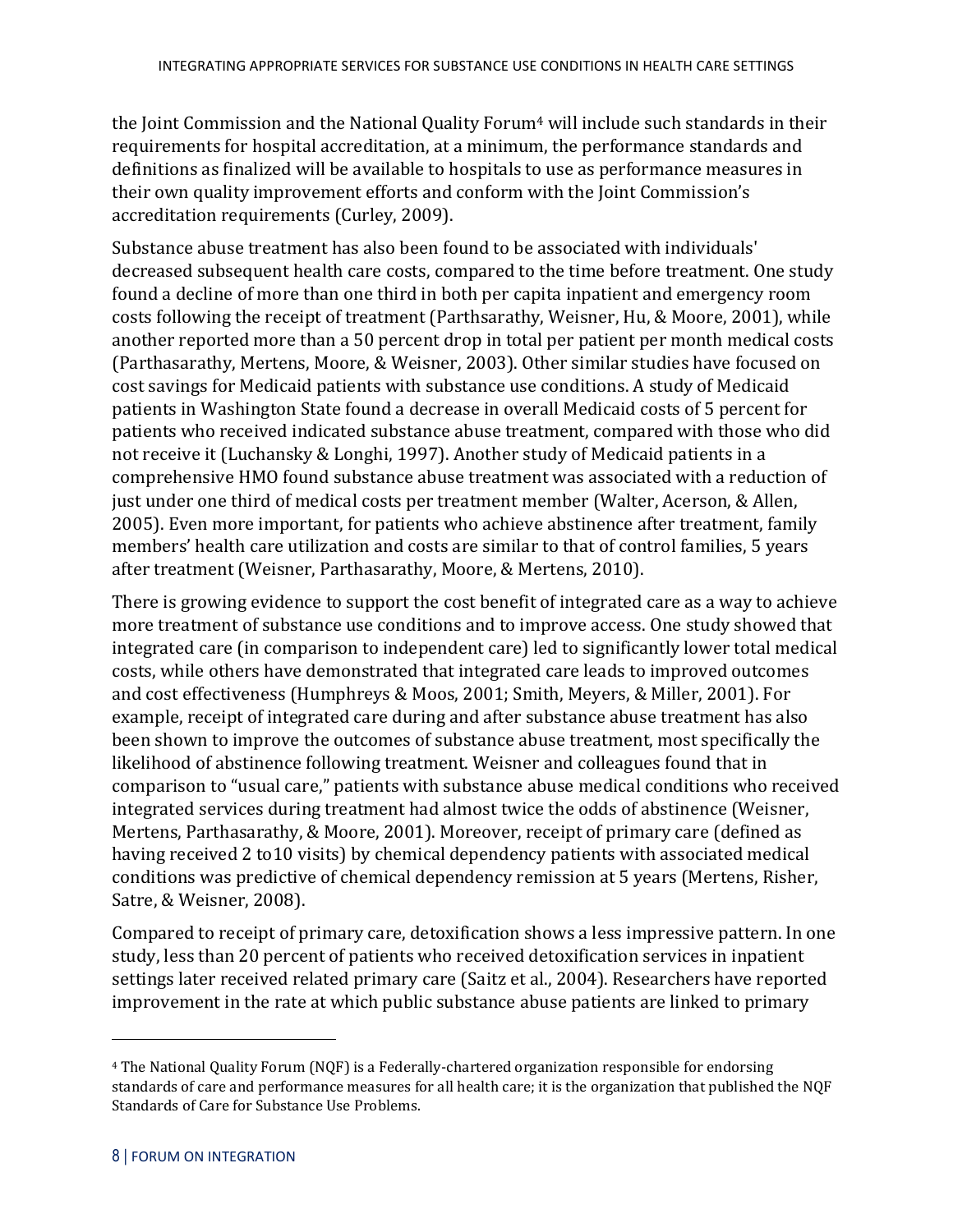care after detoxification when medical and social work teams are stationed and colocated within the detoxification setting. More of these patients were linked to primary care, and patients who had two or more visits to primary care following diagnosis were less likely to use drugs or be intoxicated with alcohol and more likely to have lower alcohol and drug problem severity after linking (Samet et al., 2003).

Substance use disorders are now viewed by clinical experts as chronic diseases with outcomes similar to other chronic diseases (McLellan et al., 2000). Others have suggested that the chronic disease concepts of disease management and continuing care may also be especially useful to the substance abuse treatment field, whether provided in primary care or in specialty care settings. These concepts embody the notion of ongoing care as dictated by the patient's condition, accounting for the need for easy movement between the primary care and specialty care settings, as clinically appropriate. Use of at least similar paradigms of care in the primary care and specialty care sectors may facilitate better integration of services and improve outcomes. There is some observational evidence to suggest that the receipt of ongoing primary care (over 9 years) was associated with substance dependence remission, even in the absence of specialty counseling or medications (Chi, Mertens, Parthasarathy, & Weisner, 2010; Parthasarathy et al., 2003).

In addition, the integration of substance abuse treatment in primary care is crucial to allow for the expanded use of indicated, evidence-based pharmaceuticals to treat substance dependence, as they are developed. A case in point is buprenorphine, a medication used to treat opiate addiction in office-based settings and some outpatient methadone clinics. Four medications are available to treat alcohol addictions; three are oral and one is injectable naltrexone. Given the limited, although slowly increasing, availability of physicians and advanced nurse practitioners in substance abuse treatment settings, it will be impossible to fully utilize these and other new discoveries without including physicians in general health care settings, who can identify patients for whom these medications would be indicated, prescribe them, and monitor their use. Primary care is an appropriate setting for such an effort, although brief counseling, at the least, needs to be coupled with the medications in any setting.

Despite the longstanding research that has shown obvious benefits of a variety of medications in the treatment of addictions, office-based specialized medication-assisted treatment (MAT) for substance dependence is still far from established. Indeed, officebased medical management (whether for buprenorphine maintenance or for the medications available to treat alcohol addictions) is available only on a limited basis for a variety of reasons, including the following:

- Payer, patient, and family opposition to the need for long-term, even lifetime, medication maintenance;
- Resource constraints and income constraints, as well as managed care utilization review and pharmacy review obstacles;
- Availability and accessibility of prescribing physicians who are willing to treat patients with substance use disorders with medications; and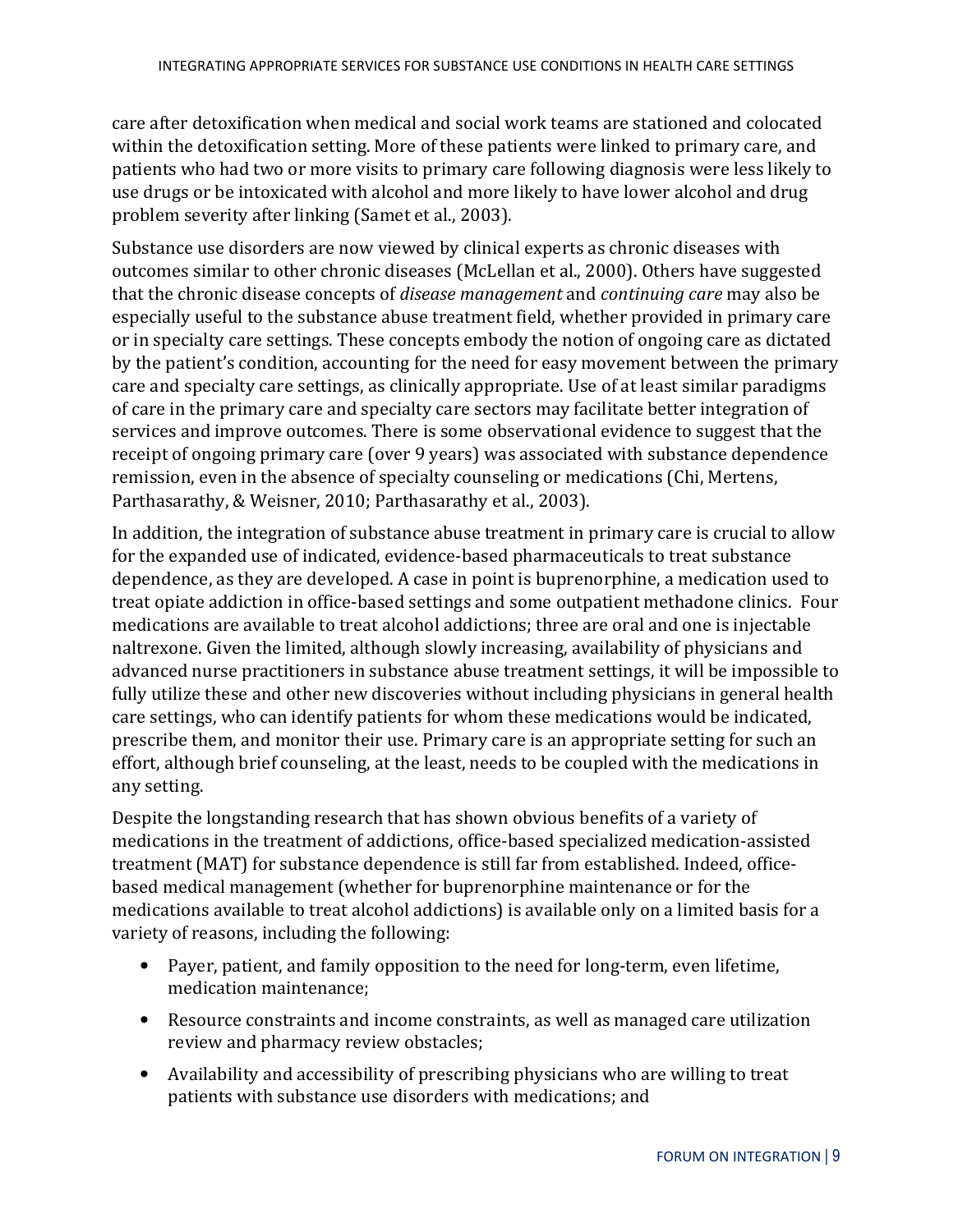• The capacity of office- and clinic-based practitioners and their staff members to manage patients across the health care and specialty sectors and to deal with insurers who are reluctant to approve the treatment and cover the costs.

One of the barriers identified in much of the published literature on office-based MAT is the lack of understanding by clinicians about how to obtain available reimbursement for officebased management (the processes can be complicated and multilevel), and how to assure that, in addition to their medications, patients are receiving appropriate related clinical services. Clinicians tend to view this type of coordination as costly and difficult to achieve. Nevertheless, the move to more outpatient and office-based care of substance abusers is a critical undertaking and has been identified as one that requires a national level focus.

The current barriers to increased implementation of office-based MAT also include the following:

- The costs of the medications themselves:
- The cost of evaluation or reporting on their efficacy with populations in the real world in order to get payers to approve reimbursement;
- Obscure rules regarding sources of financing within States;
- Funding needed by providers for the medications themselves, if they must buy and bill for them, and for medication management;
- Limited availability of insurance coverage even for eligible patients in the public and private sectors regardless of parity laws; and
- Financing of intensified professional education for clinicians who wish to provide MAT.

These barriers increasingly have determined who receives office-based MAT and who does not. Currently, the bulk of such treatment is provided to commercially insured patients or those with the ability to pay out of pocket. This disparity disproportionately affects Medicaid-insured and other individuals with low incomes who must rely on public sector health and specialty services for treatment or management of substance use conditions.

Lastly, it may also be important to integrate the provision of substance abuse screening, intervention, and treatment services with other needed behavioral services, such as depression treatment, violence prevention, recovery support, or case management, in order to generate a sufficient workload for a behavioral health specialist, particularly in rural areas or small practices with a slower flow of patients. In several States and in the private sector, behavioral health specialists (with varying titles and differing professional backgrounds) are now being used inside health care clinics and group practices to support the ongoing behavioral work that is required for patients with chronic diseases such as diabetes, asthma, high risk pregnancies, and hypertension, as well as for substance use and mental disorders.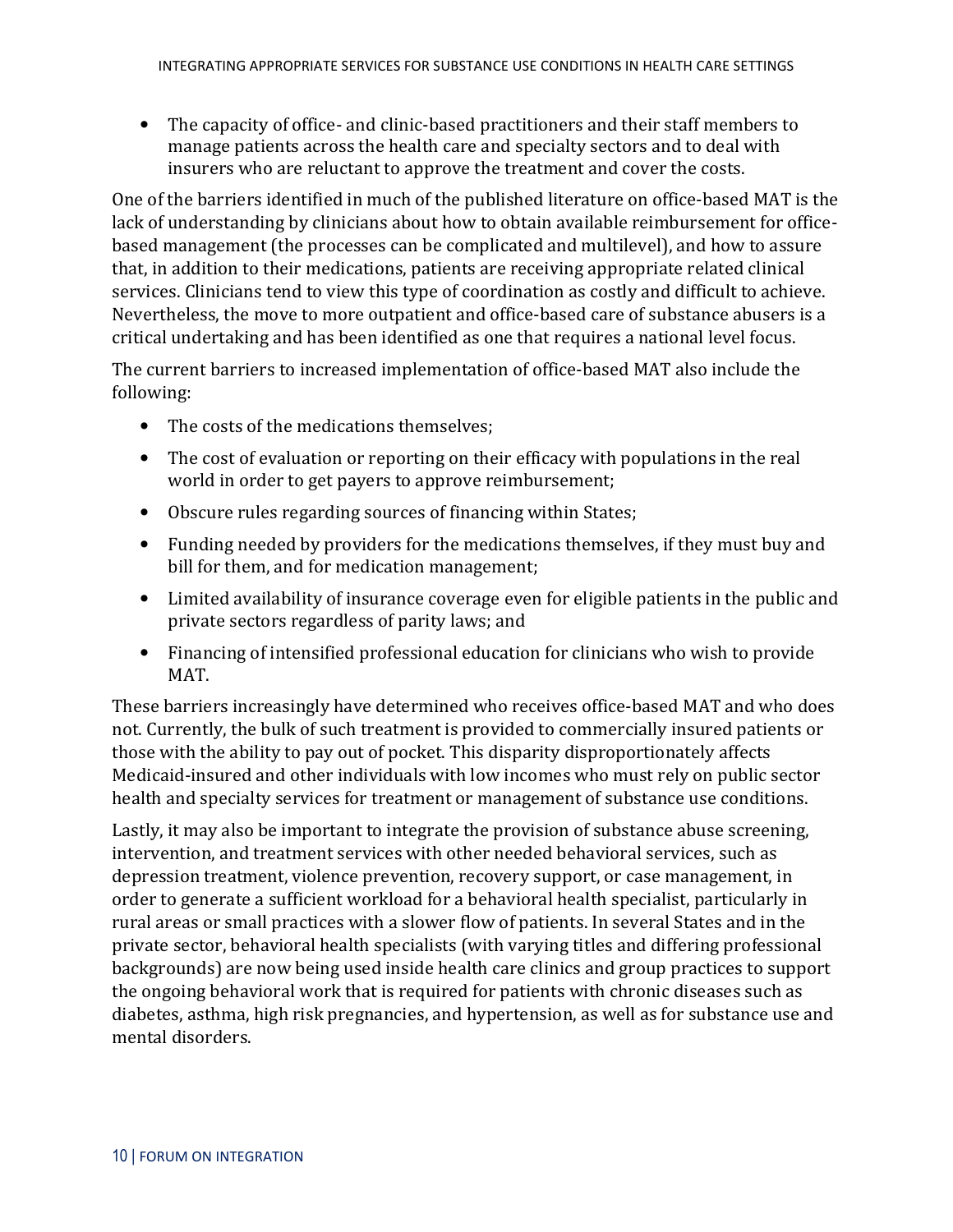# Summary of the Forum Discussion

Participants in the Forum on Integration uniformly agreed that building, refining, and disseminating the business case for the integration of substance abuse services into primary and other medical settings, as well as better connecting specialty care to primary care services, are extremely important. Participants supported the idea that the improved patient outcomes and decreased costs are most likely to influence others to engage in similar integration efforts. The extension of the research to also examine effects on family members of integrated services for the index patient was of great interest to the group and was identified as an area where more work is needed.

Expert participants additionally stressed the notion that it was important to consider who might benefit from cost savings accrued through integrated substance use conditions screening and treatment in health care settings. Those who might benefit include patients and their households, employers, and the public sector especially health, criminal justice, and or social service organizations. These experts also indicated that it was important to structure the information and reporting related to these efforts so that it is appropriate for differing types of payers. Participants did note that potential cost savings are unlikely to influence some organizations, especially behavioral health managed care or substance abuse treatment carved out by managed care organizations. In such arrangements, many of the cost savings would accrue to an organization other than the behavioral health or substance abuse treatment carve-out vendor; hence, the financial incentives are not in favor of integration for those organizations.

There was also general agreement among the participants that accrediting and other oversight bodies could play a leadership role in assisting others in recognizing the clinical, policy, and fiscal relevance to primary care and other health care settings (including both inpatient and outpatient facilities) of substance use conditions and of providing screening and treatment interventions.

Theme II. Many different models of integration and enhanced coordination of physical health and substance abuse treatment services can be successfully implemented with a wide variety of patient populations.

There was general agreement among participants that current clinical practices in much of the nation reflect a lack of coordination of care between physical health services and behavioral health services, but this is especially true for substance abuse treatment services. The systems were seen as currently quite separate and independent of each other and communication between them, if it occurred, was likely to be episodic, at best, rather than continuous. This barrier exists despite the fact that integration has been shown to be successfully implemented (and financed) via many models, across the continuum of care, and with many patient populations. The programs highlighted at the Forum represented models across the spectrum of integration approaches.

A number of reports have suggested that health care programs can be roughly categorized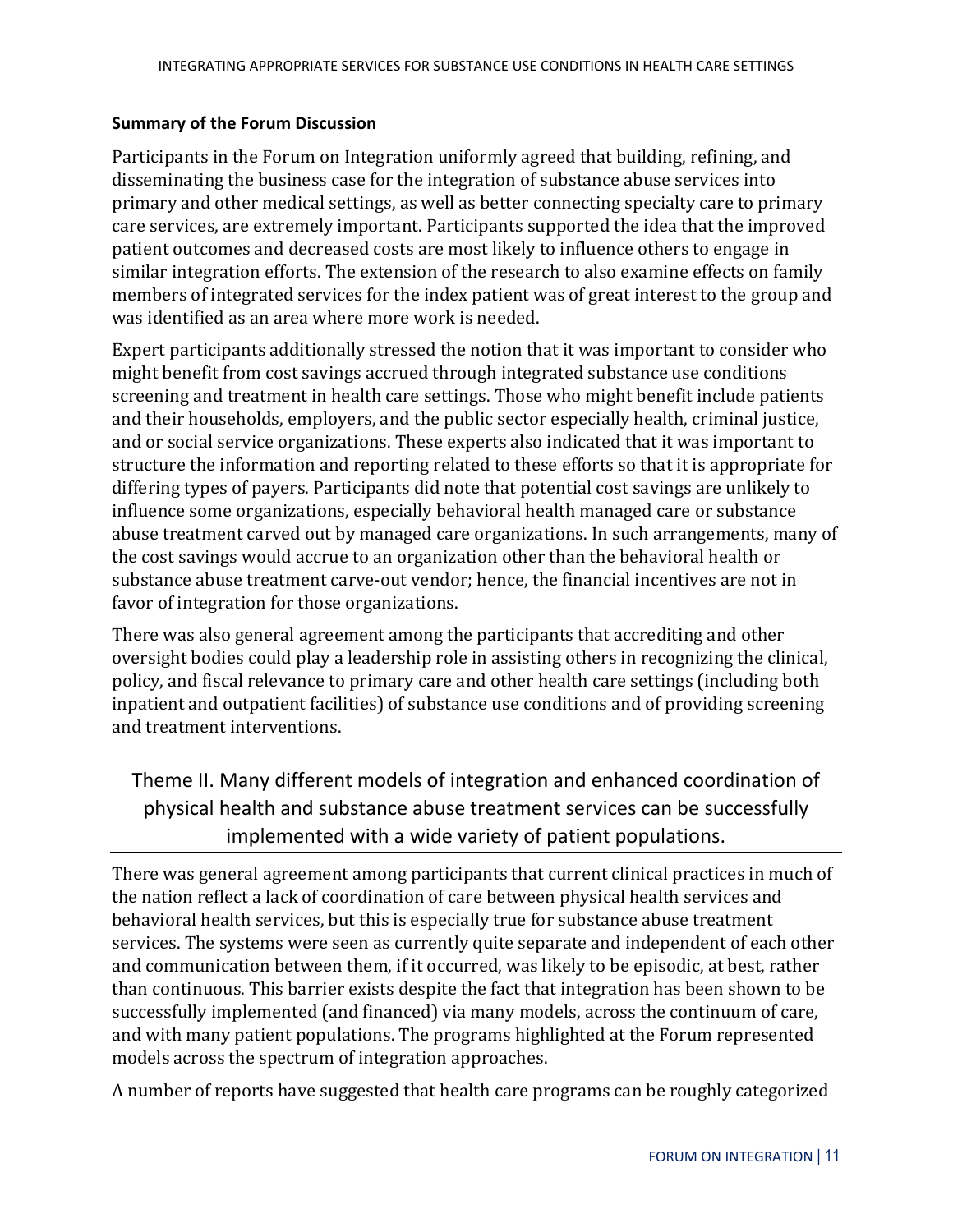by the level of collaboration/integration in their clinical service models (Butler et al., 2008; Collins, Hueson, Munger, & Wade, 2010). Even though the level of integration, when operationalized as a research variable, was not shown to be related to improved outcomes for persons with mental illness, this organizing concept may provide a helpful rubric for understanding the diversity in the programs being implemented. Thus, the organization of service programs can be arrayed descriptively across levels of integration, suggesting that there is a continuum of integration from less- to more-integrated programs. Three levels of coordinated or integrated care and some related characteristics are briefly summarized in the table below.

| <b>Coordinated Care</b>                                                                                                                                                    | <b>Colocated Care</b>                                                                               | <b>Integrated Care</b>                                                                                                                                                                         |
|----------------------------------------------------------------------------------------------------------------------------------------------------------------------------|-----------------------------------------------------------------------------------------------------|------------------------------------------------------------------------------------------------------------------------------------------------------------------------------------------------|
| Independent organizations,<br>each with its own systems and<br>culture.                                                                                                    | Independent organizations,<br>but may have some<br>agreements related to<br>sharing.                | One organization; all<br>providers use the same<br>systems; behavioral health<br>screening is routine.                                                                                         |
| Routine screening for<br>behavioral health conditions<br>may be conducted by the<br>physician or other staff.                                                              | Behavioral health and<br>medical services available in<br>the same physical location.               | May be located in the same or<br>different physical locations.                                                                                                                                 |
| Referral relationship between<br>medical care setting and<br>behavioral health care setting.                                                                               | Referral relationship<br>between medical care<br>setting and behavioral<br>health.                  | One treatment plan for the<br>patient, including both<br>medical and behavioral<br>components.                                                                                                 |
| Uses normal processes<br>(although they may be<br>standardized) and<br>communication may be more<br>frequent than in standard care.                                        | Normal processes used for<br>communication but may be<br>enhanced due to proximity<br>of providers. | Team working together to<br>deliver care.                                                                                                                                                      |
| Primary physician or other<br>health care provider may<br>deliver brief behavioral<br>interventions.<br>Referral to community<br>resources may be actively<br>facilitated. | <b>Enhanced communication</b><br>increases the skills of each<br>practitioner type.                 | Teams composed of a<br>physician and some or all of<br>the following: nurse, nurse<br>practitioner, physicians<br>assistant, case manager,<br>family advocate, behavioral<br>health therapist. |

# Collaborative/Integrated Care Continuum

Adapted from Blount (2003) as cited in Collins et al. (2010); and Doherty (1996).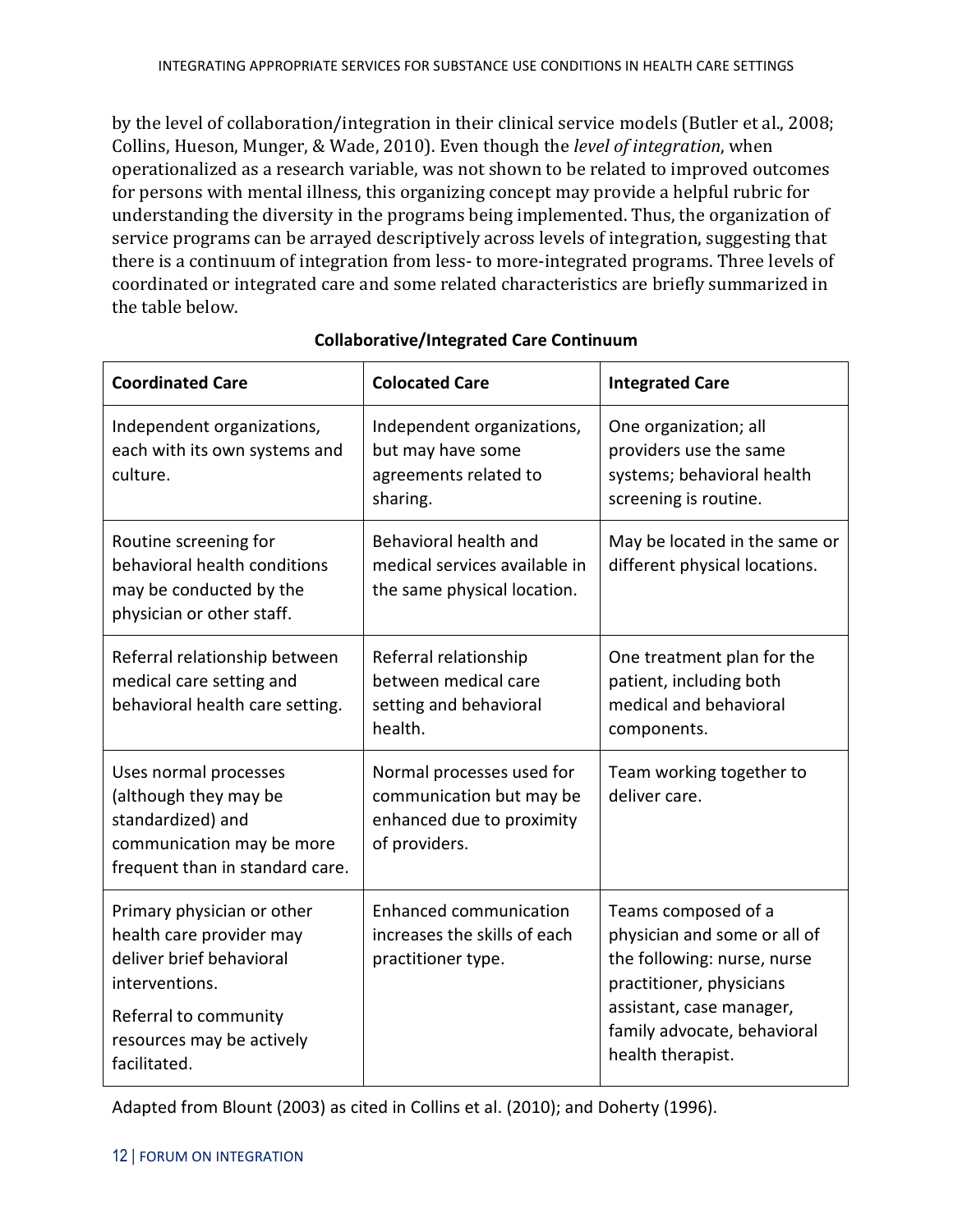Collaborative care or integration can take place at each of these levels. Each level of coordination encompasses the practices of the less integrated levels, but each may look quite different in implementation and in many instances, a variety of levels are combined in a single implementation model.

At the upper end of this continuum is full clinical integration within a health home. A medical care home incorporates the concept of person-centered care delivered by a team led by the individual's personal physician. This team provides continuous and comprehensive care, coordinated across all elements of the complex health system, along with increased responsibility to improve overall public health by improving the health status of its patient populations (American Academy of Family Physicians, American Academy of Pediatrics, American College of Physicians, & American Osteopathic Association, 2007). This concept of a medical care home (and fully integrated care) is a prominent component of the recently passed health care reform bill, the Affordable Care Act (Casalino, Rittenhouse, Gillies, & Shortell, 2010).

One example of a medical care home with full clinical integration of physical health and substance abuse and mental health services is in operation at the Summer Street Community Clinic for the Homeless (and those at risk for becoming homeless) in Bangor, Maine. Within this FQHC, patients have an integrated bio-psychosocial home. They receive a myriad of health care services, all provided at one location and from the same team. Services that patients might receive include health screening; preventive health care; acute primary care; chronic disease management and recovery support; individual counseling (including substance abuse treatment); chronic disease integrated medical/psychiatric groups for diabetes, nicotine dependence, and substance dependence; psychiatric medication management and consultation; dental screens and services; a day program; group psychotherapy for substance abuse and other conditions; and referral and liaison to other services. These services are delivered by the same team of physicians, nurses, and others who work together in the clinic, and use the same clinical and administrative systems and patient chart, in a setting that does not distinguish between physical and mental health/substance abuse treatment services.

A number of other programs are similar to the Maine program described above utilizing service delivery models at the full integration end of the continuum. For example, La Clinica de La Raza is a family-centered nonprofit FQHC, which operates at 27 sites in 3 counties in California. About three quarters of the patient population are low income and Latino or from other immigrant groups, and many are ineligible for Medicaid. Services provided include primary care; dental and optical services; specialty mental health and substance abuse screening and early intervention services (chronic dependence services are referred out); and health education and preventive medicine services, including chronic disease management for diabetes, asthma, and other disorders. Patients use age- and cultureadjusted self-screening tools developed by La Clinica, and a behavioral medicine specialist (BMS) is available to each primary care team currently scheduled in participating clinics 3 days a week, with funding from a community hospital foundation. Services have expanded to include adult, pediatric/adolescent, and geriatric patients, depending upon the clinic site.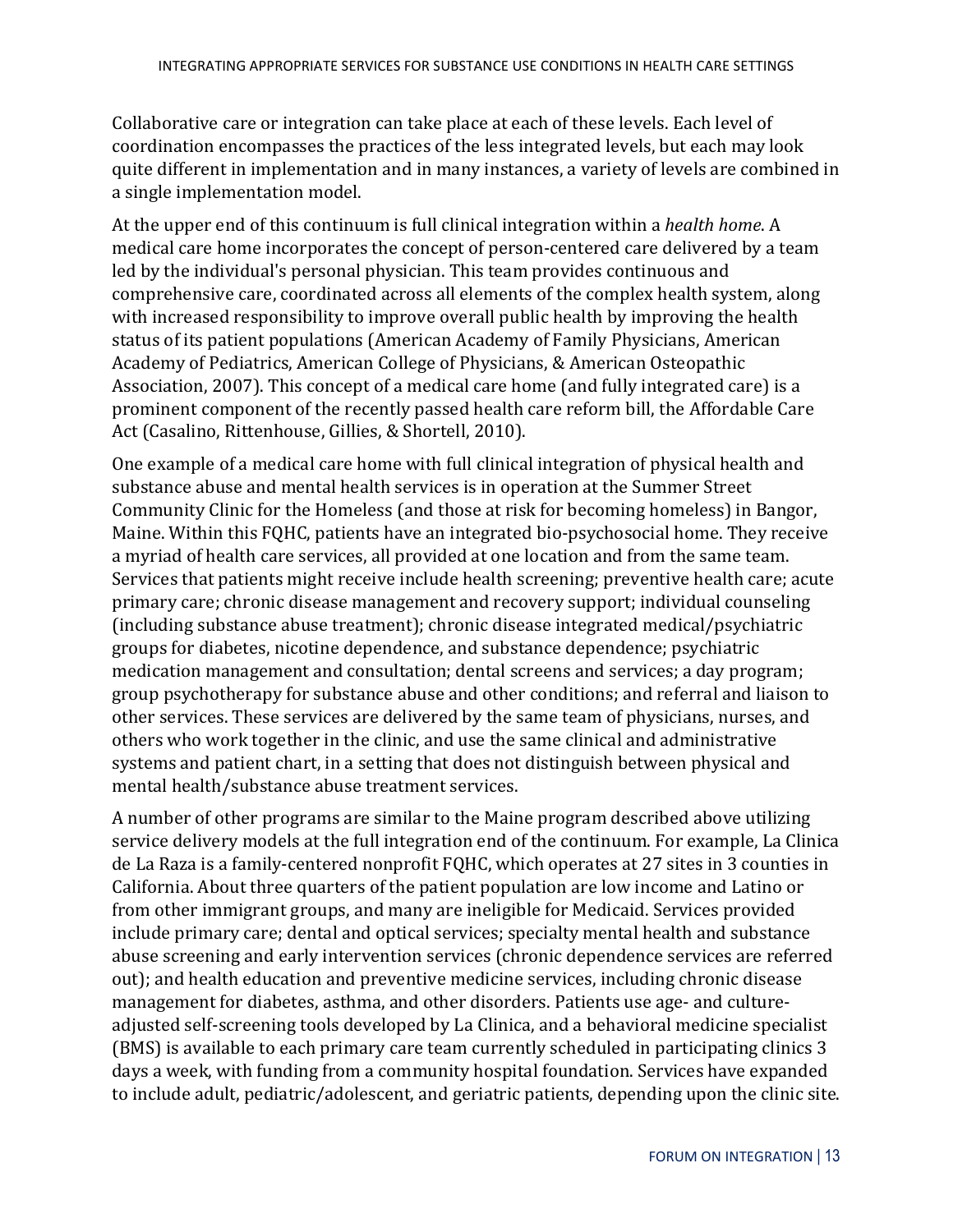BMS staff are supervised by a master's level clinician manager who reports to La Clinica's head of mental health services. Expansion of the full range of services to all clinic sites is a goal for this program. In addition to these BMS services, La Clinica has its own cross-clinic social work department with services provided to most clinics, and also offers health promotion counselors who follow high-risk pregnancies and chronic disease patients in local communities in the three counties. La Clinica also has a centralized medical record system, and a database specific to the BMS program for evaluation and quality improvement purposes. When possible, patients who screen positive for a substance use condition and indicate an interest in receiving BMS services are referred immediately by the physicians to an on-site BMS, using a "warm handoff"5 approach. Patients may receive up to 10 visits with a BMS per occurrence.

Commonwealth Care Alliance, an at-risk managed care entity in Massachusetts, also uses a team approach, including a nurse practitioner, community health worker, and behavioral health manager as a bridge between the primary care physician and patient. Substance use is identified in a screening for all chronic illnesses and the team is responsible for following each patient to assure appropriate referrals and telephone monitoring with continued tracking and coaching. The behavioral health care manager manages a customized network of behavioral health clinicians, coordinates patient interventions with the primary care team, reviews all patients with urgent behavioral health issues, and is responsible for monitoring, assessing, and modifying individualized treatment plans as needed. Throughout specialty treatment, members of the primary care team continue to keep informed about the patient's progress through a shared electronic medical record and the continued consultation of the behavioral health care manager.

The Core Center in Chicago, which provides treatment for infectious diseases, including HIV/AIDS, is built on a similar model of care, but combines a full bio-psychosocial integration model with additional colocated social services. Sponsored by Cook County, the Core Center provides not only primary care services, but also a wide range of specialty medical services such as obstetrics and gynecology (including a clinic for screening for sexually transmitted diseases), hematology, oncology, dentistry, psychiatry, and others. Substance abuse treatment services delivered include screening, brief intervention, individual and group counseling, intensive outpatient services, psychiatric consultation for opiate substitution treatment or comorbid mental health and substance use disorders, or referral to outside community resources, facilitated by a social worker. The Core Center uses a team approach to integration, with a centralized medical record. In addition to these integrated medical services, the Core Center provides critical wrap-around services to patients through medical case management, and mental health and substance abuse treatment services. Additional wrap-around services are available on-site through a variety of on-site partners, including the AIDS Legal Council of Chicago, the Illinois Department of Human Services (public aid), the Illinois Department of Child and Family Services, the

 $\overline{a}$ 

<sup>5</sup> A "warm handoff" provides face-to-face communication of patient information from one treatment program or level of care to another to facilitate continuity of care.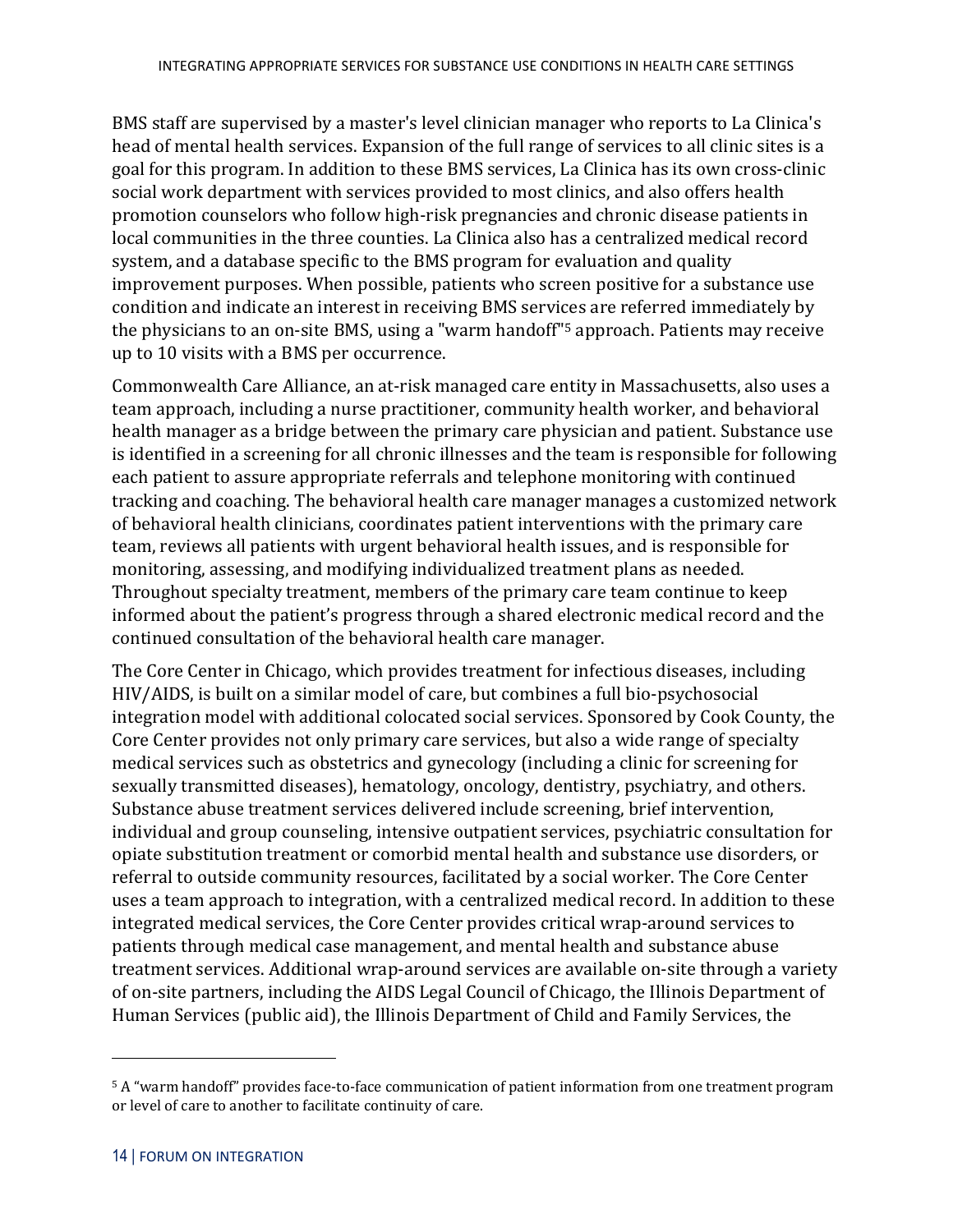Illinois Department of Corrections, Cook County Jail (Corrections Clinic), as well as CVS Caremark and Walgreens pharmacies with delivery services.

Other integration efforts have focused on SBI in primary care and treatment for substance use conditions in a variety of other clinical settings, rather than full integration as described above. SBI for substance use disorders has been found to be a clinically and cost effective preventive health intervention and has been endorsed by the Preventive Health Care Task Force for patients with alcohol misuse disorders (Maciosek et al., 2006). Since 2003, SAMHSA has provided grants to States for the implementation of SBI and brief treatment within medical care settings, as well as referral to treatment as appropriate (i.e., SBIRT). Both Wisconsin and Colorado, recipients of SAMHSA grants for work in this area and participants in this Forum, have focused on the implementation of screening, brief intervention and treatment across multiple settings, including inpatient hospitals, emergency rooms, trauma centers, and primary care and other medical care settings, as have other States with SAMHSA SBIRT grants.

Under the auspices of the Governor's Office, the Colorado Department of Human Services/Division of Behavioral Health, and the Colorado Department of Public Health and Peer Assistance Services, Inc., the Colorado SBIRT is aimed at making SBIRT a standard of care within primary care practices. SBIRT has been implemented in a number of Levels I, II, III, and IV trauma centers, and in community health clinics (some of which are FQHCs). In addition, while not directly supported by the grant from SAMHSA, Colorado has taken this opportunity to also place SBIRT in publicly supported HIV care settings, an additional 12 FQHCs, and in the Colorado State Employees' Assistance Program. Across the SBIRT sites in Colorado, a variety of integration models are used, including medical case management, colocation, and integration, tailored to each setting. A health educator is used in some but not all sites. Warm handoffs are used to support patients during transitions across individual providers or appropriate levels of care. In the HIV sites, collaboration/integration is practiced through the use of a medical case management model. It is of particular interest that the Colorado legislature passed a law, effective January 1, 2010, which requires all Colorado health plans to pay for several preventive services, including alcohol misuse screening and intervention.<sup>6</sup>

Wisconsin's SBIRT program, called the Wisconsin Initiative to Promote Healthy Lifestyles, is also implemented in diverse settings—some of which are also sites for residency training of primary care practitioners—including private large group primary care practices and smaller independent practices, FQHCs, a Tribal primary care clinic, and the emergency room and inpatient areas of a hospital. In primary care settings in Wisconsin's SBIRT program, the receptionist asks patients to complete a health lifestyle screen (alcohol/drug use as well as tobacco) while waiting for their appointment. As at La Clinica, the screen is reviewed by a medical assistant; patients who respond positively for substance use issues are seen by a health educator either before or after being seen by the primary care

 $\overline{a}$ 

<sup>6</sup> Colorado House Bill 09-1204; Colorado Revised Statue 10-16-104.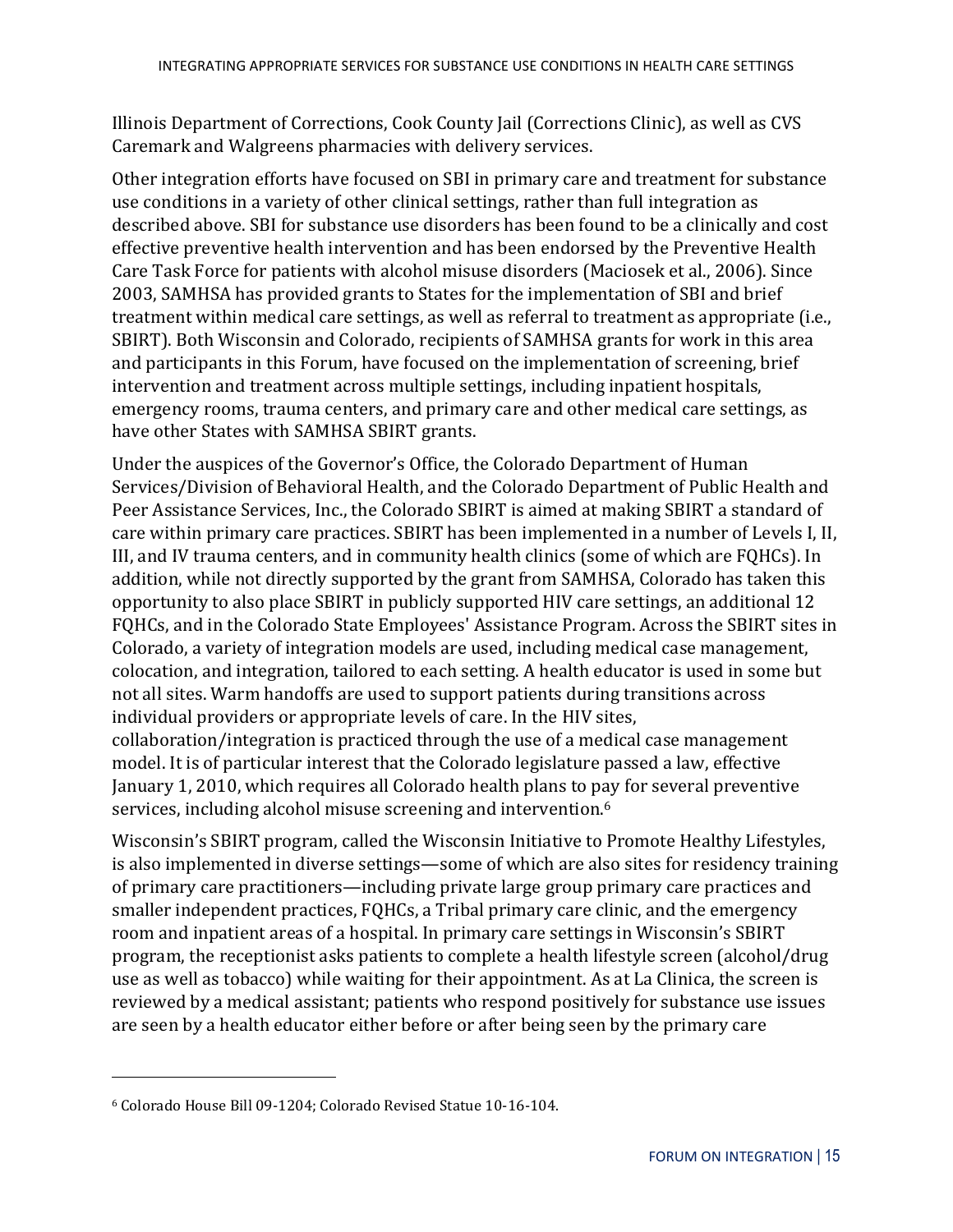provider. Within inpatient and emergency room settings, the health educators introduce themselves and conduct the screening and brief intervention and/or referral to treatment if the patient agrees. Wisconsin has estimated that the break-even point for covering the costs associated with a health educator's salary is seeing about 14 SBIRT patients per day. While currently involved in screening for substance use and tobacco use, Wisconsin envisions broadening the screening to include obesity and other disorders, which are significantly affected by lifestyle choices. Ancillary staff such as health educators can also be utilized to provide the counseling and other support needed by patients in primary care settings who are being treated with buprenorphine for opiate addiction or other medications approved for the treatment of alcohol addiction.

Integration efforts have also been focused on special populations or treatments. Another long-standing, well evaluated integration project focuses on reducing substance use in pregnant women who receive their health care through Kaiser-Permanente. This program, named Early Start, is aimed at motivating women to stop using alcohol and drugs during pregnancy (Armstrong et al., 2001). First begun as a pilot program, Early Start is now operational at all Kaiser Obstetrics-Gynecology (OB-GYN) departments in Northern California, with each site having an Early Start specialist who ensures screening, and early intervention using a variety of counseling techniques, with services provided at the OB-GYN site itself during regular visits. A study of this program showed favorable outcomes regarding stillbirths, neonatal birth weight, and gestational age (Goler, Armstrong, Taillac, & Osejo, 2008).

 With a similar interest in special populations, the States of Wisconsin and Massachusetts, and the City of Baltimore, Maryland, have undertaken integration projects to facilitate access to office-based opiate treatment using buprenorphine. In Massachusetts, following efforts to increase the knowledge base among health care providers on addiction treatment, a colocation model utilizing a nurse care manager, in addition to the primary care physician and regular clinic staff, has been introduced. A nurse is employed by the Massachusetts Department of Substance Abuse Treatment Services and out-placed to primary care clinics. The nurse performs the initial patient intake including labs, consults and contracts with the patient, and offers patient education. The intake results are reviewed by the team prior to the initial buprenorphine visit with the physician. Following this, the nurse may also manage induction, stabilization, and ongoing assessment with the patient, consulting with the prescribing physician as necessary. Baltimore Substance Abuse Systems (BSAS) has focused on integrating treatment with primary care following buprenorphine induction in outpatient specialty treatment settings for substance use disorders. BSAS has been able to utilize entitlement advocates employed by Baltimore HealthCare Access, who assist patients in becoming eligible for public health insurances such as Medicaid and also enable patients to qualify for other needed services. This is a unique collaboration among three systems: specialty treatment programs, primary care clinics, and a health insurance advocacy program.

Other programs we reviewed rely primarily on a colocation model of integration. For example, Finger Lakes Migrant and Community Health (FLMCH) is an FQHC that focuses on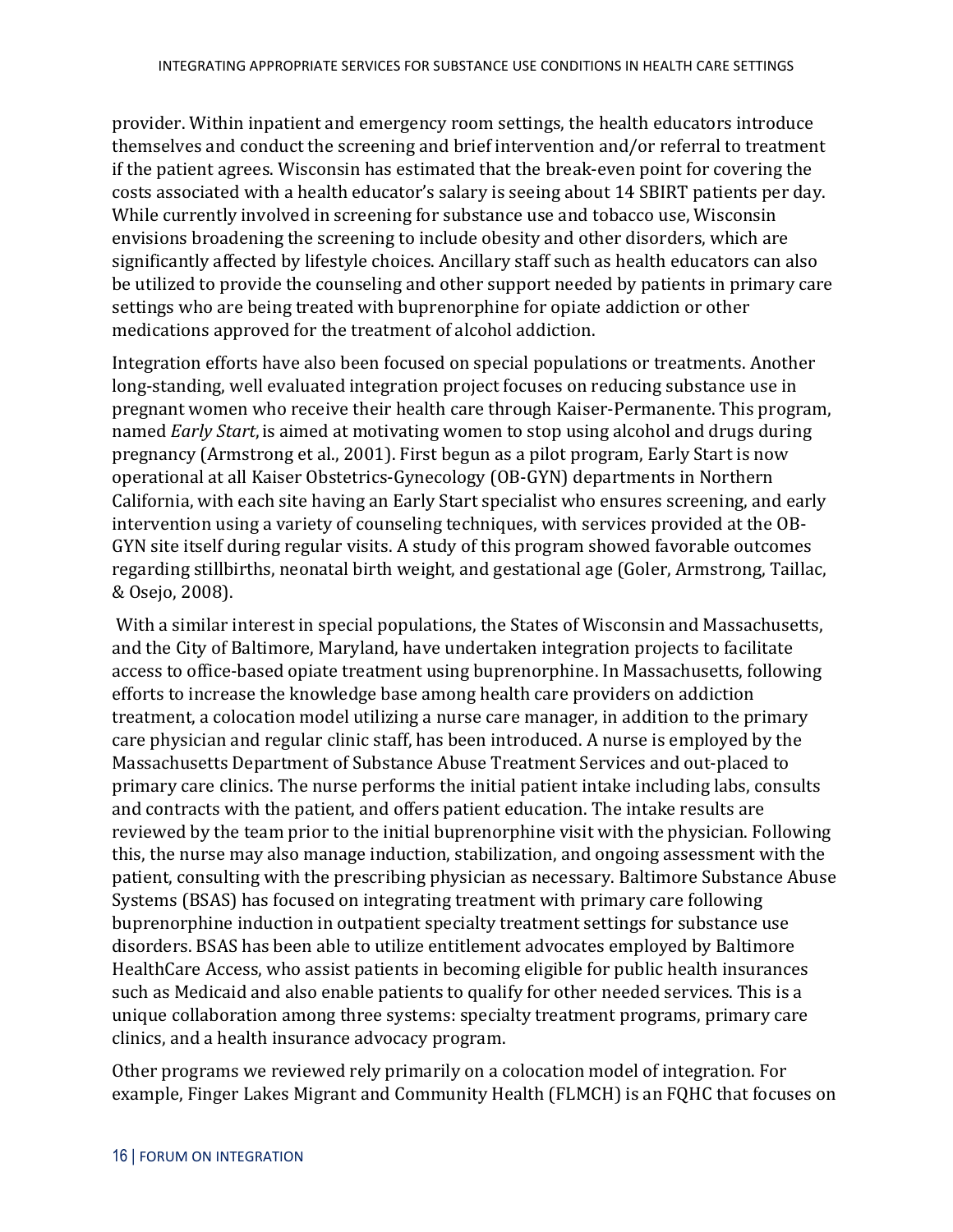assessing and meeting both the physical and behavioral health needs of its patients in 14 counties of New York, primarily through colocation of services and case management. FLMCH primary care physicians identify substance use problems, as well as mental health and/or domestic violence concerns. Working in partnership with the Finger Lakes Alcohol Counseling and Referral Agency (FLACRA), substance abuse treatment services provided on-site include buprenorphine induction and substance use counseling provided by certified substance abuse counselors located at four clinic sites. In 2010, this program is expanding and FLACRA will rent space from FLMCH at each site. For patients who enter specialty substance abuse care, a system of patient scheduling and case conferencing has been devised to foster communication and return of the patient to the Health Center for ongoing health care services.

The Priority Partners Managed Care Organization (PPMCO), following Maryland Medicaid's mandated Managed Care Organization (MCO) enrollment, is responsible for providing carved-out mental health services via a statewide vendor-provided program. To improve services for persons with high-risk, chronic medical problems who also have a substance use condition, this project also implemented a colocation integration model that linked the staff from behavioral health to the disease management staff. Staff from each section are dedicated to the project: Behavioral health staff screen for the disease management enrollment and disease management staff for behavioral health. Staff consult on a regular basis, hold bimonthly clinical case conferences, and enter integrated notes. The patient database was also enhanced to allow for better coordination of behavioral health and disease management. However, persons needing MAT with naltrexone and several other medications are in the hands of their Medicaid MCOs for pharmaceuticals and pharmaceutical management; methadone is also separate from the service.

San Mateo County (California) Behavioral Health and Recovery Services has focused on working with its County Medical Center, which includes 11 primary care clinics including a methadone site and five full service outpatient clinics for youth and adults with mental health and/or substance use disorders. Primary care physicians provide health services and direct support to behavioral health clinics and nurse practitioners in large behavioral health clinics. In primary care, an integrated psychiatric/medical care team, if appropriate, provides up to three visits for patients with substance use disorders. A case manager for substance use disorders, located in the primary care clinic, is available to provide up to an additional 10 visits for individuals with substance use conditions. Patients needing more than 10 visits are referred to specialty treatment.

North Carolina also has an extensive system for implementation of screening and brief interventions in primary care settings. Through the Governor's Institute on Alcohol and Substance Abuse, a medical and nursing school substance abuse curriculum has been implemented. Partnerships have been developed with primary care specialty groups and medical societies in North Carolina to support implementation of SBI (including local technical assistance), and a coordinating body has been created for a number of SBI and integrated care initiatives in the State, including some MAT in certain primary care settings.

In one county in North Carolina, at Western North Carolina Community Health Services,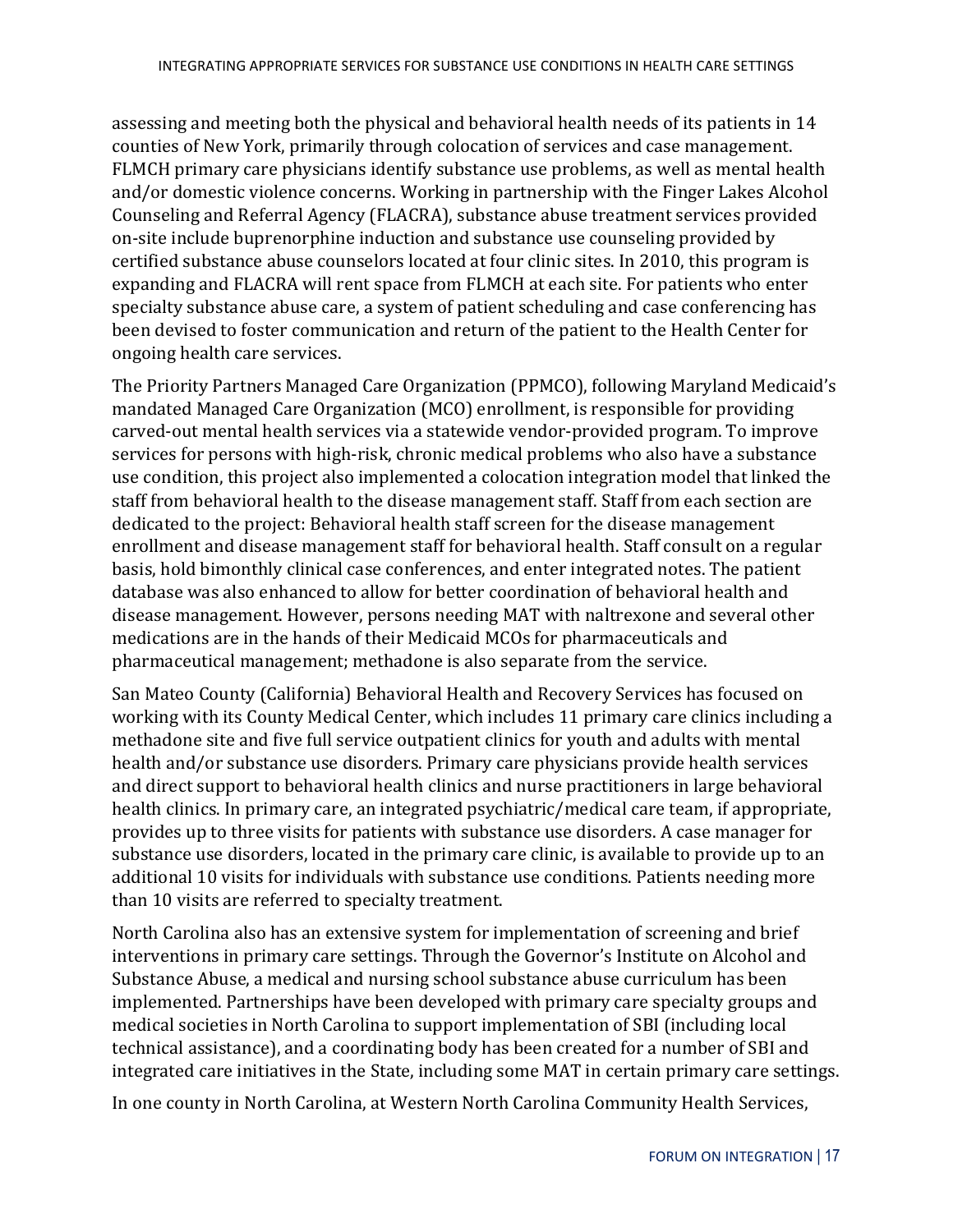two FQHCs have implemented different models for integration of substance use identification and treatment. In one site, a treatment specialist is on site to work with 12 primary care physicians who provide chronic and urgent care. In the other site, a family physician, who is also board certified in addiction medicine, is colocated with two psychiatric nurse practitioners and three substance use treatment specialists to provide not only screening and brief interventions, but also some individual and group treatment. Electronic health records are shared among primary care and behavioral health teams to support this effort.

# Summary of the Forum Discussion

For a full discussion of process issues related to the integration of behavioral health care in medical and other health care settings, the reader is referred to two reports: Integration of Mental Health/Substance Abuse and Primary Care (Butler et al., 2008), sponsored by the Agency for Health Care Research and Quality, and Evolving Models of Behavioral Health Integration in Primary Care (Collins et al., 2010), sponsored by the Milbank Memorial Fund. The issues briefly covered here are those that participants endorsed as key issues for the integration of substance abuse assessment and treatment in medical settings in which they are involved. While some of these issues may be the same as those for mental health, some may also differ.

A significant number of large and small integration innovations related to providing substance abuse screening and treatment in diverse health care settings can be identified nationally. Such programs use a variety of integration models, and may also combine two or more models to provide services to their particular populations of patients. Participants recognized that it might be easiest to integrate services within organizations that already provide a full range of health care services, including behavioral health. One example of such an organization would be an HMO, such as Kaiser Permanente. However, even when circumstances seem ideal, as evidenced by the Kaiser Early Start program, the following dynamics are necessary to provide integrated care:

- Substantial persistence;
- Acceptance by patients and by staff;
- Sustained creativity; and
- Proactive leadership.

Within settings that may seem optimal, integrated care is still a paradigm shift for patients, practitioners, and the health care system itself.

From the variety of models implemented in similar settings, it seems to be clear that each setting must use a model tailored to that individual setting and population to be served. In general, the participants in the meeting saw integration as primarily occurring within medical sites, but there was acceptance that for some specific populations, such as persons with chronic and severe psychoses, medical care services may need to be integrated into existing behavioral health sites. The experiences reported here reflect that it may be especially important to integrate services within FQHCs or other community health clinics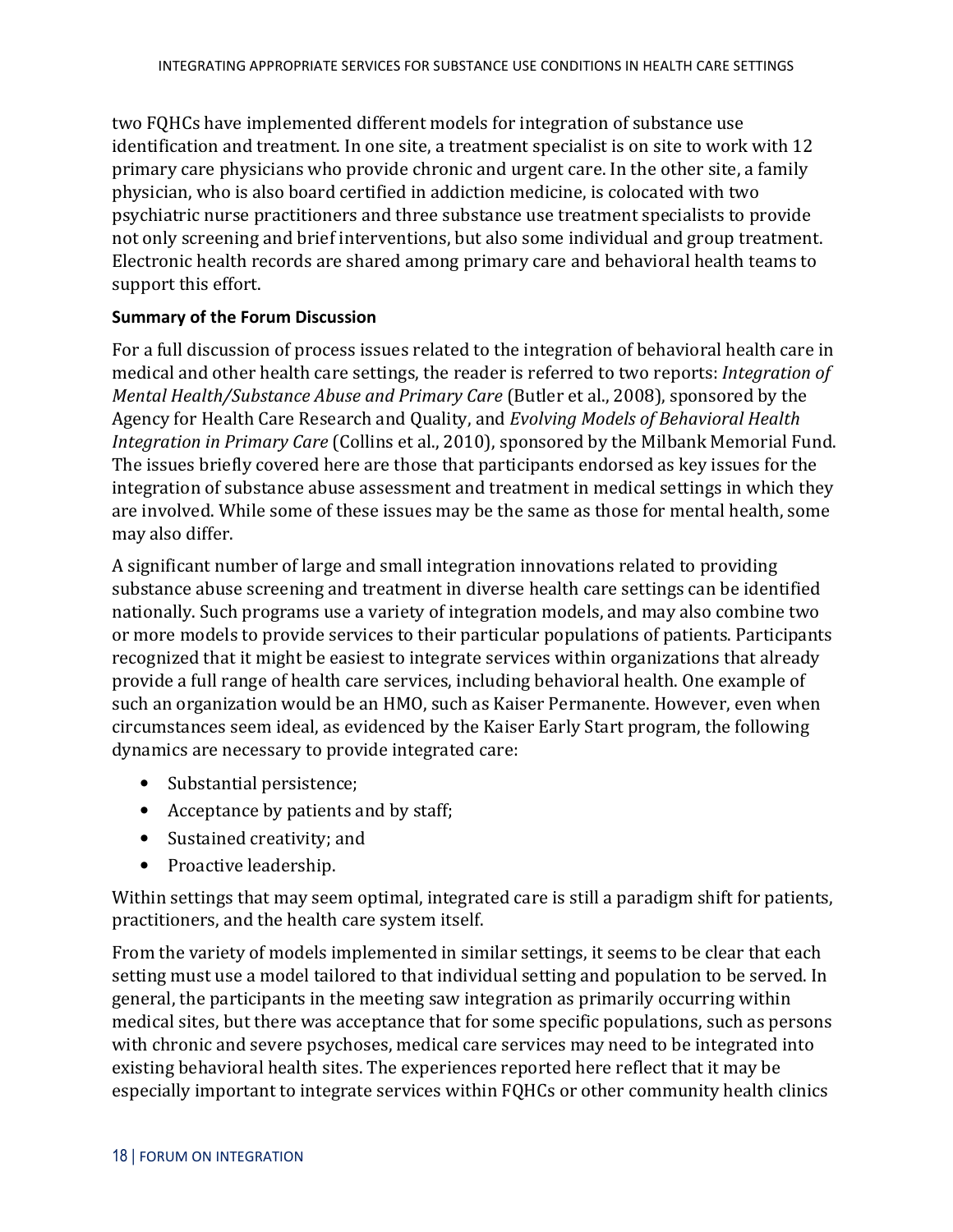serving low-income patients, who often have multiple chronic conditions. Documenting the value of substance abuse screening and service integration may be most appropriate for this population.

All agreed that, theoretically, information technology could also facilitate integration, but noted the scarce resources available for information technology improvements in addiction treatment. The group also discussed how privacy regulations are often seen as an insurmountable barrier to integration. While there still are challenges to be overcome, both patient consent and agreements between organizations (qualified service organizations or QSOs) can and have been used to facilitate information sharing. It was also noted in the discussion that within fully integrated organizations, information may already be appropriately shared within the normal processes of limiting access to information to only that which is needed by other clinicians treating the patient and which the patient has consented to be shared. The reader is referred to the most recent guidance issued by SAMHSA on sharing information relative to substance use within computerized systems of medical records (SAMHSA, n.d.).

Not unlike other innovations, participants agreed that integration efforts were most likely to succeed when there was a respected and persistent internal champion for the effort. Some commented that integration was not as difficult as it might seem and that some challenges that may seem large are really "molehills." Similarly, there were almost universal reports that integration efforts (like other complex health care system changes) took time to mature, and that it could take as long as 2 years before a new program fully matured. Programs that begin with grant funding also take a great deal of outreach, planning, and effort to sustain after special funding ends, even with demonstrated positive outcomes, including cost savings and enhanced health.

Theme III: Retooling and creative use of the existing workforce and creation of new roles facilitate the integration of substance use conditions within medical care and other health care settings.

Major barriers to the prompt dissemination of integration models involving substance use screening and treatment are the preparation, incentives and willingness to participate of the health care workforce and the medical organization for which it works. These barriers involve issues on both the general medical and substance abuse treatment sides of the aisle. In general, meeting participants agreed that primary care and other medical practitioners<sup>7</sup> are not well prepared as of 2010 to deal with substance use screening and issues, and in fact are often uncomfortable raising such issues with patients or referring them to a specialty care system they may not know (Yoast, Wilford, & Hayashi, 2008). On

 $\overline{a}$ 

<sup>7</sup> For brevity, the term "medical practitioners" is used to refer to a wide variety of professional and ancillary staff (including nurses, social workers, addiction counselors, physician assistants, medical assistants, and others) working in medical care settings.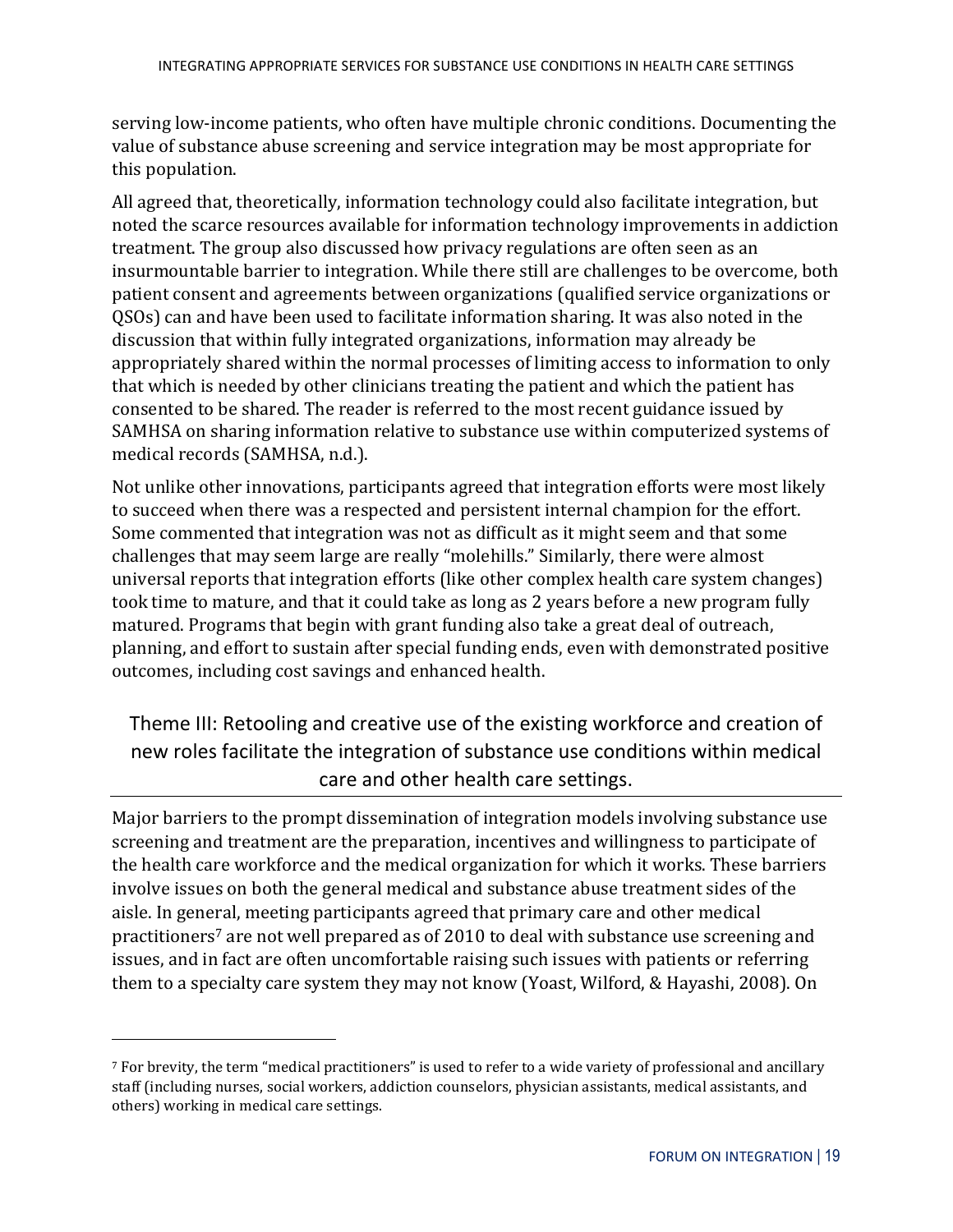the other side of the aisle, the addictions workforce itself has been described as being in crisis with shortages to meet the need for ongoing patient treatment, high turnover rates, insufficient professional development, and a lack of defined upward career paths (McLellan, Carise, & Kleber, 2003). Many staff members have had little, if any, training in physical health or even mental health, and may not easily accept collaboration with others trained differently or those who may look at problems from a different perspective.

Participants were in general agreement that each side of the aisle has its own language and set of cultural expectations and that successful integration happens only when it is possible to build a bridge across this divide. It may also be important in some fully integrated models of care that the behavioral health staff is competent in the provision of both mental health and substance abuse treatment in order to maximize their ability to detect and treat both types of disorders and to allow them to use their time most efficiently. Even when licensed practitioners have had some basic training in both mental health and substance abuse treatment, many have been clinically focused only on one or the other. They may need retraining or refresher courses via the CEU mechanisms. Finally, the training for most addiction counselors (as opposed to other addiction staff) may not include any training in mental health.

In recognition of the gap in physician and nurse practitioner training SAMHSA/CSAT has recently awarded funds to 11 medical schools to create additional training initiatives for medical residents, with a specific focus on screening and brief interventions in primary care settings. The goal is to establish SBIRT training as a core component of residency programs in a variety of specialties such as emergency medicine, trauma, and others. These projects are works in progress from which there will be much to learn.

In the private sector, some managed care organizations and health insurers are training behavioral health specialists (generally social workers and/or psychologists) to work in primary care settings alongside physicians and nurses. These new types of professionals often provide assessments, brief interventions, and various care management services to assure that patients receive the treatments and referrals they need.

All of the integration models described by participants involved one or more workforce challenges: training of current staff in new skills and acceptance of new roles and responsibilities, time to carry these out, availability of cross-trained staff with real dual expertise, and creation and use of new types of health care workers. For example, initially, some believed that it was possible to integrate SBIRT into existing care systems, using existing providers by just adding on this intervention. However, others have recognized that primary care providers (whether nurses or doctors) are already extremely burdened by existing patient loads, especially in times of economic stress. One researcher estimated that on average, providers address only three health concerns per 15 minute visit; thus, it seems unrealistic to think that more can be squeezed into the existing time in primary care visits (Beasley et al., 2004). Moreover, as the number of science-based preventive services has increased, some have estimated that it would take 7.4 hours a day per patient to provide all preventive services to an average patient panel (Yarnall et al., 2003).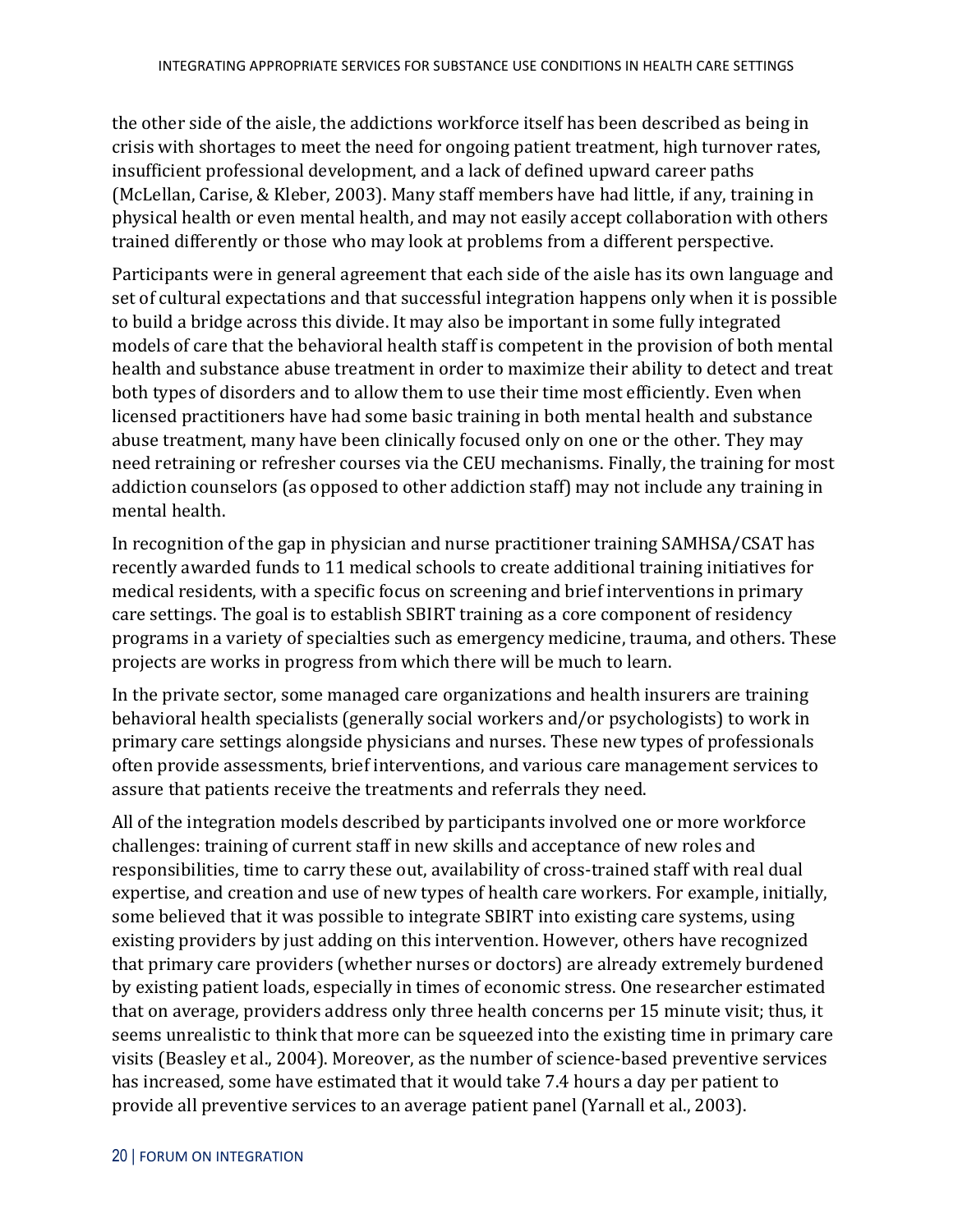One solution has been to expand the role of other traditional providers such as nurses, social workers, health promotion workers, or medical assistants. In each of the programs identified as integrated, at least one practitioner was responsible for the delivery of brief interventions and ongoing care management. Titles for these new types of professionals included health educator, community health worker, medical assistant, nurse care manager, behavioral health care manager, behavioral medicine specialist, and patient navigator. All of the participants agreed that without creative use of additional clinicians beyond the primary care physician or nurse practitioner, the timing difficulties of implementing screening and brief interventions in most health care settings would be nearly insurmountable.

Of interest is the emerging role of the health educator. While the specific responsibilities of health educators may differ across sites, in general, health educators (1) screen patients for risky behaviors such as nonclinical substance use using a specific instrument, (2) determine the patient's score on the instrument, and (3) provide a brief intervention or referral for appropriate patients. Wisconsin also uses health educators to provide support and monitoring for patients who are receiving MAT in primary care. In the Colorado SBIRT program, some sites use health educators, some prefer medical social workers, and some employ behavioral health professionals. In New York, the FQHC uses substance abuse counselors and patient navigators to assist in the treatment of individuals with substance use disorders. In La Clinica's clinics, both medical assistants and behavioral medicine specialists (most with master's or doctoral degrees in a core behavioral health science and fluency in English and Spanish) provide the interventions in partnership with the patient's doctor. The adult patients have been able to complete the screening instruments themselves, even with limited literacy, although they can ask the medical assistants for help.

As the field is evolving and new workers are emerging, there is a lack of uniformity among position titles and responsibilities, as well as education, training, and other qualifications of individuals involved in integration initiatives. In Wisconsin, health educators are persons with bachelor's degrees and a minimum of 2 years in human services work, who receive a minimum of 60 hours of training in SBIRT, motivational interviewing, and cultural competence. The health educators function with ongoing support, including weekly conference calls, one-on-one consultation, audiotape review, and updates and seminars. Alternatively in Colorado, where SBI is provided as part of HIV care in public health clinics, health educators administer screening and brief interventions. HIV primary care practices are assisted in training clinical staff such as the health educators. Colorado also assists with training staff in other settings such as FQHCs, rural and urban hospitals, and urban clinics. In Colorado, medical social workers are trained and provide brief interventions and motivational interviewing, along with brief therapy, when appropriate.

While recognizing the long-term wait for payoff, participants also generally endorsed more and better education related to substance use disorders for a wide variety of general health care practitioners (physicians, nurses, and others), but especially for those health care practitioners who will enter primary and family care practices and emergency care.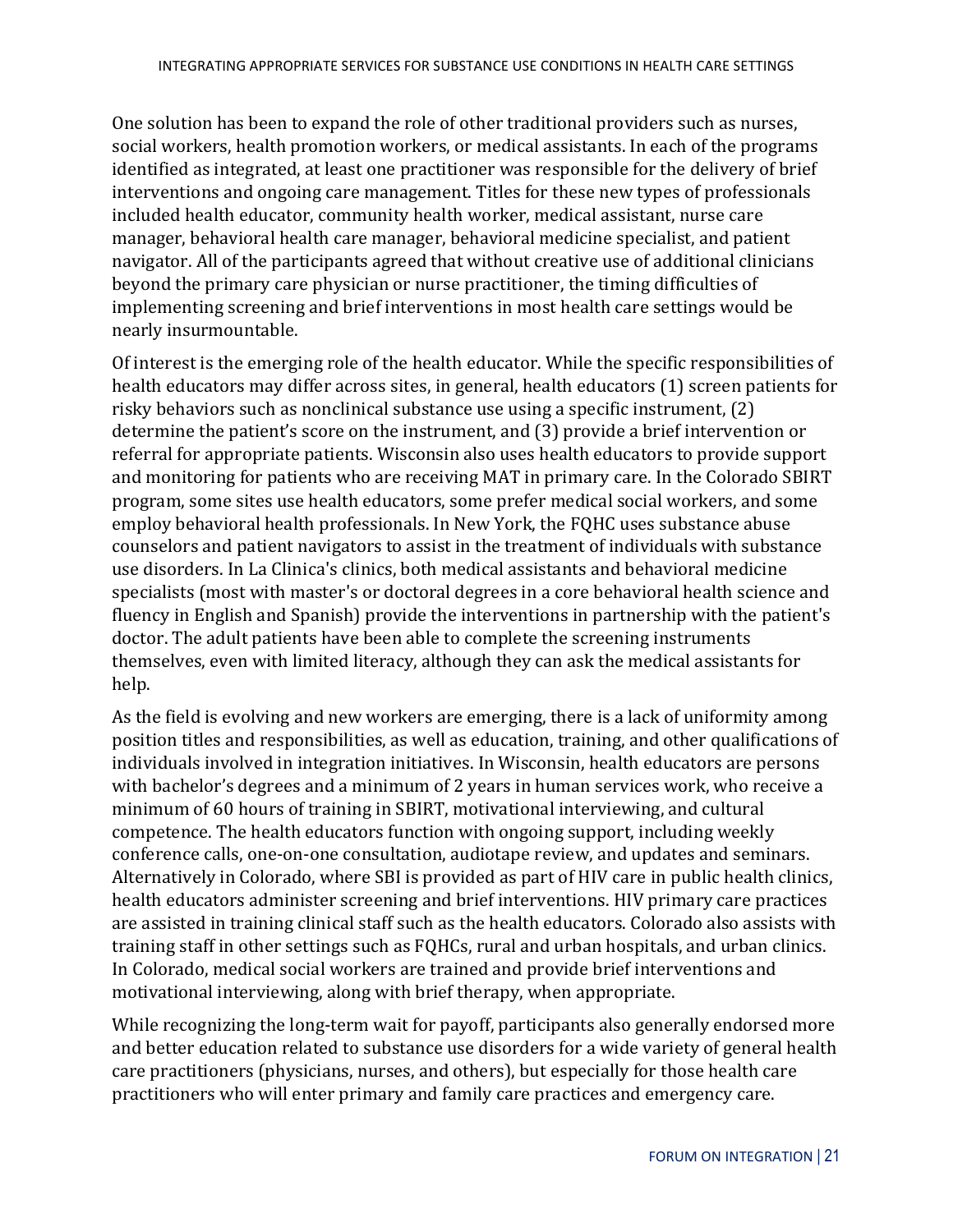# Theme IV: It is possible for these programs to be successfully financed, but barriers also exist that can threaten the initiation and/or sustainability of integrated programs.

Participants reported that their integrated programs were financed by a wide variety of sources, including private insurance; Medicaid; Medicare; self-pay (which requires fees to be collected most often on a sliding fee scale); grants; Federal funding for FQHCs; Federal funding through the Ryan White Act for patients with HIV; special State funds, such as the California Mental Health Services Act funds; and other sources of fiscal support, some recurring, some not. Many programs knew or could estimate the per person cost of their current integrated care program. The discussion that follows will briefly summarize some of key issues related to financing of integrated substance use disorder care initiatives.

It appears that medical care settings that are not funded by fee-for-service arrangements may have some greater flexibility (at least initially) to financially support substance abuse screening, assessment, and routine treatment. Examples include FQHCs and HIV clinics funded under Ryan White, which are financed as line item budgets, and at Kaiser Permanente, where care is supported through a capitated fee arrangement. To the extent that behavioral health care services, such as substance abuse treatment, are seen as central to the care of the patient, they may be funded through existing health care funding mechanisms. That said, however, there are also barriers. For example, FQHCs can only be reimbursed for behavioral health services provided by licensed professional staff including staff with Ph.D.s, M.D.s and L.C.S.W.s. And, in some instances, FQHCs may have bundled charges, making it impossible to bill for a single brief intervention. It is difficult to recruit and retain this level of staff, especially those who are bilingual, particularly when other staff might provide the services at lower cost. There was general agreement that a variety of Federal policies related to who could be reimbursed for providing a substance use disorder screening or other service should be revised to allow other persons to provide the service under the supervision of a licensed professional.

Participants generally agreed that categorical public funding, while important in ensuring some funding for substance abuse treatment when facing scarce resources, also presents a barrier to integration. Some participants suggested that increasing flexibility in funding to allow implementation of evidence-based practices could be tremendously helpful, even if only temporarily as the country moves toward implementation of health care reform and innovation. Another similar approach suggested was to suspend regulations regarding mixing categorical funds for pilot projects in integrated substance use disorder health care with measured outcomes. Many participants also echoed that there need to be dedicated funds available for public sector improvements in information technology related to substance abuse treatment, whether integrated or just coordinated with health care. New systems should provide flexible and adequate support for reimbursement and reporting, while also facilitating quality patient care and far greater patient participation.

While a small amount of progress may have been made in fee-for-service reimbursement, many significant issues remain. For example, one approach to financing SBIRT services has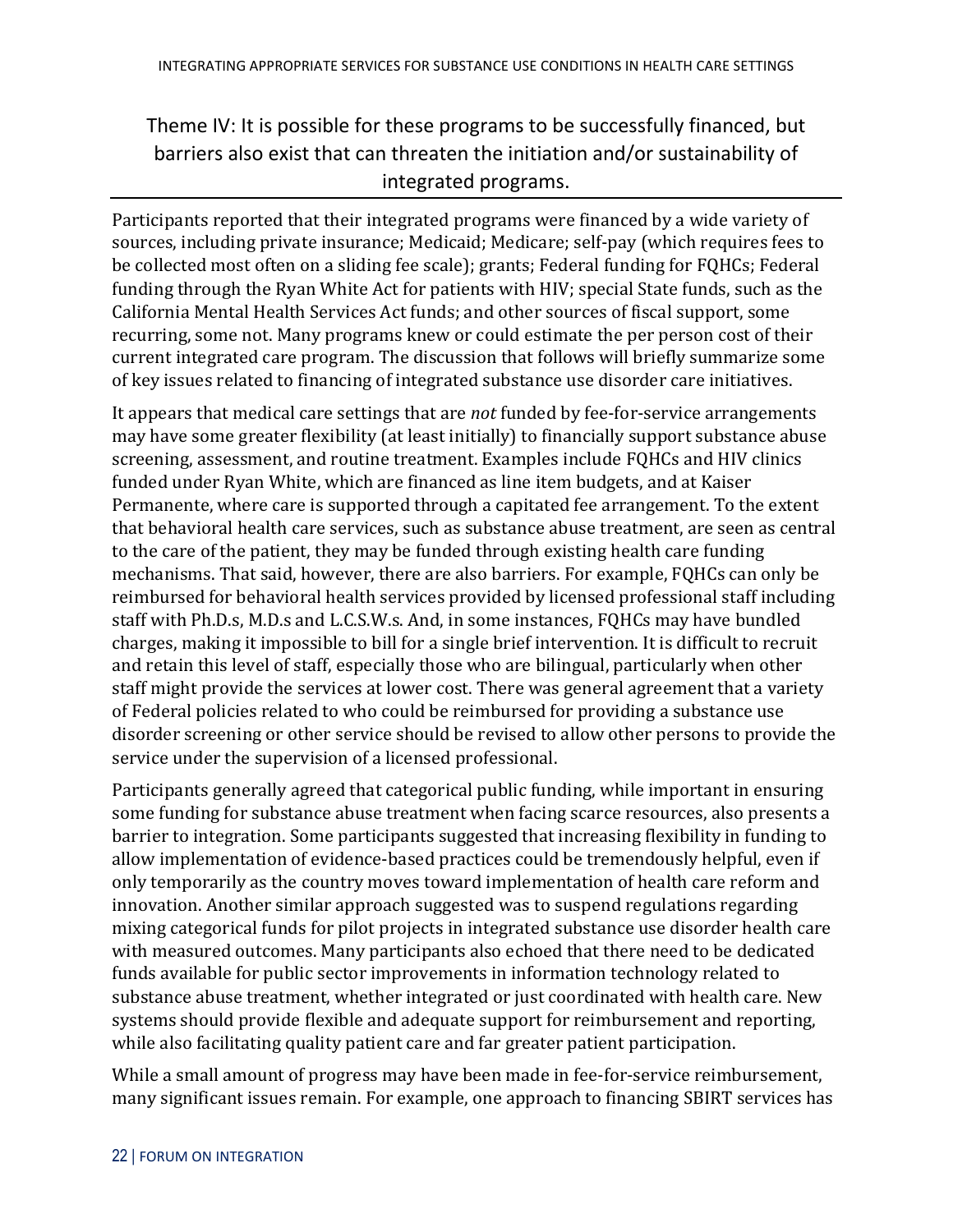been to create billing codes through which providers can bill private insurance, Medicaid, or Medicare for the services. While creation of a billing code for such services was an essential first step, it does not guarantee reimbursement; nor are the reimbursement rates accepted by all providers as sufficient to cover the costs of services. Moreover, not all States have added or funded such services with their approved Medicaid codes. Some States have authorized the provision of services only for very limited populations, such as pregnant women.

Above and beyond these issues, Medicaid and Medicare Federal regulations, which allow only one medical or behavioral health service to be billed on the same day, do not support the concept of patient-centered integrated care or one-stop shopping. For Medicaid patients, even when a service is covered, processors unfamiliar with the codes or unwilling to implement them due to budget deficit situations, deny payment resulting in the patient being directly billed for services. The same problem exists in relation to copayments and deductibles. Another issue is that Medicaid/Medicare reimbursement is based on a procedure code and Diagnostic and Statistical Manual of Mental Disorders (DSM-IV) diagnosis. Patients at risk (who need a brief intervention) do not have a DSM-IV diagnosis, which complicates reimbursement and puts patients in the position of being labeled and stigmatized unnecessarily in order for the provider to get paid for screening. Similar issues exist within the Medicare program, including lack of a diagnosis, same-day medical and behavioral health visit, 15-minute time minimums for codes, and coverage of services delivered by ancillary staff.

Discriminatory copays for substance abuse treatment within Medicare and many private insurance plans are well documented, but health care reform and parity will remove them gradually as issues are identified and probably litigated (Ostrow & Manderscheid, 2010). The participants uniformly supported exempting substance abuse treatment services from copays and deductibles. This recommendation, which the Affordable Care Act supports, would facilitate screening as a recommended clinical practice.

A problem affecting physicians is the variation among States in Medicaid primary care reimbursement rates for doctor visits. Some rates, even in large States, are so low that there are few doctors who will accept them; thus, many doctors do not accept Medicaid patients, codes or no codes. This could also become an issue with Medicare if doctor reimbursement falls substantially. Similar issues exist related to reimbursement by private and public insurers and those issues are even more difficult to resolve when there is a wide variety of insurance plans and coverage billed by an integrated provider. Plan-to-plan differences and utilization review protocols complicate coverage and reimbursement requirements. Whether a service is covered can depend on the plan, the service, the provider of the service, and the setting in which the service is delivered, as well as how the plan's protocols instruct the reviewer to assess the appropriateness of care to be preauthorized. Moreover, large and complex billing systems that currently exist (such as those in hospitals) may not be flexible enough to avoid billing the patient when the charge is denied. Willing providers may not be expert in navigating these complex payment systems and therefore opt out of providing services. Other participants further suggested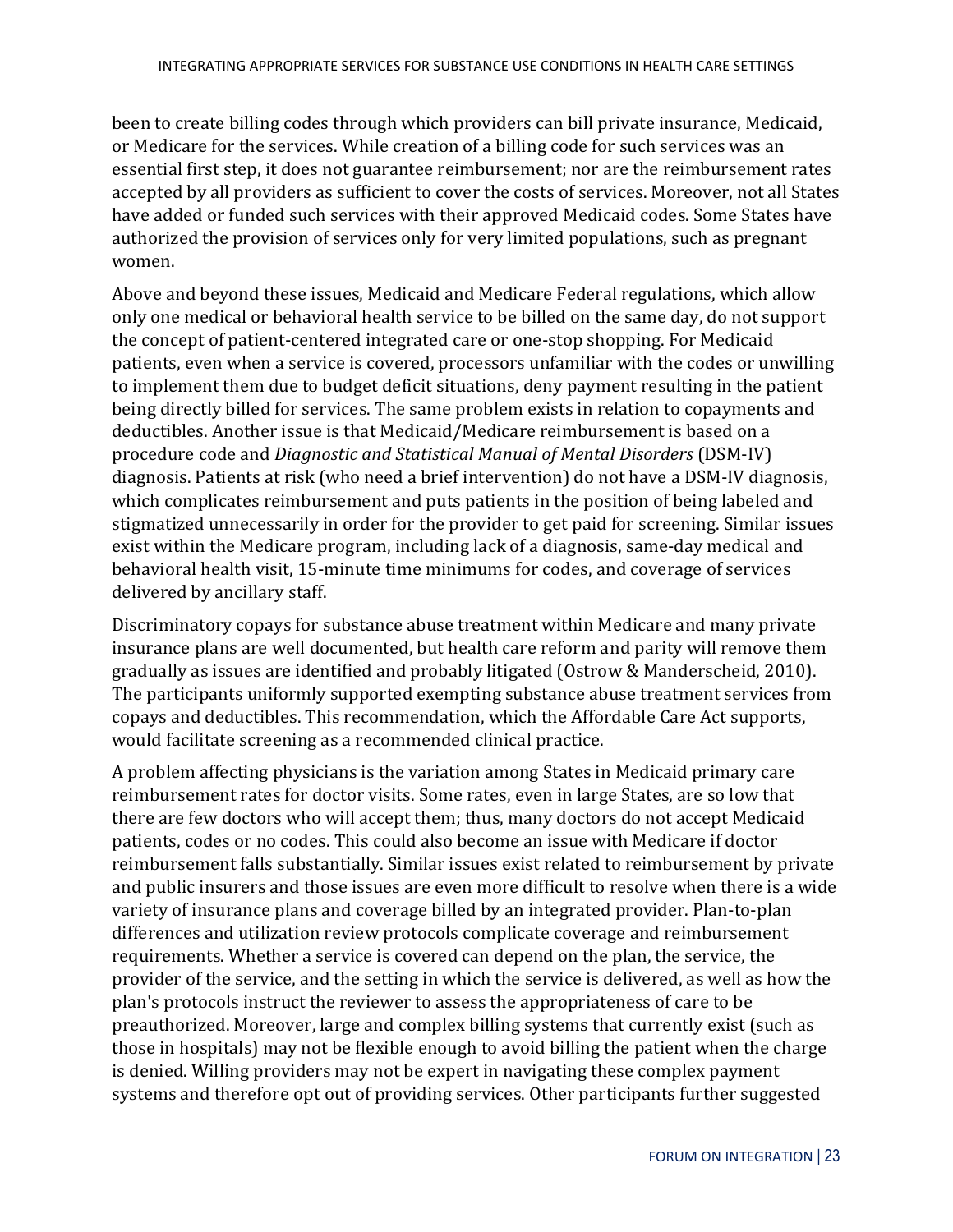that the reimbursement system could and should be changed to offer incentives for primary care personnel to provide integrated care.

Finally, it seemed clear that patient volume was also a key to adequate dollar support to sustain integration. For example, in Massachusetts, it was estimated that about 30 patients needed to be receiving buprenorphine in a primary care practice for the reimbursement to become roughly equal with the costs of the additional nurse manager needed. Similarly, in Wisconsin, health educators may need to take on additional responsibilities in small practices to get to the break-even point. In rural areas, integrated services need to be located where there is a public transportation hub (a larger town) or be brought to remote area residents through mobile services or via telepsychiatry.

# Summary of the Forum Discussion

Financing screening, brief interventions, brief treatment, and referral poses significant fiscal and organizational challenges regardless of the model implemented or the type of setting. Multiple funding streams are necessary, requiring knowledge of a remarkable number of Federal, State, and local regulations. And, inflexibility in many of the financing and reimbursement arrangements, credentialing requirements for reimbursable clinicians functioning in health care settings, and integrating public and private insurance coverage, are all issues that require significant attention by clinical and policy leadership at all levels.

# Conclusion

There is growing evidence that integrating substance abuse screening and treatment in health care settings is an important, appropriate, and cost effective approach to improving the quality of care. Real world experience has shown that substance abuse treatment services can be successfully integrated into medical and other care settings. In some settings, existing staff have been trained to take on new roles and new ways of relating to the physical health practitioners; in other settings new types of positions have emerged, such as health educators and behavioral medicine workers. Further integration of substance abuse treatment and general health care will depend on provider readiness to change; adoption of the continuing care model for treatment of patients with both medical and substance use conditions; development of new attitudes, expertise, and roles for the existing workforce; and new types of workers. Also critical will be changes in a number of financing and reimbursement policies, which could provide a significant push towards sustainability for existing and future integration projects. Participants felt strongly that instead of waiting for the implementation of health reform, it was essential for them to be engaged now in thinking about system redesign to incorporate integration of substance use disorder screening and treatment within the mainstream health care system.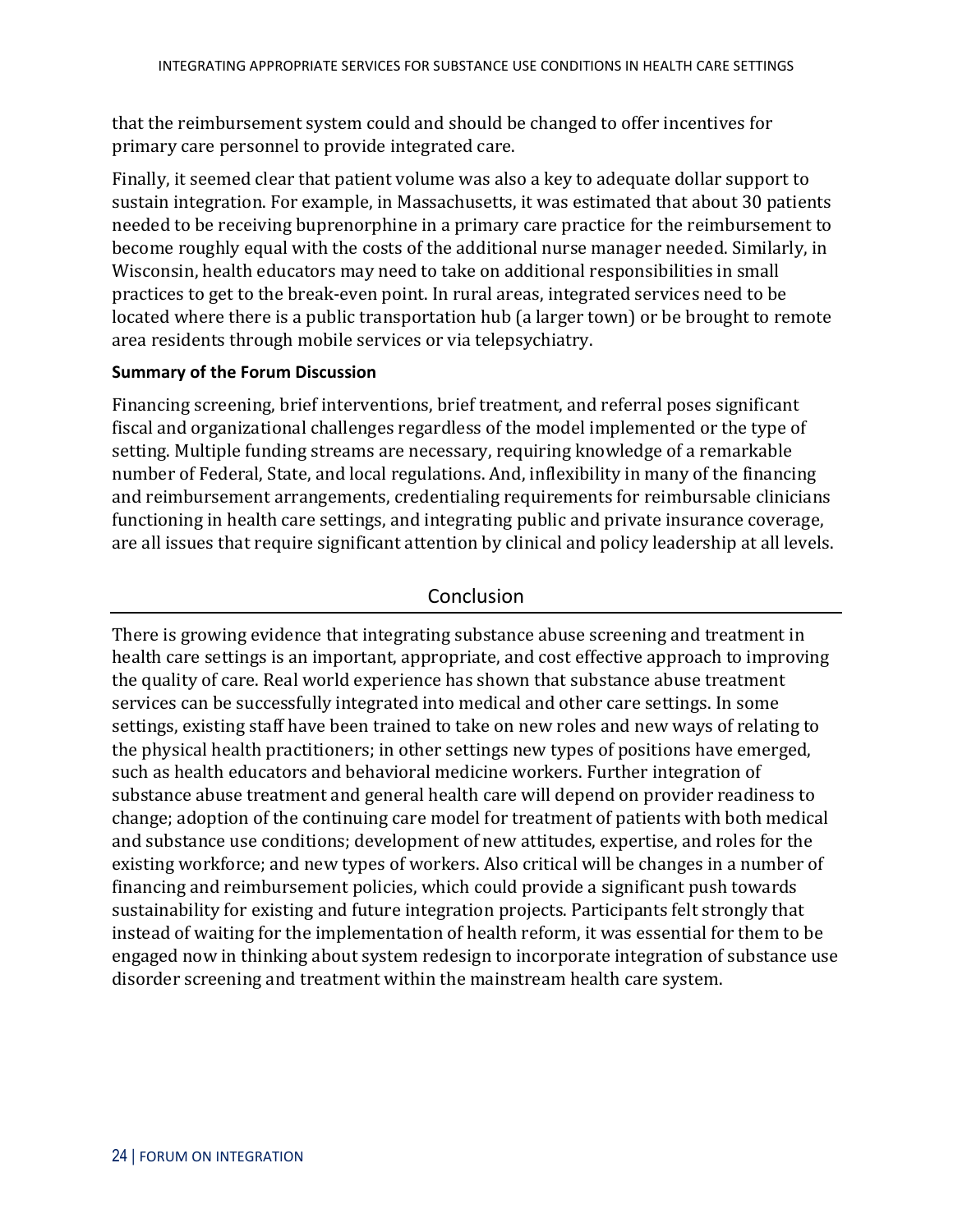# Next Steps and Plans for a Future Forum on Integration for States

The Treatment Research Institute will use the findings from this meeting, lessons learned, and participant-suggested changes for effective policy reform to launch the full Forum on Integration for State leaders later in 2010 and throughout 2011. The goal for the Forum on Integration is to bring together small teams of State leaders to develop pilot projects that create comprehensive financing mechanisms to support the delivery of substance use treatment in health care settings. In developing this Forum on Integration, TRI expects to work with States to develop several models that demonstrate change and improvement in the financing, diagnosis, treatment, and outcomes of those with substance use disorders. The Forum on Integration will provide a continuing venue for leaders at the forefront of the integration of substance abuse services to move the agenda forward and to discuss ideas and outcomes on an essential component of broader health care reform.

# References Cited

- American Academy of Family Physicians, American Academy of Pediatrics, American College of Physicians, & American Osteopathic Association. (2007). Joint Principles of the Patient Centered Medical Home. Washington, DC: Patient Centered Primary Care Collaborative. Retrieved from http://www.pcpcc.net/content/joint-principlespatient-centered-medical-home
- Anderson, P., Aromaa, S., Rosenbloom, D. & Enos, G.(2008). Screening & brief intervention: making a public health difference. Boston, MA: Boston University School of Public Health, Join Together.
- Armstrong, M. A., Lieberman, L., Carpenter, D.M., Gonzales, V.M., Usatin, M.S., Newman, L., & Escobar, G. J. (2001). Early Start: an obstetric clinic-based, perinatal substance abuse intervention program. Quality Management in Health Care, 9(2):6-15.
- Beasley, J.W., Hankey, T.H., Erickson, R., Stange, K.C., Mundt, M., Elliott, M., Wiesen, P., & Bobula, J. (2004). How many problems do family physicians manage at each encounter? A WReN study. Annals of Family Medicine, 2(5), 405-410.
- Blount A. (2003). Integrated primary care: organizing the evidence. Families, Systems and Health, 21(2), 121-133.
- Bureau of Primary Care (n.d.). Federally funded health centers only, 2001-2007. Uniform Data System, Table 5, line 20. Rockville, MD: Health Resources and Services Administration, U.S. Department of Health and Human Services.
- Burton, B.T. (1991). Heavy metal and organic contaminants associated with illicit methamphetamine production. In M. A. Miller & N. J. Kozel (Eds.), Methamphetamine abuse: epidemiologic issues and implications, NIDA Research Monograph, 115. Rockville, MD: Alcohol, Drug Abuse, and Mental Health Administration.

Butler, M., Kane, R. L., McAlpine, D., Kathol, R. G., Fu, S. S., Hagedorn, H. & Wilt, T. J. (2008).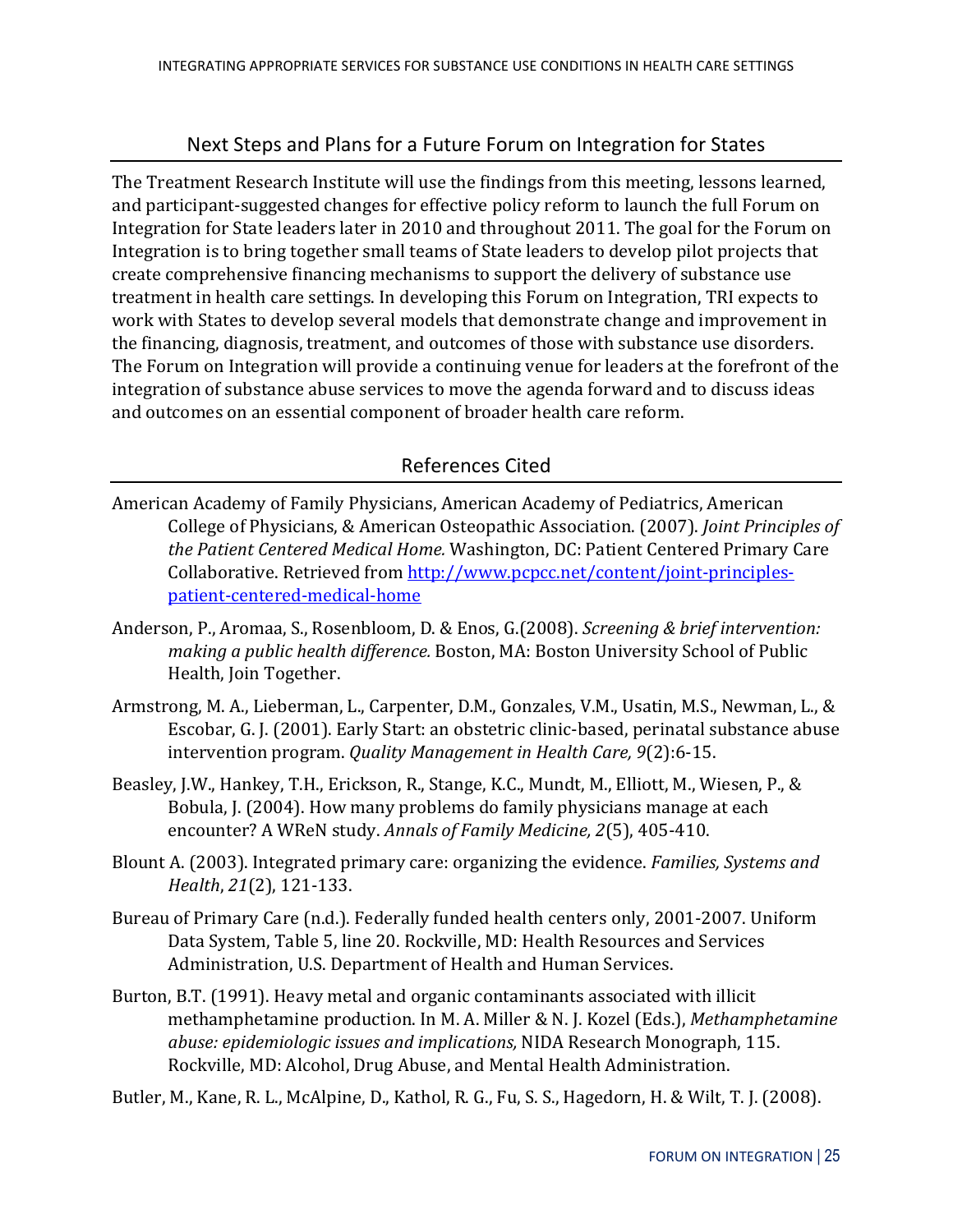Integration of mental health/substance abuse and primary care no. 173. AHRQ Publication No. 09-E003. Rockville, MD: Agency for Healthcare Research and Quality, U.S. Department of Health and Human Services. Retrieved from http://www.ahrq.gov/downloads/ pub/evidence/pdf/mhsapc/mhsapc.pdf

- Carlson, B. L., Eden J, O'Connor D, Regan J. (2001). Primary care of patients without insurance by community health centers. The Journal of Ambulatory Care Management, 24(2), 47-59.
- Casalino, L. P., Rittenhouse, D. R., Gillies, R. R., Shortell, S. M. (2010). Specialist physician practices as patient-centered medical homes. New England Journal of Medicine, 362(17), 1555-1557.
- Centers for Disease Control and Prevention. (2008). Cases of HIV infection and AIDS in the United States and dependent areas, by race/ethnicity, 2002–2006. HIV/AIDS Surveillance Supplemental Report 13(1) Retrieved from http://www.cdc.gov/hiv/topics/surveillance/ resources/reports/2008supp\_vol13no1/
- Centers for Disease Control and Prevention. (2009). Surveillance for acute viral hepatitis— United States, 2007. Surveillance summaries. Morbidity and Mortality Weekly Report, 58(SS-3). Retrieved from http://www.cdc.gov/mmwr/PDF/ss/ss5803.pdf
- Chi, F., Mertens, J. R., Parthasarathy, S., & Weisner, C. (2010). In Press.
- Collins, C., Hueson, D. L., Munger, R., Wade, T. (2010). Evolving models of behavioral health integration in primary care. New York: Milbank Memorial Fund.
- Committee on Trauma. (2006). Resources for optimal care of the injured patient: 2006. Chicago: American College of Surgeons.
- Curley, B. (2009). Proposed accreditation standards could compel U.S. hospitals to screen patients for addictions. Boston, MA: Boston University School of Public Health, Join Together. Retrieved from http://www.jointogether.org/news/feature/2009/proposed-accreditation.html.
- Doherty, W.J., McDaniel, S. H., & Baird, M.A. (1996). Five levels of primary care/behavioral health care collaboration. Behavioral Health care Tomorrow, 5(5):25-27.
- Drug Abuse Warning Network. (2009). 2008: Selected tables of national estimates of drugrelated emergency department visits. Rockville, MD: Office of Applied Studies, Substance Abuse and Mental Health Services Administration. Retrieved from https://dawninfo.samhsa.gov/ data/default.asp?met=All
- Fleming, M. (2004/2005). Screening and brief intervention in primary care settings. Alcohol Research and Health, 28 (2), 57-62.
- Fleming, M. F., Mundt, M. P., French, M. T., Manwell, L. B,, Stauffacher, E. A. & Barry, K. L. (2000). Benefit-cost analysis of brief physician advice with problem drinkers in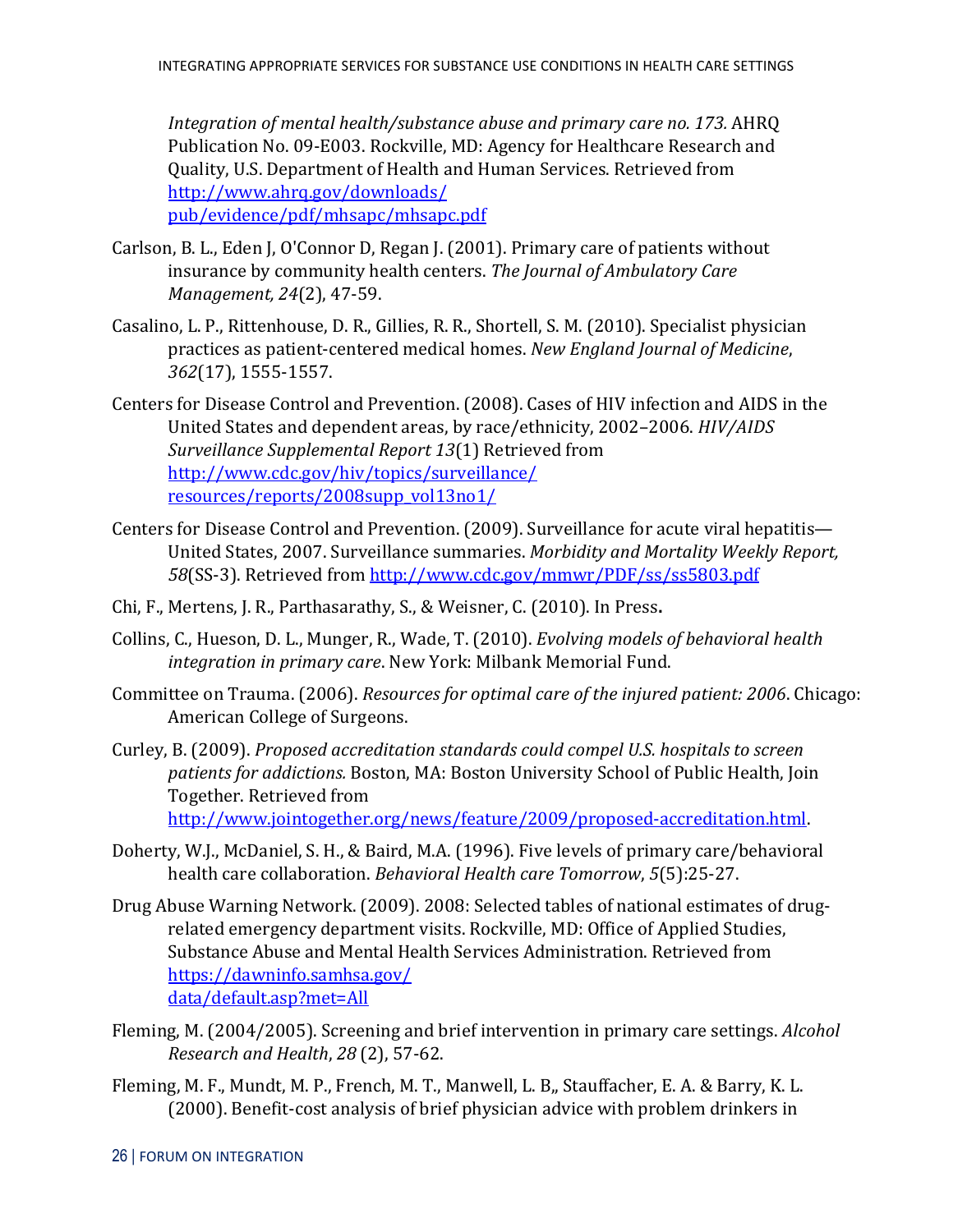primary care settings. Medical Care, 38 (1), 7-18.

- Fussell, H., et al. (in press). Medicaid reimbursement for screening and brief intervention in substance use: psychiatric services.
- Gentilello, L. M., Donovan, D. M., Dunn, C. W., Rivara, F. P. (1995) Alcohol intervention in trauma centers: Current practice and future directions. JAMA, 274, 1043-1048.
- Gentilello, L. M., Ebel, B. E., Wickizer, T. M., Salkever, D. S., and Rivara, F. P. (2005) Alcohol interventions for trauma patients treated in emergency departments and hospitals: a cost benefit analysis, Annals of Surgery, 241, 541–550.
- Gentilello, L. M., Rivara, F. P., Donovan, D. M., Jurkovich, G. J., Daranciang, E., Dunn, C. W., Villaveces, A., Copass, M., Ries, R. R. (1999) Alcohol interventions in a trauma center as a means of reducing the risk of injury recurrence. Annals of Surgery, 230, 473-483.
- Goler, N. C., Armstrong, M. A., Taillac, C. J., & Osejo, V. M. (2008). Substance abuse treatment linked with prenatal visits improves perinatal outcomes: a new standard. Journal of Perinatology, 28(9):597-603.
- Humphreys, K. & Moos, R. H. (2001). Can encouraging substance abuse inpatients to participate in self-help groups reduce the demand for outpatient aftercare? A quasiexperimental study. Alcoholism: Clinical and Experimental Research, 25, 711-716.
- Kaiser Family Foundation (2006). The Ryan White Care Act: a side-by-side comparison of prior law to the newly reauthorized Care Act. Menlo Park, CA: The Henry J. Kaiser Family Foundation. Retrieved from http://www.kff.org/hivaids/upload/7531-03pdf
- Kassed, C. A., Levit, K. R. & Hambrick, M. M. (October 2007). Hospitalizations related to drug abuse, 2005. HCUP Statistical Brief #39. Rockville, MD: Agency for Healthcare Research and Quality. Retrieved from http://www.hcupus.ahrq.gov/reports/statbriefs/sb39.pdf
- Kautz, C., Mauch, D., & Smith, S. A. (2008). Reimbursement of mental health services in primary care settings (HHS Pub. No. SMA-08-4324). Rockville, MD: Center for Mental Health Services, Substance Abuse and Mental Health Services Administration. Retrieved from http://download.ncadi.samhsa.gov/ken/pdf/SMA08-4324/SMA08- 4324.pdf
- Levit K. R., Kassed, C. A., Coffey, R. M., Mark, T. L., McKusick, D. R., King, E., Vandivort, R., Buck, J., Ryan, K. & Stranges, E. (2008). Projections of national expenditures for mental health services and substance abuse treatment, 2004–2014. SAMHSA Publication No. SMA 08-4326. Rockville, MD: Substance Abuse and Mental Health Services Administration.
- Luchansky, B. & Longhi, D. (1997). Cost savings in Medicaid medical expenses: an outcome of publicly funded chemical dependency treatment in Washington State: A five year cost savings study of indigent persons served by Washington State's Alcoholism and Drug Addiction Treatment and Support Act (ADATSA). Briefing paper. Olympia, WA: Washington State Department of Social and Health Services, Washington State Department of Social and Health Services. Retrieved from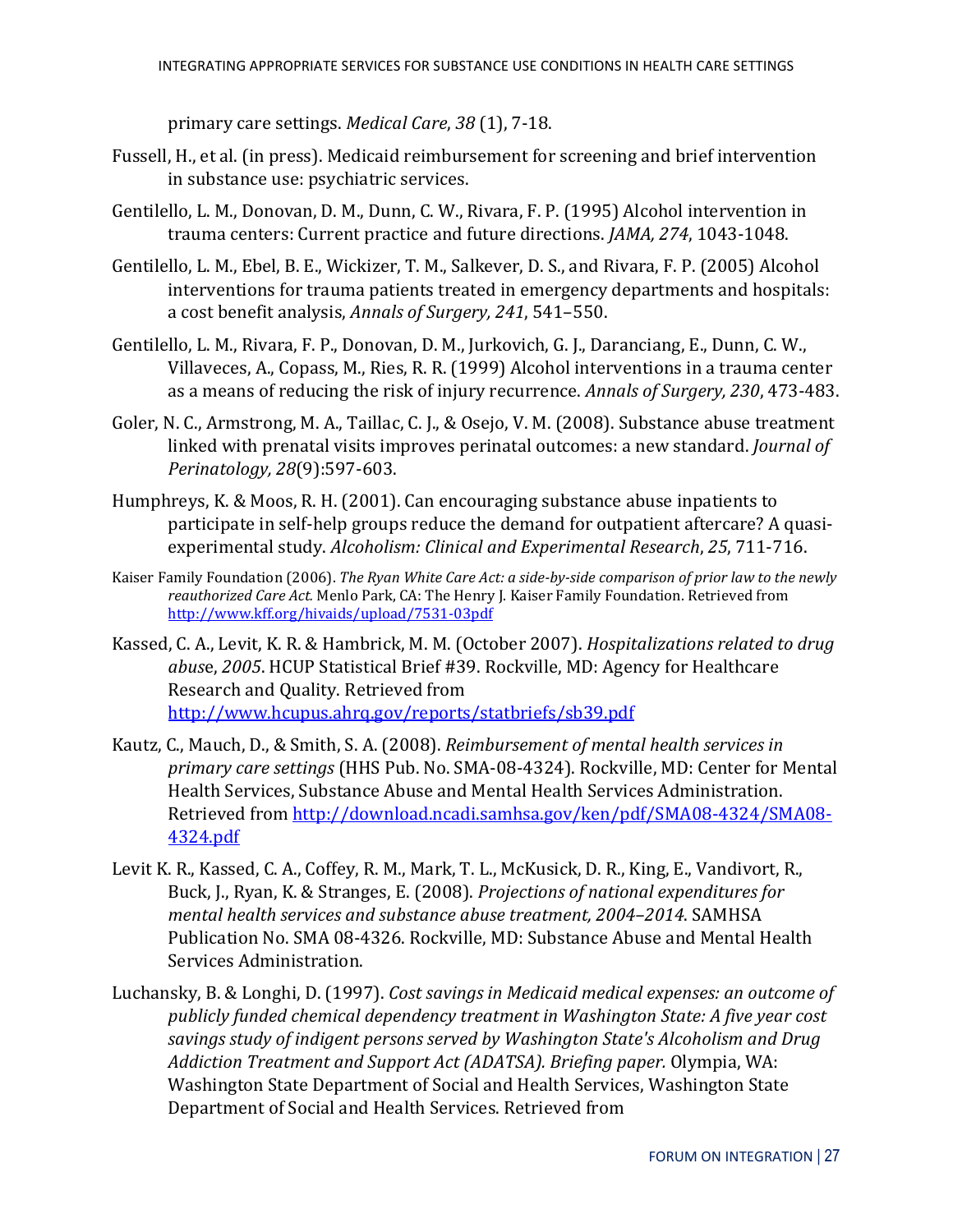http://www.dshs.wa.gov/pdf/ms/rda/research/4/30.pdf

- Maciosek, M. V., Coffield, A. B., Edwards, N.M., Flottemesch, T.J., Goodman, M.J. & Solberg, L. I. (2006). Priorities among effective clinical preventive services results of a systematic review and analysis. The American Journal of Preventive Medicine, 31(1), 52-61.
- Maio, R. F., Waller, P. F., Flow, F .C., Hill, E. M., Singer, K. M. (1997). Alcohol abuse/dependence in motor vehicle crash victims presenting to the emergency department. Academic Emergency Medicine, 4, 256-262.
- McGlynn, E. A., Asch, S. M., Adams, J., Keesey, J., Hicks, J., DeCristofaro, A., & Kerr, E. A. (2003). The quality of health care delivered to adults in the United State. New England Journal of Medicine, 348 (26), 2635-2645.
- McLellan, A. T., Lewis, D. C., O'Brien, C. P., & Kleber, H.D. (2000). Drug dependence, a chronic medical illness: implications for treatment, insurance, and outcomes evaluation. Journal of the American Medical Association, 284: 1689-1695.
- McLellan, A. T., Carise, D., Kleber, H. (2003). Can the national addictions treatment infrastructure support the public's demand for quality care? Journal of Substance Abuse Treatment, 25(2), 117-121.
- Mertens, J. R., Fisher, A. J., Fleming, M. F., et al. (2007). Medical conditions of adolescents in alcohol and drug treatment: comparison with matched controls. Journal of Adolescent Health, 40 (2), 173-9.
- Mertens, J. R., Lu ,Y. W., Parthasarathy, S., Moore, C. & Weisner, C. M. (2003). Medical and psychiatric conditions of alcohol and drug treatment patients in an HMO: comparison with matched controls. Archives of Internal Medicine, 163(20), 2511-7.
- Mertens, J. R., Risher, A. J, Satre, D. D., & Weisner, C. (2008). The role of medical conditions and primary care services in 5 year substance use outcomes among chemical dependency treatment patients. Drug and Alcohol Dependence, 98(1-2), 45-53.
- Mertens, J. R., Weisner, C., Ray, G.T., Fireman, B. & Walsh, K. (2005). Hazardous drinkers and drug users in HMO primary care: prevalence, medical conditions, and costs. Alcoholism: Clinical and Experimental Research 29 (6), 989-98.
- Ostrow, L. & Manderscheid, R. (2010). Medicare mental health parity: a high potential change that is long overdue. Journal of Behavioral Health Services & Research, 37(3):283-4.
- Parthasarathy, S., Mertens, J., Moore, C., Weisner, C. (2003). Utilization and cost of integrating substance use treatment and primary care. Medical Care, 41(3), 357-367.
- Parthsarathy, S., Weisner, C., Hu, T. W., Moore, C. (2001). Association of outpatient alcohol and drug treatment with health care utilization and cost: revisiting the offset hypothesis. Journal of Studies on Alcohol and Drugs, 62(1), 89-97.

Ray, G. T., Mertens, J. R. & Weisner, C. (2007). The excess medical costs and health problems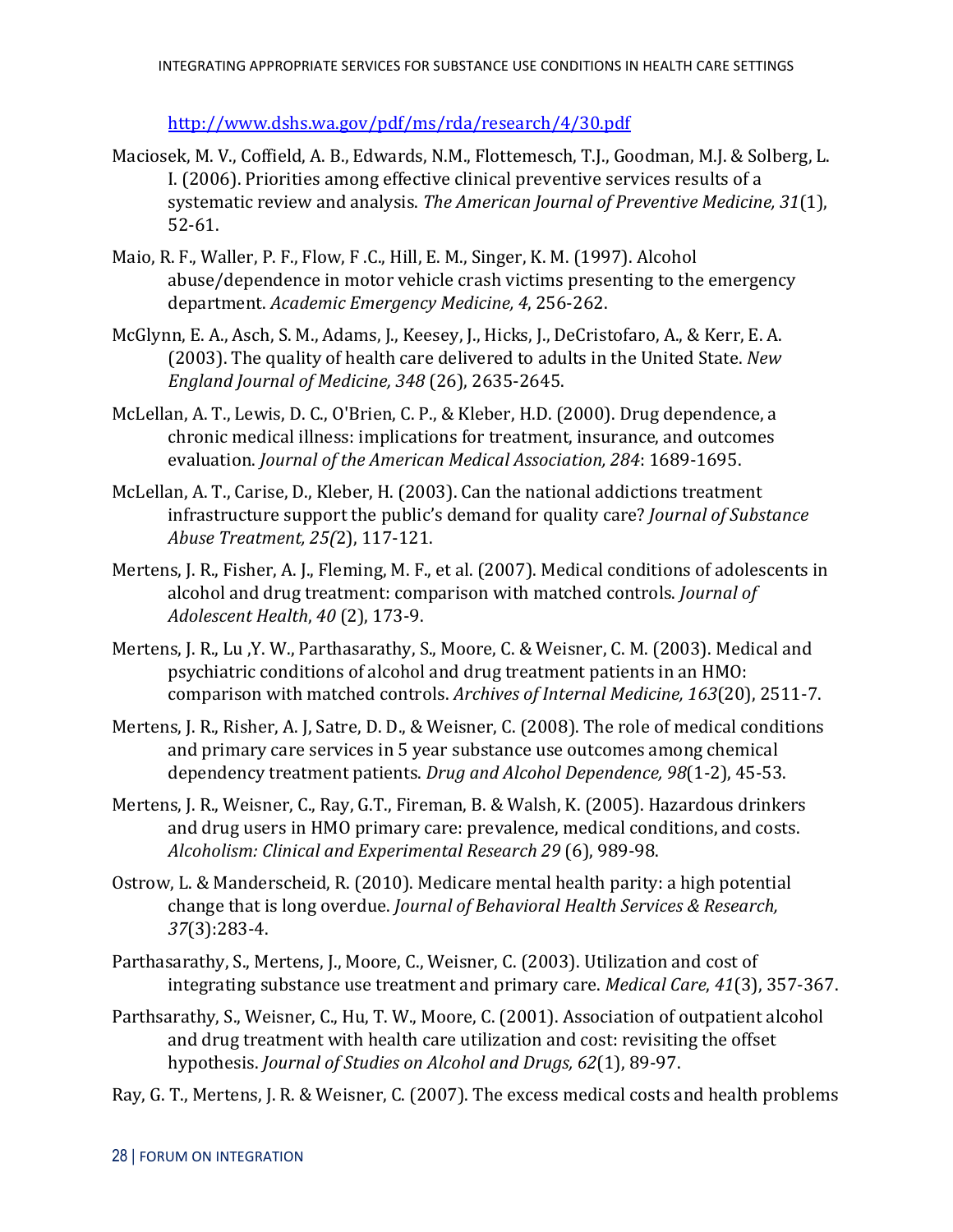of family members of persons diagnosed with alcohol or drug problems. Medical Care 45(2):116-122.

- Robinson, P., & Reiter, J. (2006). Behavioral consultation and primary care: a guide to integrating services. New York: Springer Scientific.
- Russo, C. A., Elixhauser, A. (May 2006). Hospitalizations for alcohol abuse disorders, 2003. HCUP statistical brief #4. Rockville, MD: Agency for Healthcare Research and Quality. Retrieved from http://www.hcup-us.ahrq.gov/ reports/statbriefs/sb4.pdf
- Saitz, R., Larson, M. J., Horton, N. J., Winter, M., & Samet, J. H. (2004). Linkage with primary medical care in a prospective cohort of adults with addictions in inpatient detoxification: room for improvement. Health Services Research, 39(3): 587-608.
- Samet, J. H., Larson , M. J., Horton, N. J., Doyle, K., Winter, M., & Saitz, R. (2003). Linking alcohol and drug dependent adults to primary medical care: A randomized controlled trail of a multi-disciplinary health intervention in a detoxification unit. Addiction 98(4): 508-516.
- Smith, J. E., Meyers, R.J., & Miller, W.R. (2001). The community reinforcement approach to the treatment of substance use disorders. The American Journal of Addictions,10 (supplement), 51-59.
- Soderstrom, C. A., Ballesteros, M. F., Dischinger, P. C., Kerns, T. J., Flint, R. D., Smith, G. S. (2001) Alcohol/drug abuse, driving convictions, and risk-taking dispositions among trauma center patients. Accident Analysis and Prevention, 33, 771-782.
- Stout, R. L., Rubin, A., Zwick, W., Zywiak, W., & Bellino, L. (1999). Optimizing the costeffectiveness of alcohol treatment: a rationale for extended case monitoring. Addictive Behaviors, 24(1), 17-35.
- Substance Abuse and Mental Health Services Administration (2005). National Survey on Drug Use and Health. Rockville, MD: Department of Health and Human Services, Author.
- Substance Abuse and Mental Health Services Administration (2008). Results from the 2007 National Survey on Drug Use and Health: national findings (NSDUH Series H-34, DHHS Publication No. SMA 08-4343). Rockville, MD: Author, Office of Applied Studies. Retrieved from http://www.oas.samhsa.gov/nsduh/2k7nsduh/2k7results.cfm
- Substance Abuse and Mental Health Services Administration. (n.d.) Frequently asked questions applying the substance abuse confidentiality regulations to health information exchange. Rockville, MD: Author. Retrieved from http://www.samhsa.gov/HealthPrivacy/docs/EHR-FAQs.pdf
- Walter, L. J., Acerson, L., & Allen, S. (2005). Medicaid chemical dependency patients in a commercial health plan: do high medical costs come down over time? Journal of Behavioral Health Services & Research, 32(4), 367.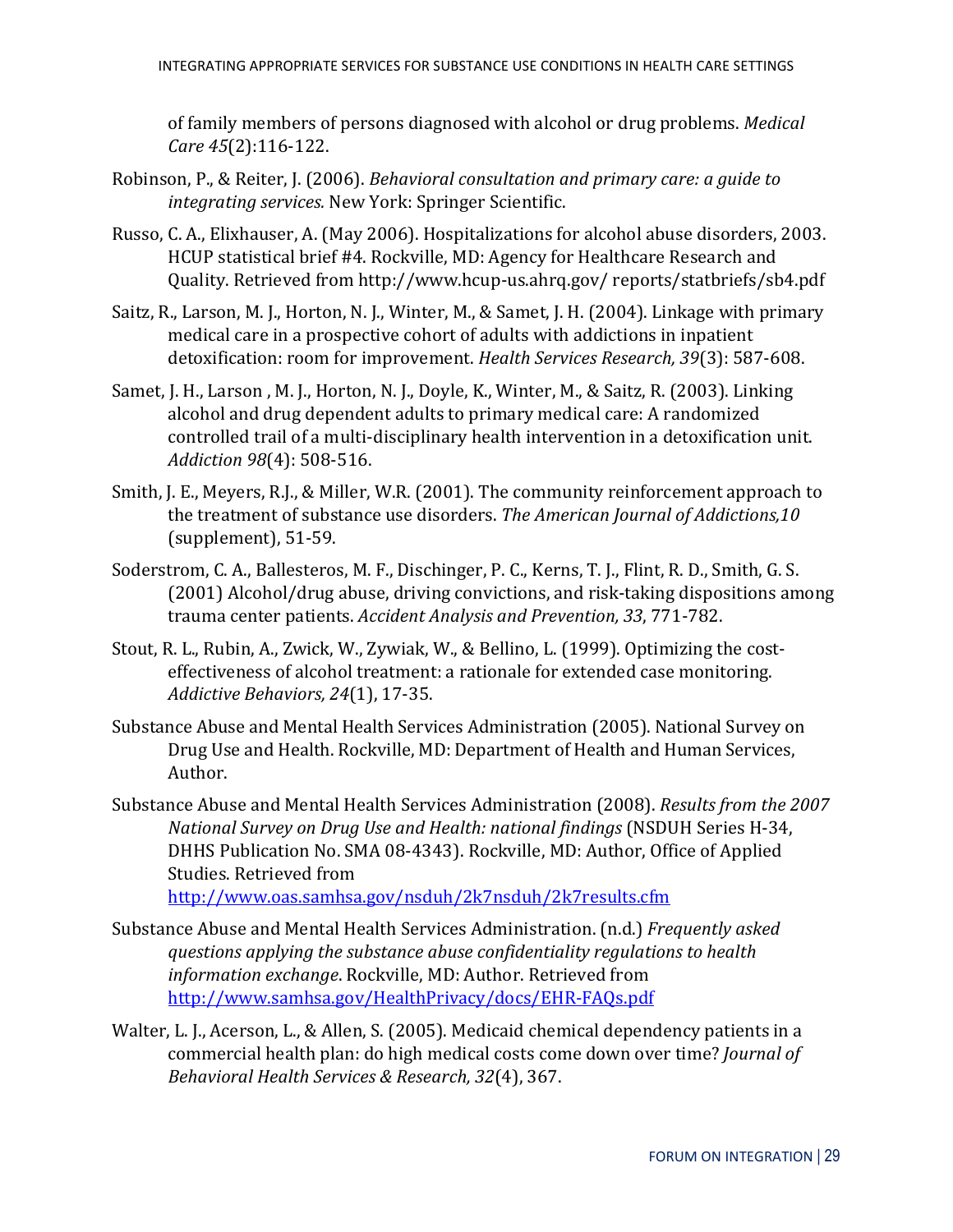- Weisner, C., Parthasarathy, S., Moore, C., & Mertens, J.R. (2010). Individuals receiving addiction treatment: are medical costs of their family member reduced? Addiction, 105(7), 1226-1234.
- Weisner, C. , Mertens, J., Parthasarathy, S., & Moore, C. (2001). Integrating primary medical care with addiction treatment: A randomized controlled trial. Journal of the American Medical Association, 286 (14), 1715-1723.
- Yarnall, K. S., Pollak, K. I., Østbye, T., Krause, K. M., & Michener, J. L. (2003). Primary care: is there enough time for prevention? American Journal of Public Health, 93(4), 635- 641.
- Yoast, R. A., Wilford, B. B., & Hayashi, S. W. (2008). Encouraging physicians to screen for and intervene in substance use disorders: obstacles and strategies for change. Journal of Addictive Diseases, 27(3), 77-97.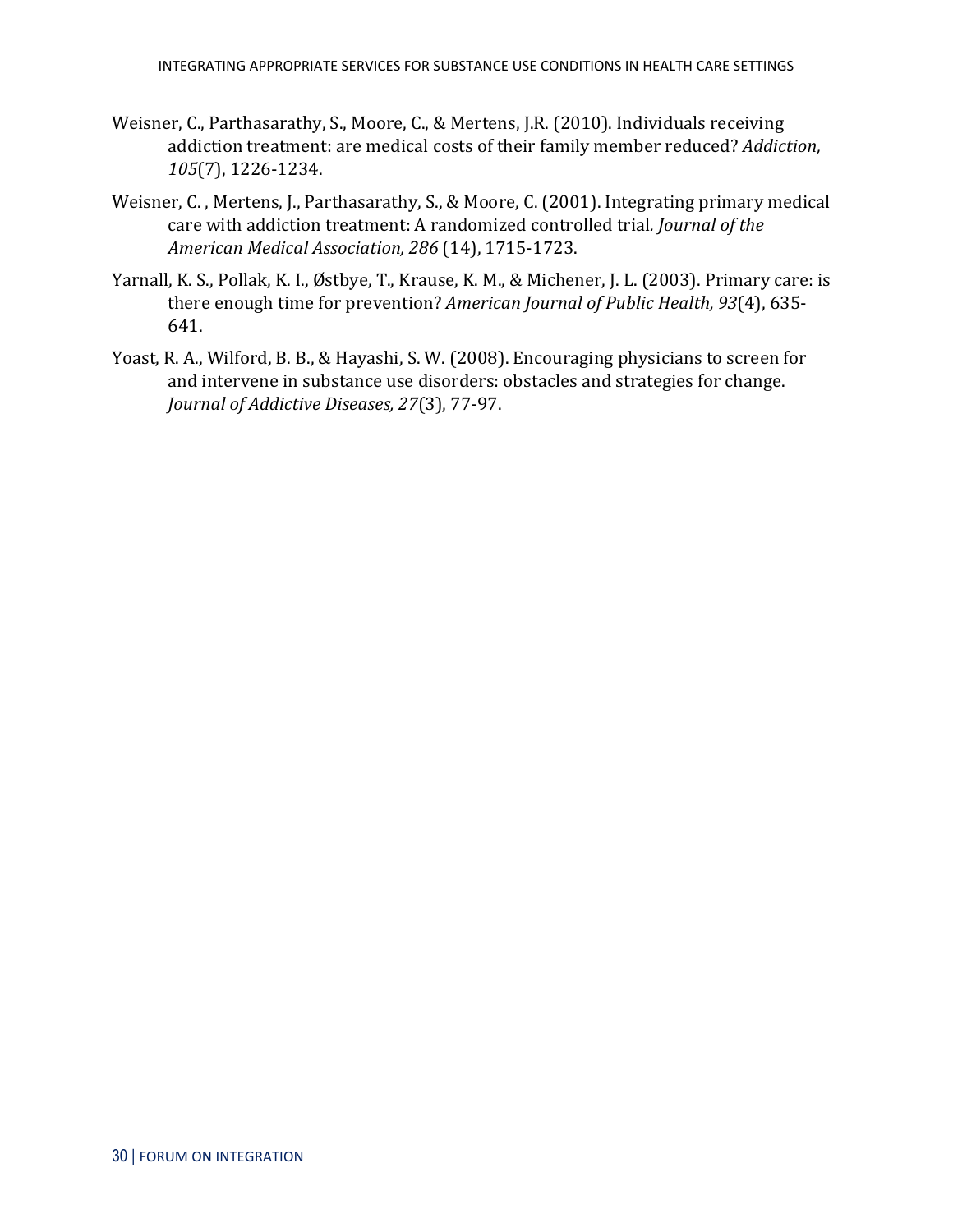Appendixes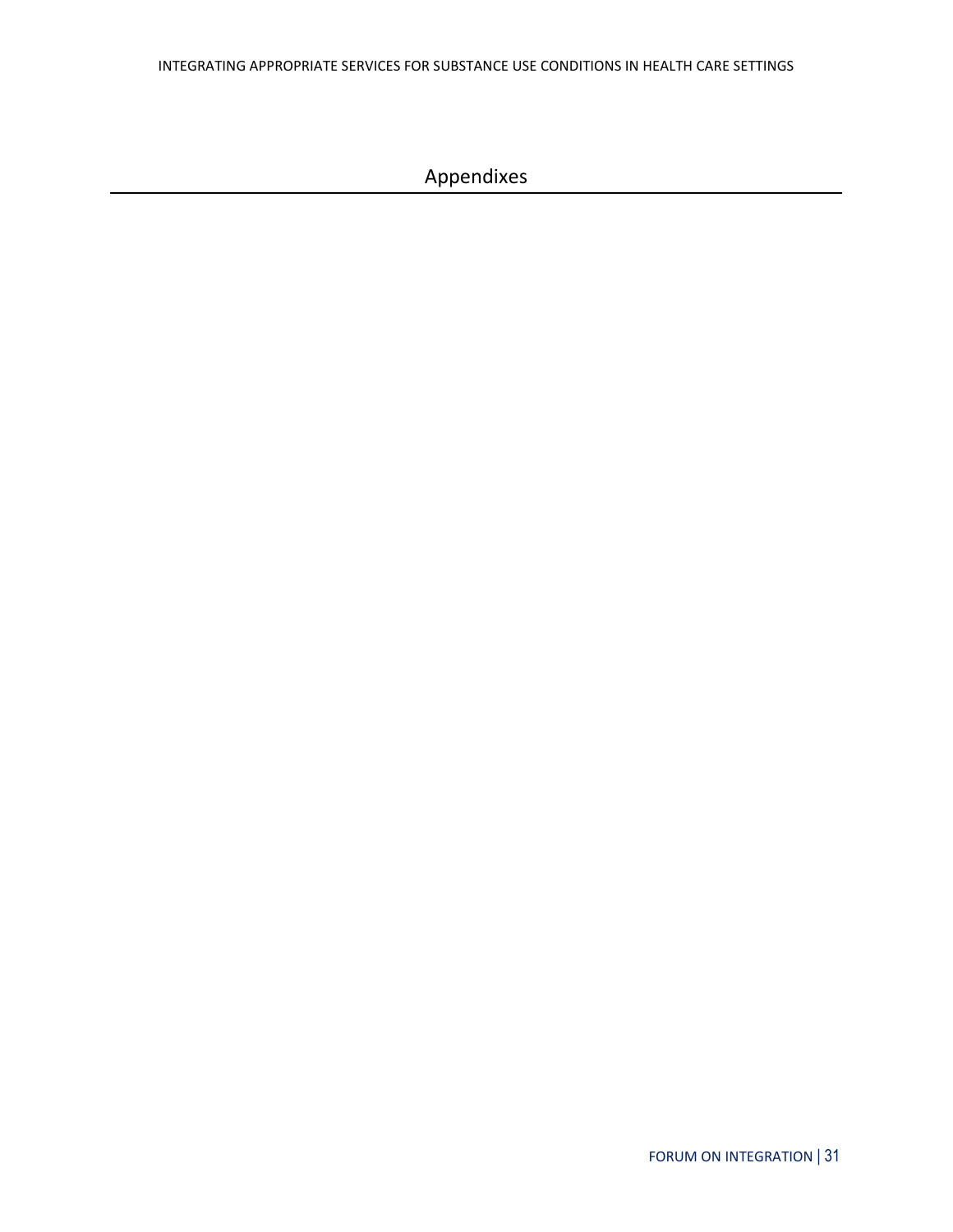This page is intentionally blank.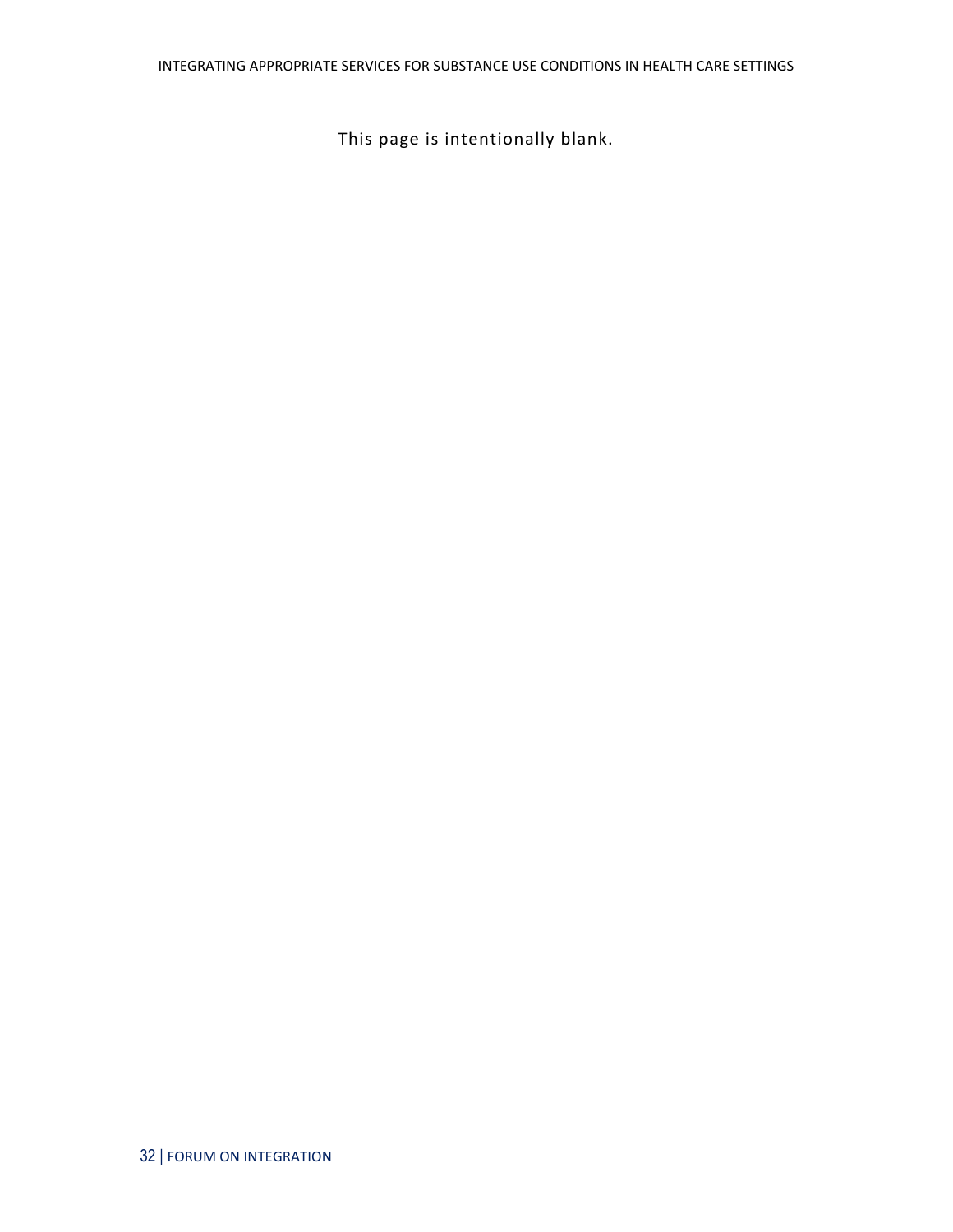# Appendix 1. Sample Position Description

# Health-Related Behavioral Counselor in Primary Care Practices and Clinics

## Background:

There is a growing recognition that depression and substance use often co-occur with serious medical illness. Research has shown that primary care practices can play a significant role in improving the health of patients by attending to the behavioral aspects of health in addition to the physical aspects. Of particular importance is that, while primary care practices may address unhealthy behaviors with their patients, most practices lack the integrated approaches needed to effectively assist patients to change these behaviors. The purpose of this position is to provide health-related behavioral services for persons within the context of the patient's primary medical home.

The management of chronic medical conditions such as heart disease, diabetes, chronic obstructive lung disease, poorly controlled asthma, cancer, and HIV place significant management demands on patients and families. Such disorders may be complicated by comorbid substance use problems or depression which may lessen the patient's and family's successful management of the chronic health condition.

Keys to improving overall health, especially for persons with chronic medical illnesses, may be health-related behavioral counseling and support provided within the context of the patient's chosen medical home.

The behavioral health counselor will work with patients who are unable to successfully meet the behavioral demands of their chronic illness or whose behavior adversely affects their chronic illness. The health-related behavioral counselor will practice all five key components of health-related counseling including assess, advise, agree, assist, and arrange. More specifically it is expected that the health-related behavioral counselor will use a wide range of intervention components including assessment, brief intervention, brief treatment, monitoring, and support, directed at optimizing the patient's and family's management of the chronic health disorder.

### Duties

- Screen targeted population for depression and substance use (including tobacco).
- Provide a brief intervention for appropriate patients.
- Conduct assessments and provide counseling services, as appropriate, for the targeted patient and family, using a motivational/brief therapy model or other model that facilitates the patient and family capacity for self-care and partnership with the health care providers.
- Maintain a simultaneous focus on health and behavioral health issues, including being able to assist the patient to better understand the purposes of various medications and treatments prescribed or recommended, basic dietary guidelines for various disorders, and so forth.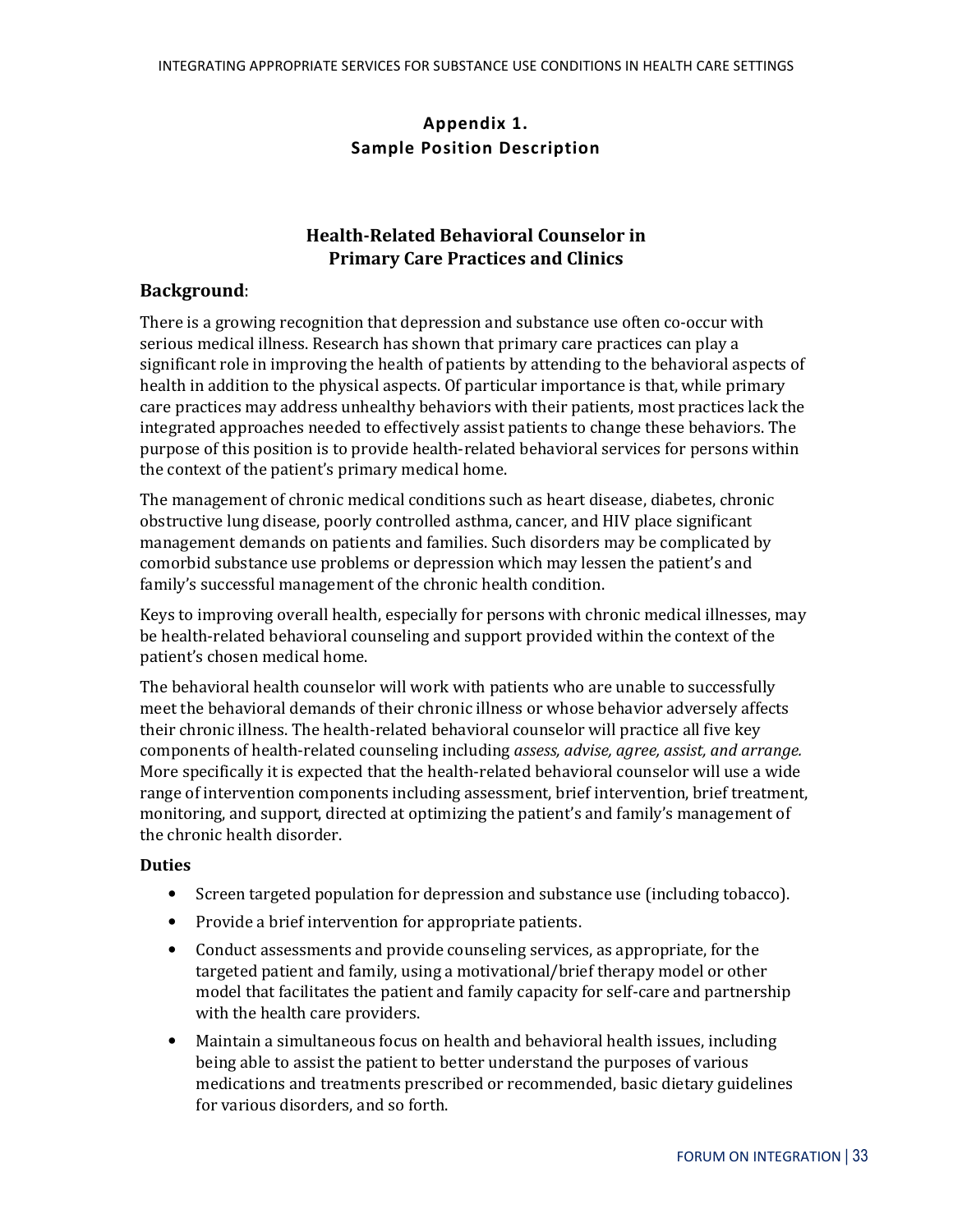- Provide proactive collaborative services to patients and families face-to-face, by telephone or as otherwise appropriate.
- Provide individualized and enhanced coordination of care across the treatment spectrum with goals of maximizing functioning with the community and decreasing the likelihood of the need for emergent care.
- Demonstrate respect and cultural competence in interactions with patients, clinic staff, and project staff.
- Collaborate with staff in the primary care sites to contribute to the design of the processes used to identify the targeted population and facilitate patient and family acceptance of health-related behavioral counseling.
- Function independently as the sole behavioral counseling specialist in a primary care practice.
- Lead patient support, education, or counseling groups. Co-lead such groups with other practice or external staff, as appropriate (for example, with a dietician or specialized nurse).
- Develop and maintain a partnering relationship with assigned patients in order to assist in the success of the treatment plan.
- Collaborate with the primary care provider and other staff to monitor targeted patients.
- Utilize the practice information system as appropriate, and follow practice guidelines regarding documentation of care provided.
- Make appropriate referrals to outside entities, including specialists and others to provide additional appropriate supports, especially for the care of patients with complex or severe mental or substance use disorders.
- Develop educational training materials and disseminate information to all of the primary care practice team on the behavioral aspects of health and disease as well as on health-related behavioral counseling.
- Communicate effectively with patients, family members, and members of the primary care practice and other health care professionals.

## Qualifications:

- Bachelor's or master's degree in counseling, nursing, social work, health education, or a related field
- Two to five years of experience interacting with patients in health care or mental health or substance abuse care settings
- Excellent interviewing skills
- Demonstrated ability to function both as a team member and as an independent service provider in a health care, mental health, or substance abuse care setting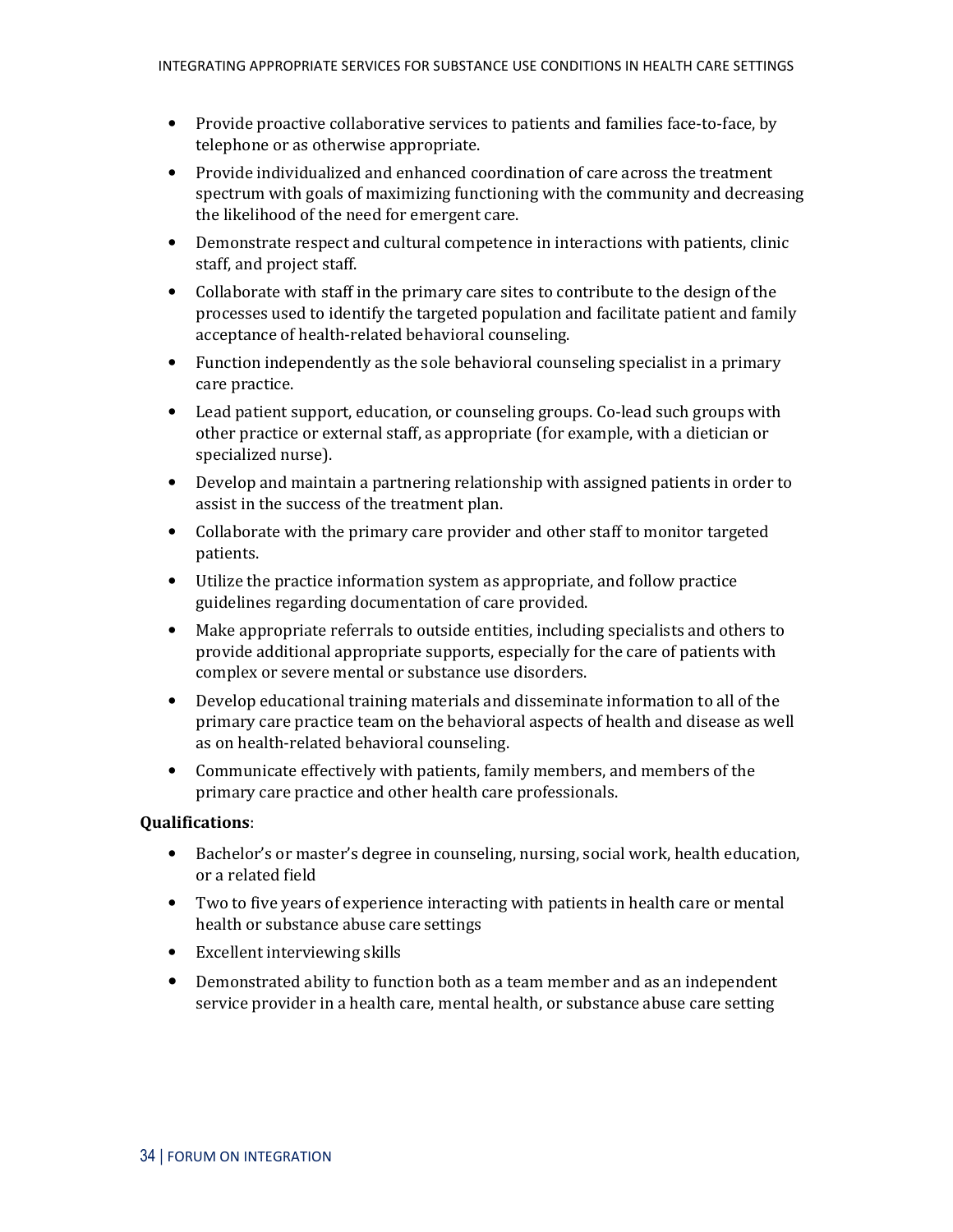# Appendix 2. Participant List Forum on Integration 2010 Spring Meeting

Hackessin, DE 19707 Phone: 302-235-1289

### Mary Lou Andersen **Mary Louis Anglie** Menden Anglin

Consultant Director of Adolescent Health 41 Bernard Boulevard Maternal and Child Health Bureau Health Resources and Services Administration Parklawn Building, Room 18A-39 E-mail: rxandersen@aol.com 5600 Fishers Lane Rockville, MD 20857 Phone: 301-443-4291; Fax: 301-443-1296 E-Mail: TAnglin@hrsa.gov

HIV Care and Treatment Program Manager **Director** Director Colorado Dept of Public Health and Environment 4300 Cherry Creek Drive South of Public Health Phone: 303-692-2703; 303-691-7736 Boston, MA 02108

### Richard L. Brown John Campbell

Associate Professor **Acting Director** Acting Director Department of Family Medicine School of Medicine and Public Health University of Wisconsin Clinical Director Wisconsin Initiative to Promote Healthy Lifestyles 5901 Research Park Boulevard, Suite 110 E-mail: John.Campbell@samhsa.hhs.gov Madison, WI 53719 Phone: 608-263-9090; Fax: 608-263-8529 E-mail: rlbrown@wisc.edu

### Bob Bongiovanni Michael Botticelli

Bureau of Substance Abuse Services Massachusetts Department Denver, CO 80246-1530 250 Washington Street, 3rd Floor E-mail: bob.bongiovanni@state.co.us Phone: 617-624-5151; Fax: 617-624-5185 E-mail: michael.botticelli@state.ma.us

Division of State and Community Assistance Center for Substance Abuse Treatment, SAMHSA Rockville, MD 20857 Phone: 240-276-2891; Fax: 240-276-2900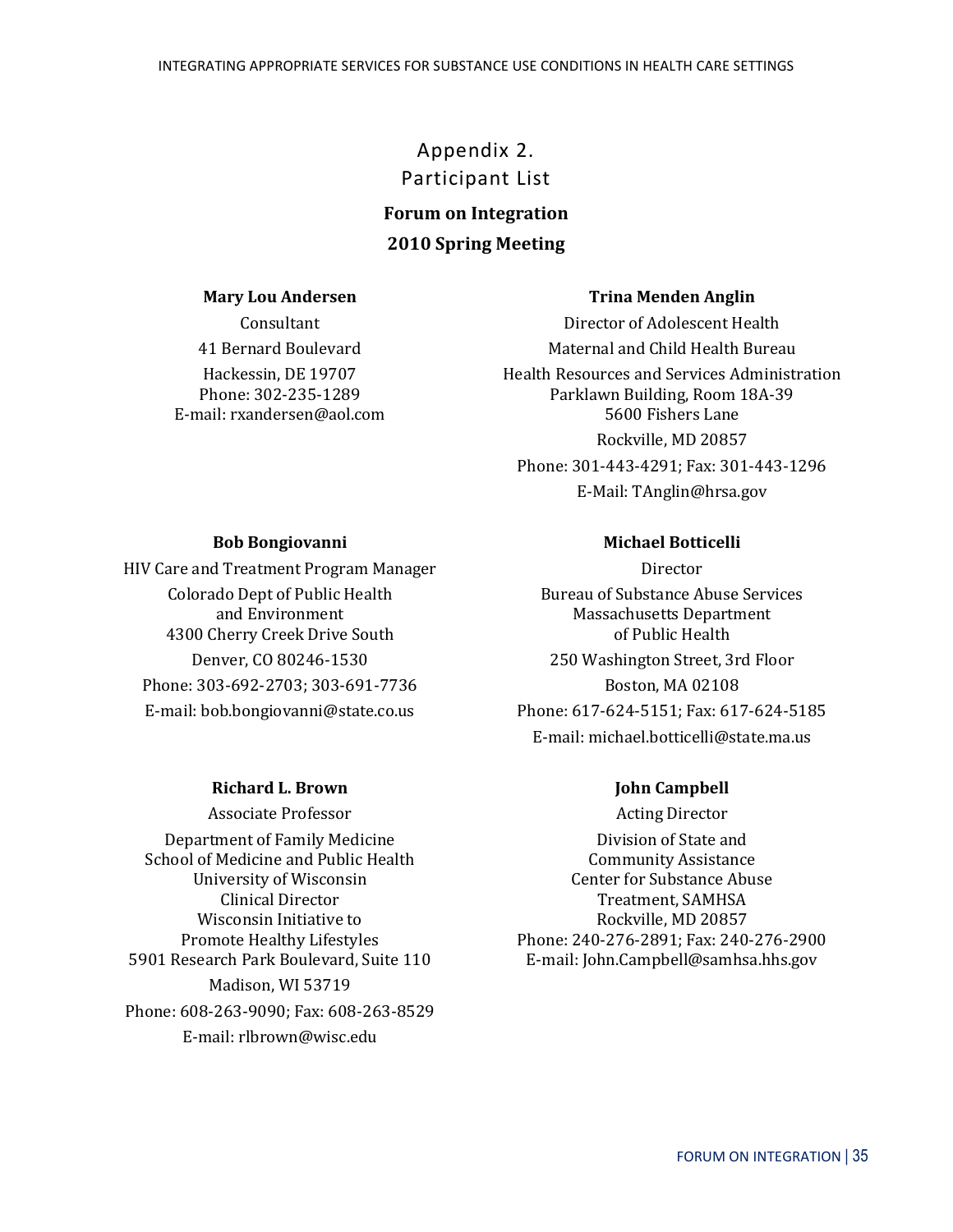Center for Policy Research and Analysis Treatment Research Institute 600 Public Ledger Building 5600 Fishers Lane, 7-05 150 S. Independence Mall West Rockville, MD 20857 Philadelphia, PA 19106 Phone: 301-443-1993 Phone: 215-399-0980 x 103; Fax: 215-399-0987 E-mail: mchalk@tresearch.org

### H. Westley Clark Frances Cotter

Center for Substance Abuse Treatment, SAMHSA 1 Choke Cherry Road, Room 5-1011 Rockville, MD 20857 Phone: 240-276-2964; Fax: 240-276-1670

### Joan Dilonardo José Esquibel

Phone: 301-774-2706 E-mail: dilondoty@verizon.net

### Mady Chalk **Laura W. Cheever**

Director Deputy Associate Administrator, HIV/AIDS

Health Resources and Services Administration E-mail: Lcheever@hrsa.gov

Director Quality Improvement Team Leader Division of Services Improvement Center for Substance Abuse Treatment, SAMHSA 1 Choke Cherry Road, Suite 5-1085 Rockville, MD 20857 Phone: 240-276-1569; Fax: 240-276-2960 E-mail: westley.clark@samhsa.hhs.gov E-mail: Frances.Cotter@samhsa.hhs.gov

Consultant Director 19104 Olney Mill Road **Interagency Prevention Systems** Olney, MD 20832 Prevention Services Division Colorado Department of Public Health and Environment 4300 Cherry Creek Drive South, A-4 Denver, CO 80246-1530 Phone: 303-692-2302; 303-758-3448 E-mail: j.esquibel@state.co.us

### Peter J. Fagan Richard Friedman

CMS/Center for Medicaid and State Operations Glen Burnie, MD 21060 Division of State Systems Phone: 410-424-4958 7500 Security Boulevard E-mail: pfagan@jhmi.edu Baltimore, MD 21244 Phone: 410-786-4451; Fax: 410-786-0390 E-Mail: richard.friedman@cms.hhs.gov

Director of Research Director Johns Hopkins HealthCare, LLC 6704 Curtis Court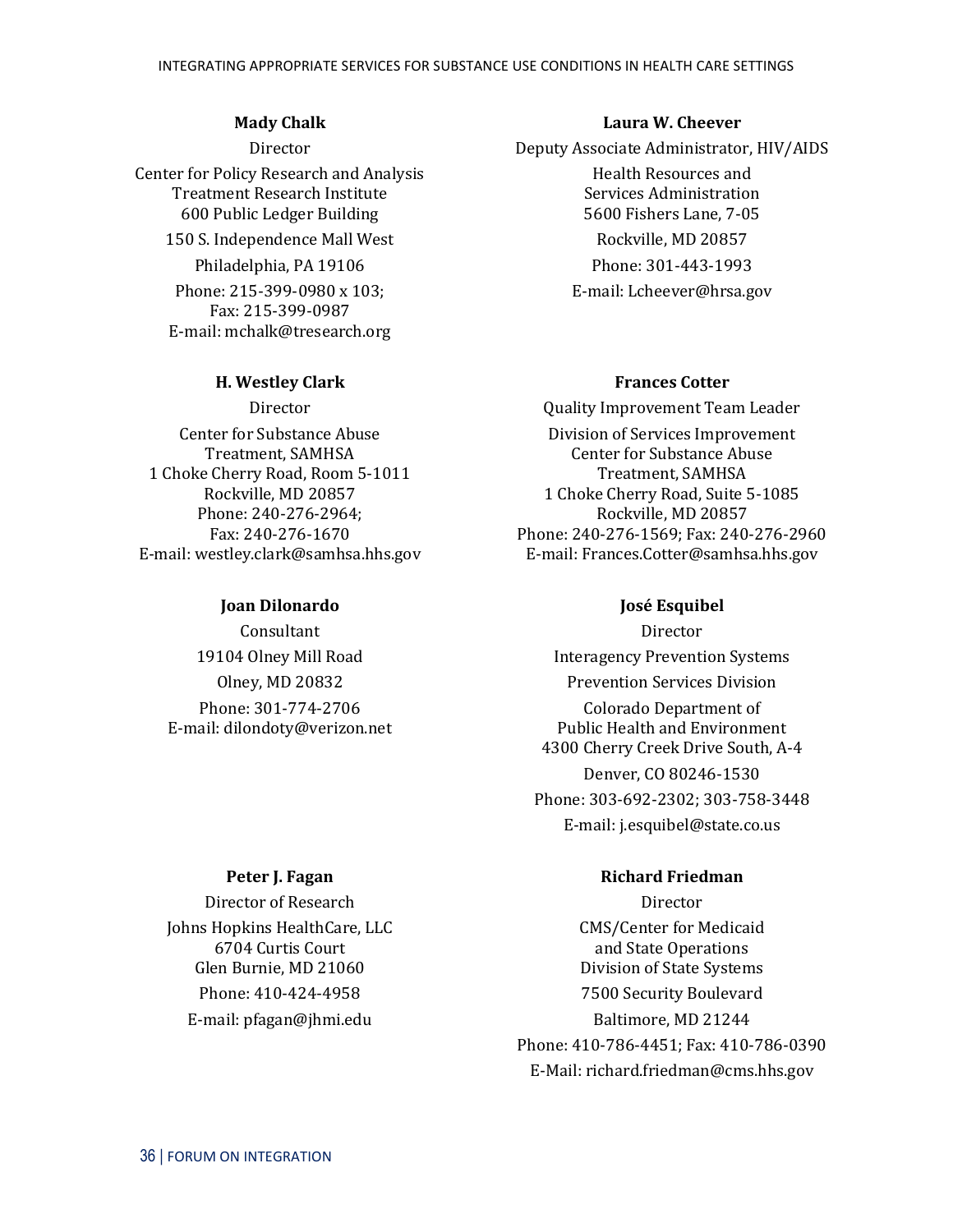### Reed Forman Trip Gardner

Lead Public Health Advisor **Chief of Psychiatry** Chief of Psychiatry Division of Services Improvement Penobscot Community Health Center Center for Substance Abuse Treatment, SAMHSA 1 Choke Cherry Road, Room 5-1004 34 Summer Street Rockville, MD 20857 Bangor, ME 04401 Phone: 240-276-2416; Fax: 240-276-2970 Phone: 207-992-2636 E-mail: Reed.Forman@SAMHSA.hhs.gov E-mail: tgardner@pchcbangor.org

### Suzanne Gelber **Rick Harwood**

President/Consultant The Avisa Group 1576 Fell Street, Number 2 NASADAD San Francisco, CA 94117 1025 Connecticut Avenue NW, Suite 605 Phone: 415-875-9392 E-mail: sgelber@avisagroup.com

### Anne Herron **Phyllis Kaye**

Director Director Division of State and Community Assistance Regional Primary Care Coalition Center for Substance Abuse Treatment, SAMHSA 1 Choke Cherry Road, Room 5-1011 Washington, DC 20036 Rockville, MD 20857 Tel: 202-939-3390 Phone: 240-276-2860; Fax: 240-276-1670 E-mail: pkaye@consumerhealthfdn.org E-mail: anne.herron@samhsa.hhs.gov

Center for Policy Research and Analysis Treatment Research Institute 150 S. Independence Mall West Raleigh, NC 27606 Phone: 215-399-0980 x122; Fax: 215-399-0987 E-mail: jkemp@tresearch.org

Director Summer Street Community Clinic

Director of Research and Program Applications

Washington, DC 20036 Phone: 202-293-0090 x104, Fax: 202-293-1250

E-mail: rharwood@nasadad.org

c/o Consumer Health Foundation 1400 16th Street NW, Suite 710

### Jack Kemp Sara McEwen

Senior Policy Associate **Executive Director** Governor's Institute on Alcohol & Substance Abuse 600 Public Ledger Building 1730 Varsity Drive, Suite 105 Philadelphia, PA 19106 Phone: 919.256.7418; Fax: 919.990.9518 E-mail: sara.mcewen@governorsinstitute.org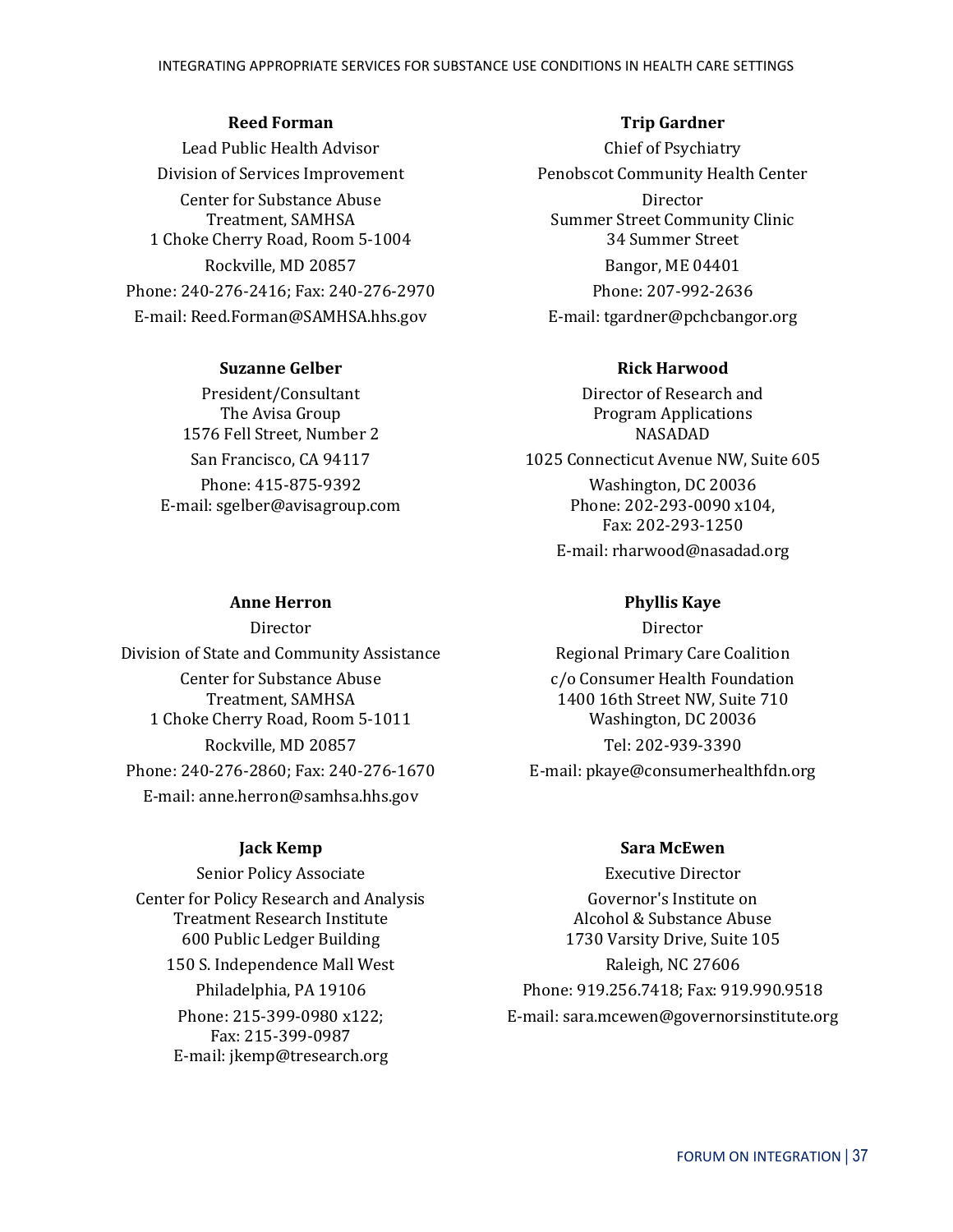Senior Scientist Project Coordinator Phone: 215-399-0980 x 159; Fax: 215-399-0987 E-mail: dmetzger@tresearch.org; dsm@mail.med.upenn.edu

### **Constance Pechura** Leslie Preston

Treatment Research Institute La Clinica de La Raza 150 S. Independence Mall West **Canadian Canadian CA 94601** Oakland, CA 94601 Phone: 215-399-0980 x 149; Fax: 215-399-0987 E-mail: cpechura@tresearch.org

Health Resources and Services Administration 5600 Fishers Lane, Room 12B-17 Rockville, MD 20857 Phone: 301-443-1512 San Mateo, CA 94403

### **Lois Simon** Flo Stein

30 Winter Street Boston, MA 02108 Phone: 617-426-0600; Fax: 617-426-3109 E-mail: LSimon@commonwealthcare.org

### Dave Metzger Peggy Oehlmann

Treatment Research Institute Treatment Research Institute 600 Public Ledger Building 600 Public Ledger Building 150 S. Independence Mall West 150 S. Independence Mall West Philadelphia, PA 19106 **Philadelphia, PA 19106** Phone: 215-399-0980 x 174; Fax: 215-399-0987 E-mail: poehlmann@tresearch.org

Executive Director **Behavioral Health Director Behavioral Health Director** 600 Public Ledger Building 1515 Fruitvale Avenue Philadelphia, PA 19106 Phone: 510-535-6200; Fax: 510-535-4167 E-mail: Lpreston@laclinica.org

### Alexander F. Ross Sandra Sandra Santana-Mora

Senior Health Policy Analyst **Mental Health Services Act Coordinator** Mental Health Services Act Coordinator Office of Special Health Affairs Behavioral Health and Recovery Services County of San Mateo Behavioral Health and Recovery Services E-mail: ARoss@hrsa.gov Phone: 650-573-2889

E-mail: SSantana-Mora@co.sanmateo.ca.us

Chief Operating Officer Chief, Community Policy Management Commonwealth Care Alliance **Division of Mental Health** 

Developmental Disabilities and Substance Abuse Services North Carolina Department of Health and Human Services 3007 Mail Service Center

Raleigh, NC 27699-3007

Phone: 919-733-4670; Fax: 919-733-4556 E-mail: flo.stein@ncmail.net